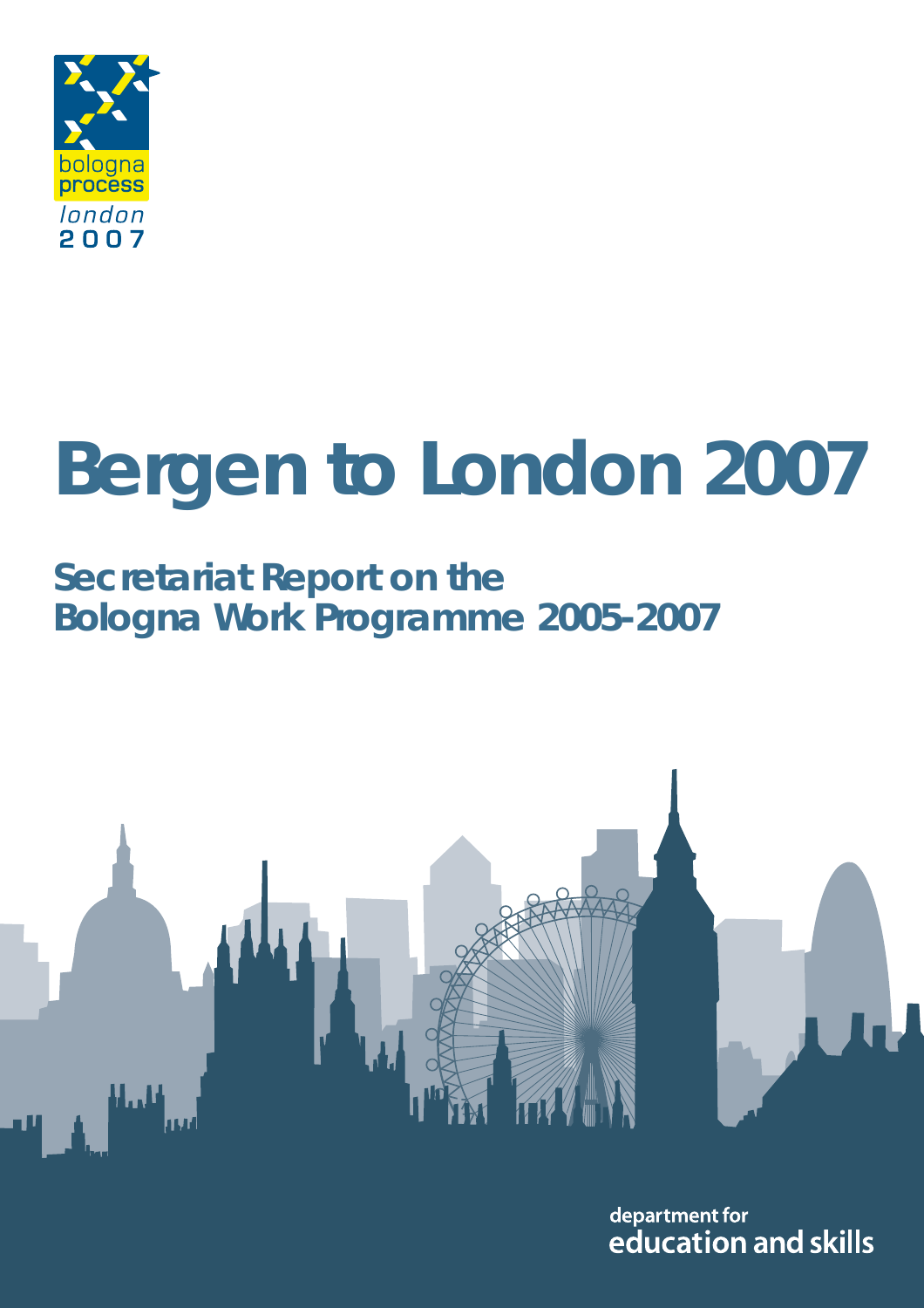This project has been funded with support from the European Commission in the framework of the Socrates programme. This publication reflects the views of the contributors, and neither the Commission nor the Department for Education and Skills can be held responsible for any use which may be made of the information contained therein.

Extracts from this document may be reproduced free of charge for non commercial education or training purposes on the condition that the source is acknowledged.

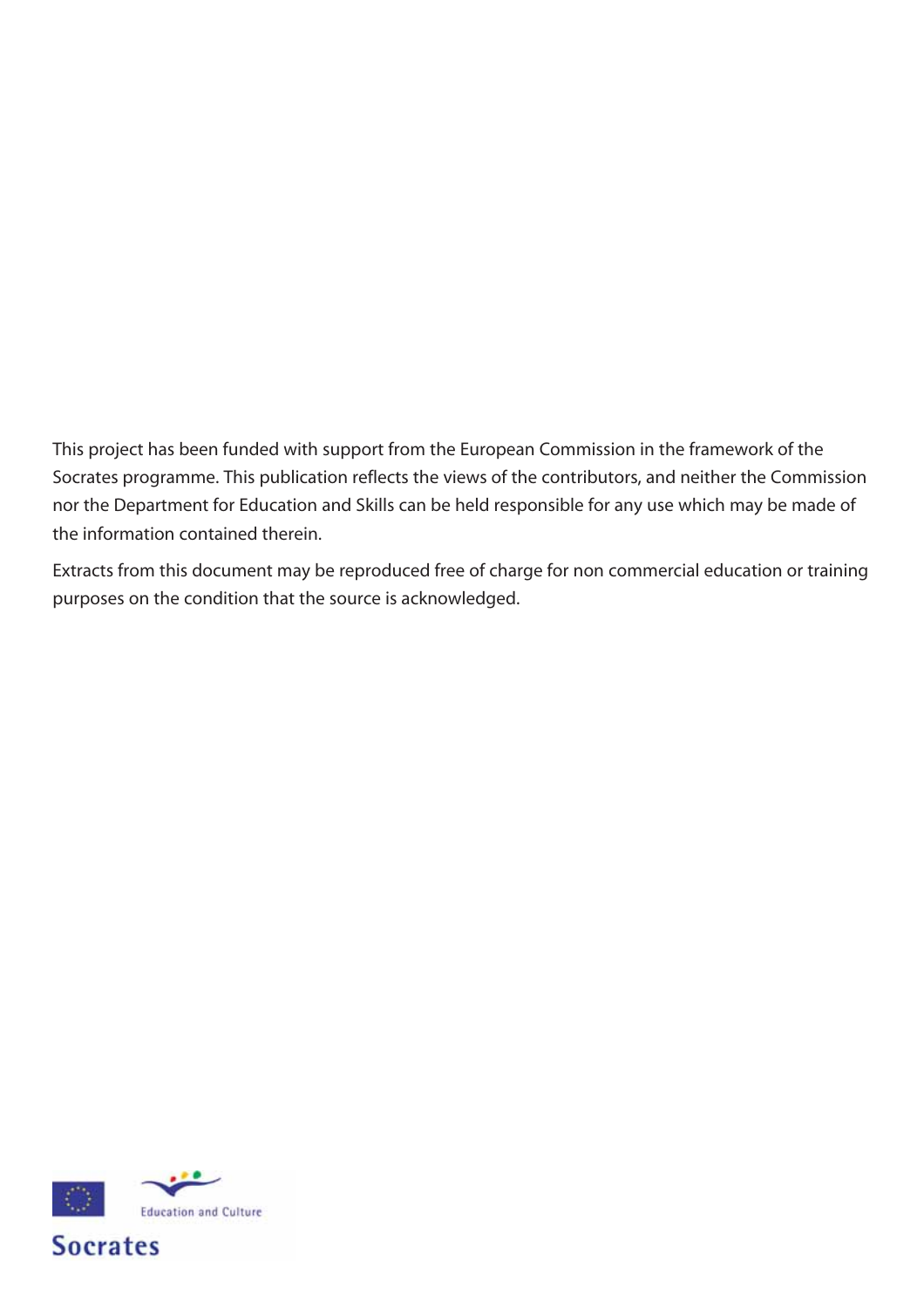This report, prepared by the Secretariat, gives an overview of the key elements of the Bologna Work Programme for 2005 –2007. It includes contributions from the Chairs of Working Groups, seminar organisers, the European Commission and consultative members. It also includes, in an Annex, some contributions from individual country members, summarising the main developments at national level over the period 2005-2007. Country members contributed on a voluntary basis. Hence, not all countries are included.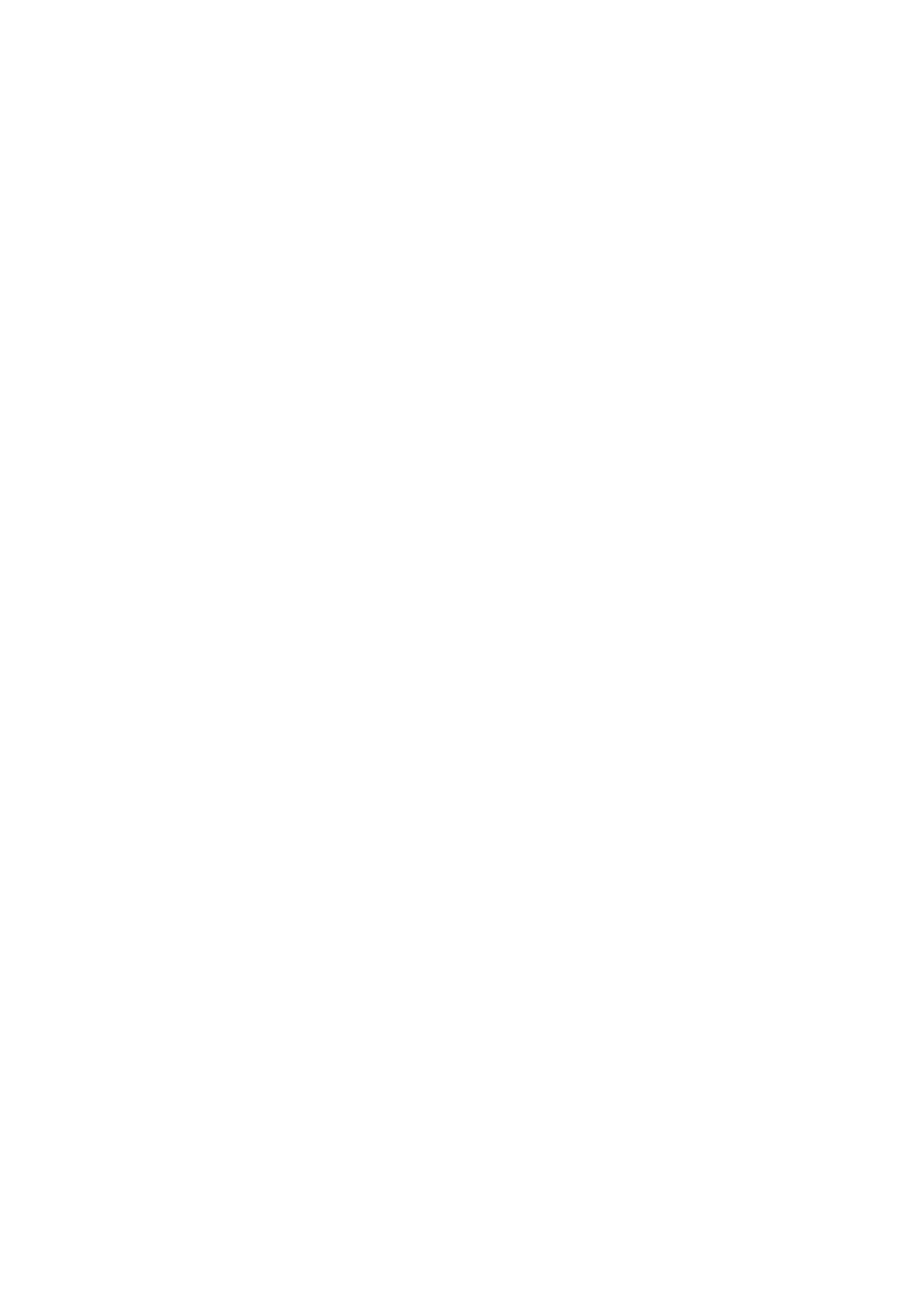#### **TABLE OF CONTENTS**

| Bologna Work Programme 2005-2007                                                                                                                 | 3              |
|--------------------------------------------------------------------------------------------------------------------------------------------------|----------------|
| <b>Key Outcomes from Working Groups and Projects</b>                                                                                             | $\overline{7}$ |
| Report from the Stocktaking Working Group                                                                                                        | $\overline{7}$ |
| Report from the Working Group on the External Dimension of the Bologna Process                                                                   | 8              |
| Report from the Working Group on Social Dimension and Data on the<br>Mobility of Staff and Students in Participating Countries                   | 9              |
| Report from the Bologna Working Group on Qualifications Frameworks                                                                               | 11             |
| Report from the Working Group on Portability of Grants and Loans                                                                                 | 11             |
| E4's work on the European Register of Quality Assurance Agencies                                                                                 | 12             |
| EUA project: Developing Doctoral Programmes in Europe                                                                                            | 13             |
| <b>Key Outcomes from Bologna Seminars</b>                                                                                                        | 14             |
| "The Cultural Heritage and Academic Values of the European University and the Attractiveness<br>of the European Higher Education Area", Holy See | 14             |
| "Putting European Higher Education Area on the Map: Developing Strategies for<br>Attractiveness", Greece                                         | 15             |
| "Enhancing European Employability", UK                                                                                                           | 16             |
| "Joint Degrees - A Hallmark of the European Higher Education Area?", Germany                                                                     | 17             |
| "Looking out: Bologna in a Global Setting", Norway                                                                                               | 18             |
| "New Challenges in Recognition", Latvia                                                                                                          | 19             |
| "Making Bologna a Reality: Mobility of Staff and Students", EI, ESIB & UCU                                                                       | 20             |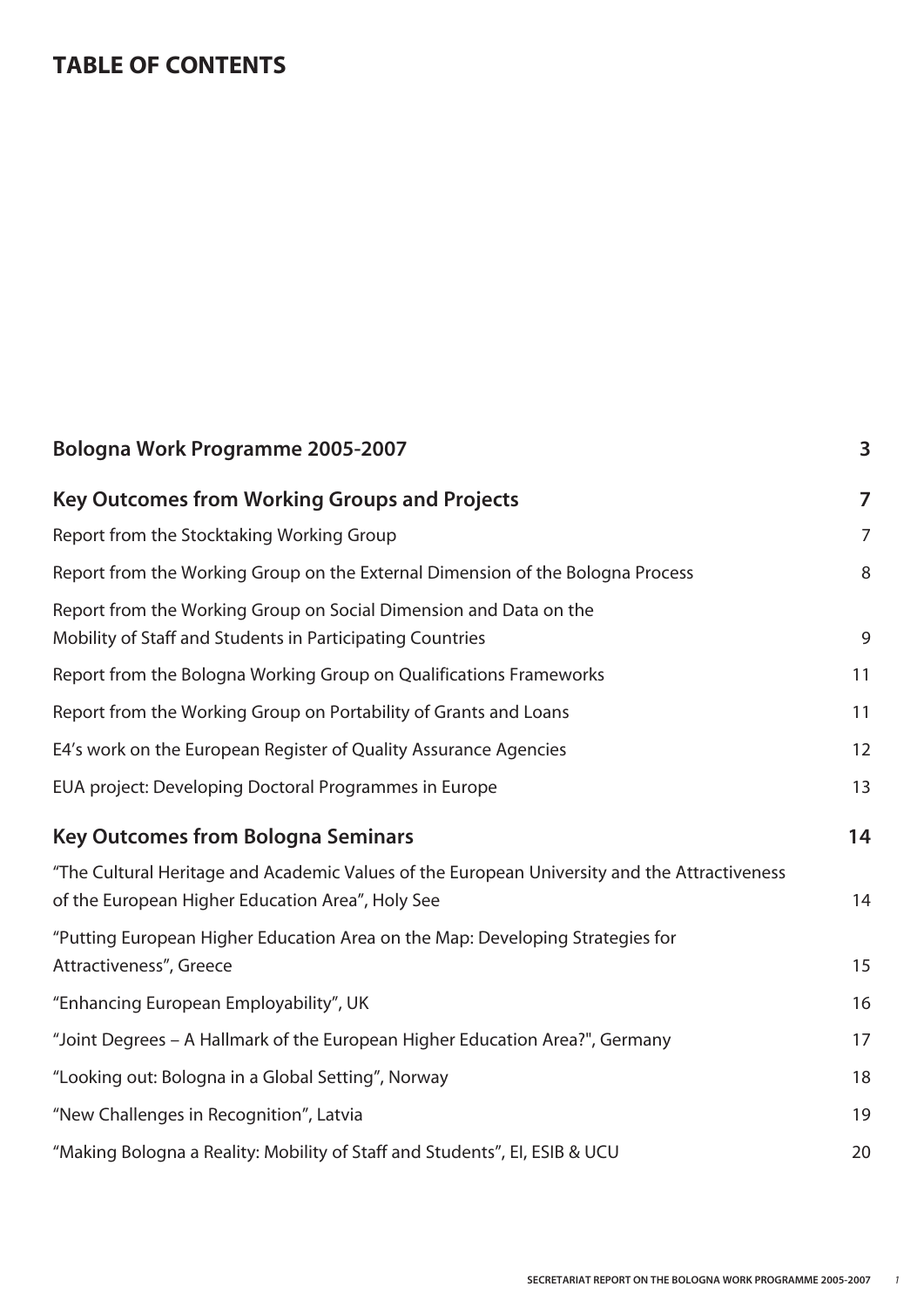| <b>Contributions from the European Commission and Consultative Members</b> | 21 |
|----------------------------------------------------------------------------|----|
| <b>BUSINESSEUROPE</b>                                                      | 21 |
| Council of Europe                                                          | 22 |
| <b>Education International</b>                                             | 24 |
| <b>European Commission</b>                                                 | 25 |
| <b>ENQA</b>                                                                | 26 |
| <b>ESIB</b>                                                                | 27 |
| <b>EUA</b>                                                                 | 29 |
| <b>EURASHE</b>                                                             | 30 |
| UNESCO-CEPES                                                               | 31 |
| <b>Conclusions from the UK Secretariat</b>                                 | 33 |
| <b>ANNEX A</b>                                                             |    |
| <b>Contributions from Country Members</b>                                  | 34 |
| Albania                                                                    | 34 |
| Armenia                                                                    | 35 |
| Austria                                                                    | 35 |
| Cyprus                                                                     | 36 |
| <b>Czech Republic</b>                                                      | 36 |
| Georgia                                                                    | 37 |
| Germany                                                                    | 39 |
| Greece                                                                     | 39 |
| Holy See                                                                   | 41 |
| Netherlands                                                                | 41 |
| Poland                                                                     | 42 |
| Romania                                                                    | 43 |
| Serbia                                                                     | 43 |
| Slovak Republic                                                            | 44 |
| Spain                                                                      | 45 |
| Switzerland                                                                | 45 |
| Turkey                                                                     | 46 |
| United Kingdom                                                             | 47 |

#### **ANNEX B**

#### **BFUG Work Programme 2005-2007 48**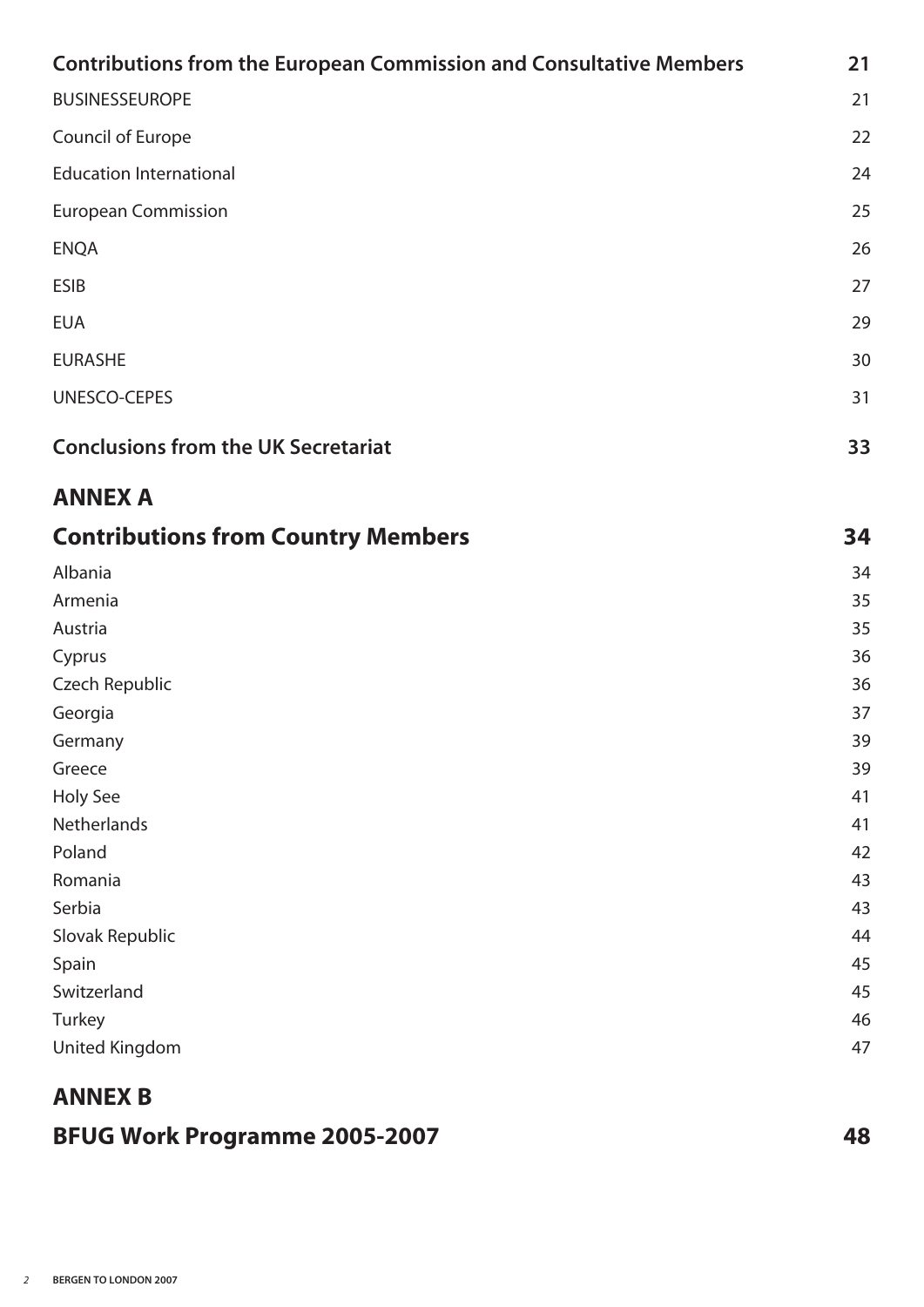The context for the work of the Bologna Follow Up Group (BFUG) between 2005 and 2007 was clearly set out in the Bergen Communiqué<sup>1</sup>, agreed by Ministers responsible for higher education in the Bologna signatory countries at their 4th conference in Bergen, Norway in May 2005. The Bergen Communiqué charged BFUG with a number of tasks, including:

- reporting on the implementation and further development of the Framework for Qualifications of the European Higher Education Area (EHEA)
- **●** considering the practicalities of implementing a European register for quality assurance agencies
- **●** preparing a report on the further development of the basic principles for doctoral programmes
- **●** elaborating a strategy for the external dimension
- **●** continuing and widening the stocktaking process
- **●** presenting comparable data on the social dimension and student and staff mobility
- exploring the issues around arrangements for supporting the continuing development of the EHEA beyond 2010.

Individual BFUG members also took note of the need to continue to pursue the 10 Action Lines previously agreed in the Bologna Declaration<sup>2</sup> and the subsequent Prague<sup>3</sup> and Berlin<sup>4</sup> Communiqués, with a view to realising the EHEA by 2010. These are:

- 1. Adoption of a system of easily readable and comparable degrees
- 2. Adoption of a system essentially based on two cycles (later three)
- 3. Establishment of a system of credits
- 4. Promotion of mobility
- 5. Promotion of European cooperation in quality assurance

<sup>1</sup> http://www.bologna-bergen2005.no/Docs/00-Main\_doc/050520\_Bergen\_Communique.pdf

<sup>2</sup> http://www.bologna-bergen2005.no/Docs/00-Main\_doc/990719BOLOGNA\_DECLARATION.PDF 3 http://www.bologna-bergen2005.no/Docs/00-Main\_doc/010519PRAGUE\_COMMUNIQUE.PDF

<sup>4</sup> http://www.bologna-bergen2005.no/Docs/00-Main\_doc/030919Berlin\_Communique.PDF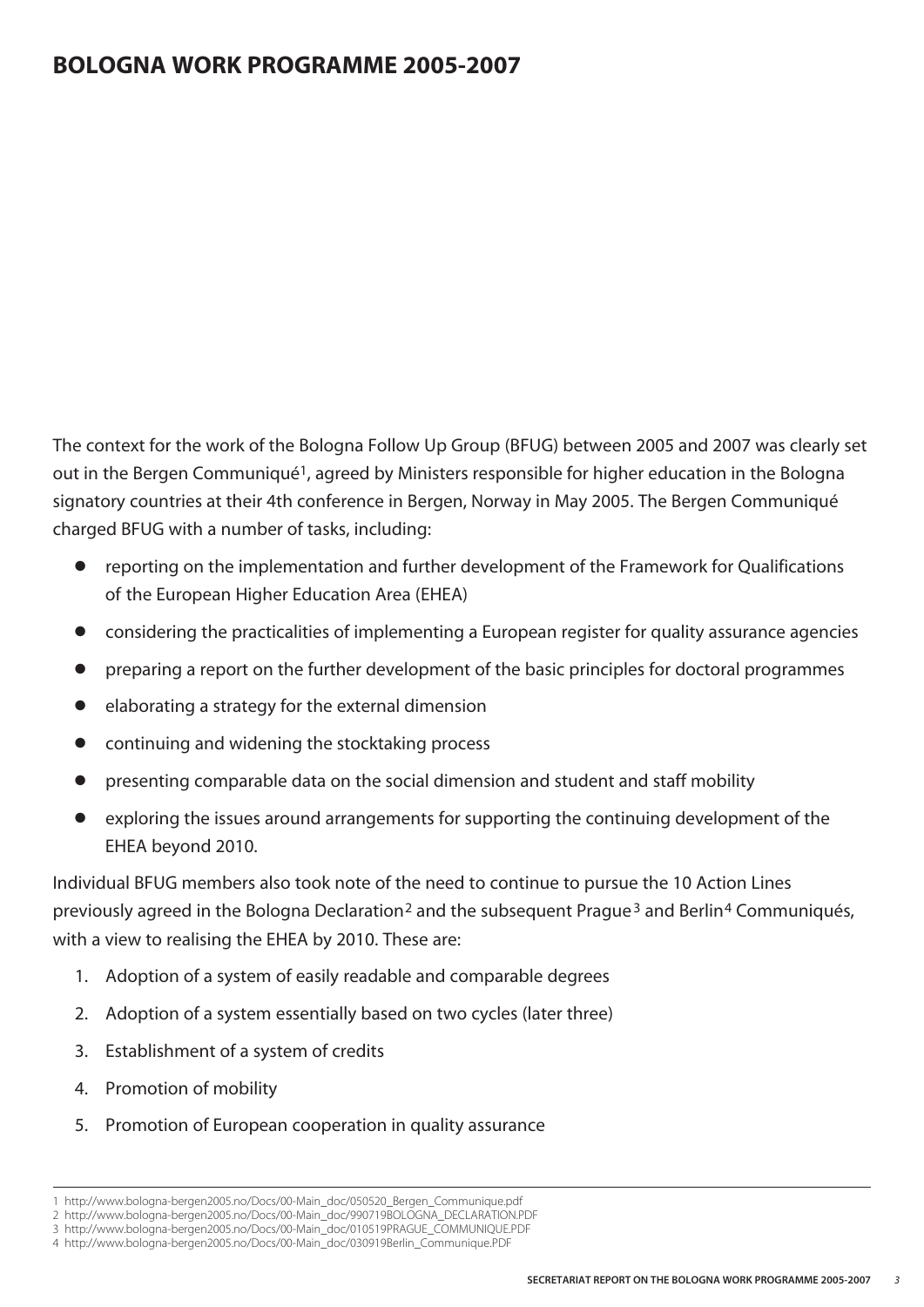- 6. Promotion of the European dimension in higher education
- 7. Lifelong learning
- 8. Higher education institutions and students
- 9. Promoting the attractiveness of the EHEA
- 10. Doctoral studies and the synergy between the EHEA and the European Research Area.

In recent years, there has been a gradual evolution in the working methods used by BFUG to pursue Ministerial goals. The number of Bologna seminars, where higher education stakeholders from across the EHEA come together to develop policy, is reducing. Conversely, working groups and projects are becoming more effective working methods, as policy lines have been largely elaborated and there is an increasing focus on more detailed implementation issues. The need to share good practice and focus on completing the implementation of the Bologna Action Lines at the national level is also becoming more significant as we approach 2010.

Taking this into account, and based on advice from the BFUG Chair (UK), and the BFUG Board, the Secretariat prepared a draft Work Programme for 2005-2007 over the summer of 2005. For the first time, all BFUG members were invited to comment on the draft Work Programme, suggest topics for policy development seminars and volunteer to take part in working groups.

Comments on the draft Work Programme were received from more than half the BFUG members, with some 60 members volunteering to take part in working groups. This demonstrates the level of interest in working collaboratively to develop the EHEA. Working Group members were then selected, taking account of the need to ensure group membership reflected the geographical scope of the EHEA.

Following discussion at the Manchester BFUG (October 2005), this led to an agreed BFUG Work Programme for 2005-07 comprising:

– 5 (later 6) working groups on:

- **●** stocktaking
- **●** external dimension
- **●** social dimension and data on staff and student mobility
- **●** qualifications frameworks
- **●** portable grants and loans
- **●** drafting the communiqué
- 8 Bologna seminars, considering:
- **●** cultural heritage and values of the EHEA
- **●** the attractiveness of the EHEA
- **●** employability
- **●** joint degrees
- **●** Bologna in a global setting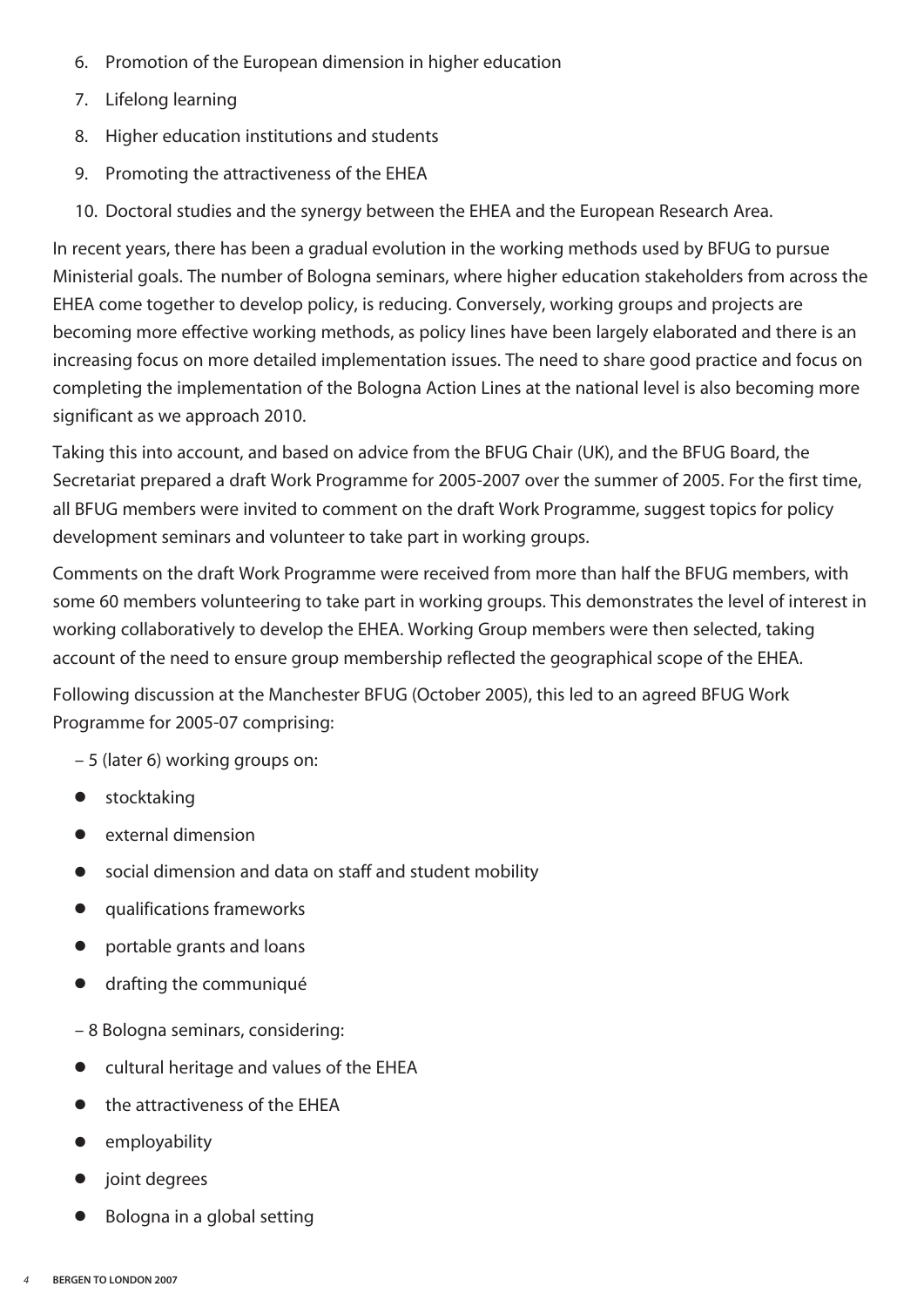- **●** recognition
- **●** staff and student mobility
- **●** doctoral programmes
- 2 projects:
- **●** the practicalities of implementing a European register of quality assurance agencies
- **●** doctoral programmes
- a number of topics for discussion of BFUG, including:
- **●** capacity building within the EHEA
- **●** European dimension
- agreed priorities for implementation at the national level.

The final Work Programme, attached at Annex B, was agreed by December 20055, posted on the Bologna Secretariat website and updated on a regular basis thereafter.

#### **Role of Secretariat**

The role of the Secretariat was also confirmed at the Manchester BFUG. There, it was agreed that the Secretariat would:

- **●** provide administrative and operational support to BFUG and its Board including planning meetings; preparing papers; and minute-taking
- **●** assist BFUG and its Board in the follow up work for the period July 2005 to June 2007 including planning of activities and following up on BFUG decisions; supporting Bologna Working Groups and carrying out any special tasks concerning the implementation of the Work Programme
- **●** maintain the Bologna Secretariat website and archives
- **●** act as an external and internal contact point for the Bologna Process
- **●** provide representation at external events, in consultation with the BFUG Chair.

Over the last two years, the Secretariat has supported all BFUG, Board and Working Group meetings and worked with the BFUG Chairs to ensure delivery of the Bologna Work Programme 2005-2007.

#### **BFUG meetings**

During the period 2005-07, BFUG, and its subset, the Bologna Board, has continued to meet regularly. Under the Chair of the UK, Austria, Finland and Germany, meetings took place on:

- **●** BFUG7: 12-13 October 2005, Manchester, United Kingdom
- **●** BFUG Board 11: 25 January 2006, Vienna, Austria
- **●** BFUG8: 6-7 April 2006, Vienna, Austria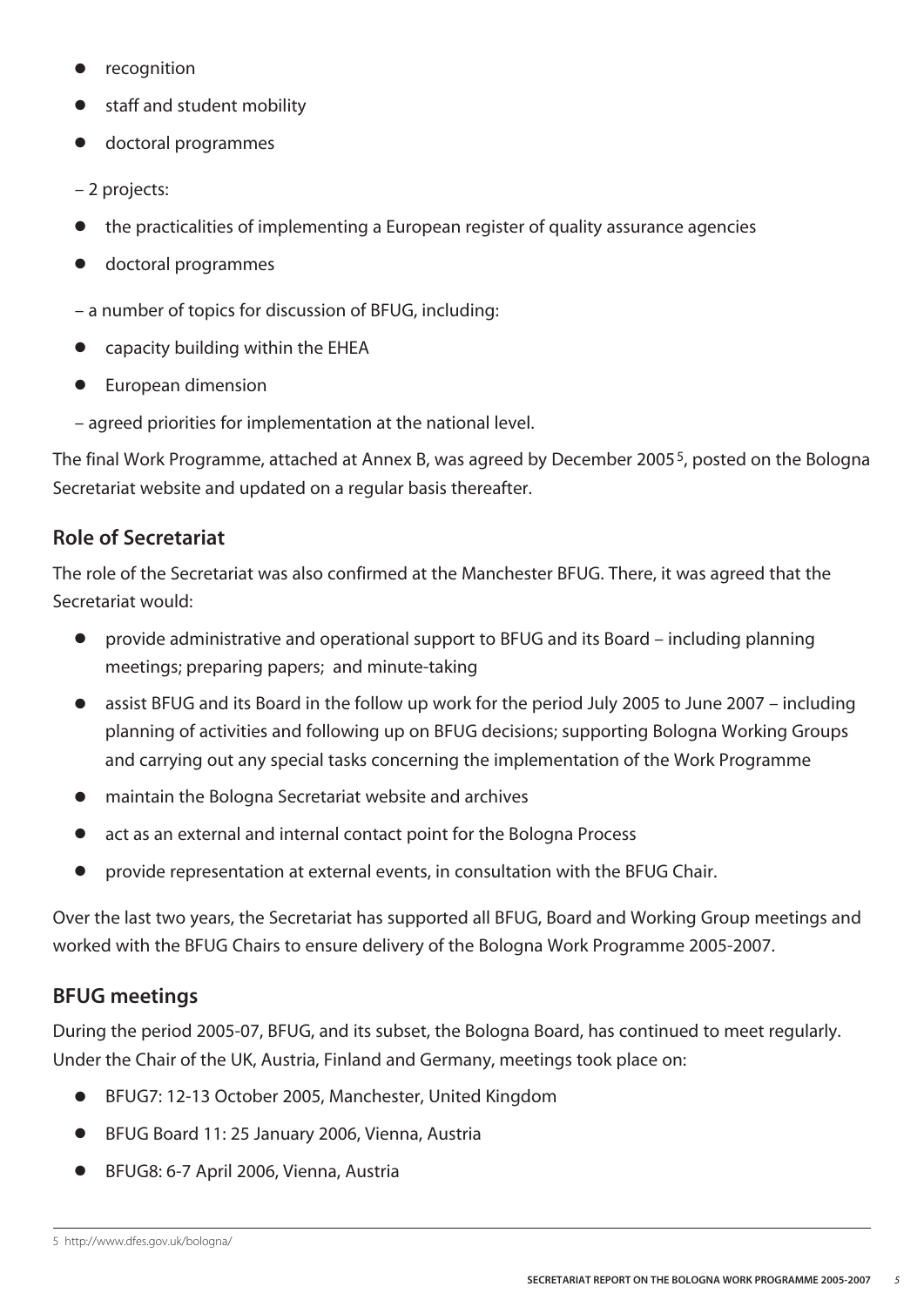- **●** BFUG Board 12: 13 June 2006, Vienna, Austria
- **●** BFUG Board 13: 1 September 2006, Helsinki, Finland
- **●** BFUG9:12-13 October 2006, Helsinki, Finland
- **●** BFUG Board 14: 23 January 2007, Berlin, Germany
- **●** BFUG10: 5-6 March 2007, Berlin, Germany
- **●** BFUG11:17-18 April 2007, Berlin, Germany

The Work Programme provided the basis of the agenda for each meeting, with Working Group Chairs, EUA, and ENQA (on behalf of E4) regularly presenting updates on their work, and seeking advice from BFUG on particular aspects of their tasks. Seminar organisers also provided feedback to BFUG, highlighting relevant issues for consideration.

Copies of all BFUG and Board papers are available on the website at http://www.dfes.gov.uk/bologna

Throughout, attendance at BFUG meetings has been good, with most of the 45 countries taking part in each meeting. For a few countries, participation in BFUG meetings has been irregular. If the Process is to remain successful, it will be important for all participating countries to take part in BFUG meetings and contribute to the delivery of the Work Programme, in the run up to 2010.

Interest in supporting the continuing development of the Bologna Process remains high, with two countries and one consortium of three countries expressing an interest in providing the Secretariat for 2007-2009, and hosting the 2009 Ministerial conference.

#### **Delivery of Bologna Work Programme 2005-2007**

Overall, good progress is being made against the goals of the Bologna Process. The key elements of the Work Programme for 2005-2007 have been delivered. All Working Groups and projects have reported against their terms of reference and contributed to the sharing of good practice and policy development within the EHEA. Discussions at seminars and BFUG meetings have helped develop understanding of specific aspects of the Bologna Process, supporting the implementation of the 10 Action Lines in all participating countries by 2010. BFUG has also started to look ahead, giving some initial consideration to what support might be required and how the EHEA might develop over the longer term, to ensure it remains attractive and competitive in response to the new challenges that will inevitably arise.

Ann McVie Head of the Bologna Secretariat May 2007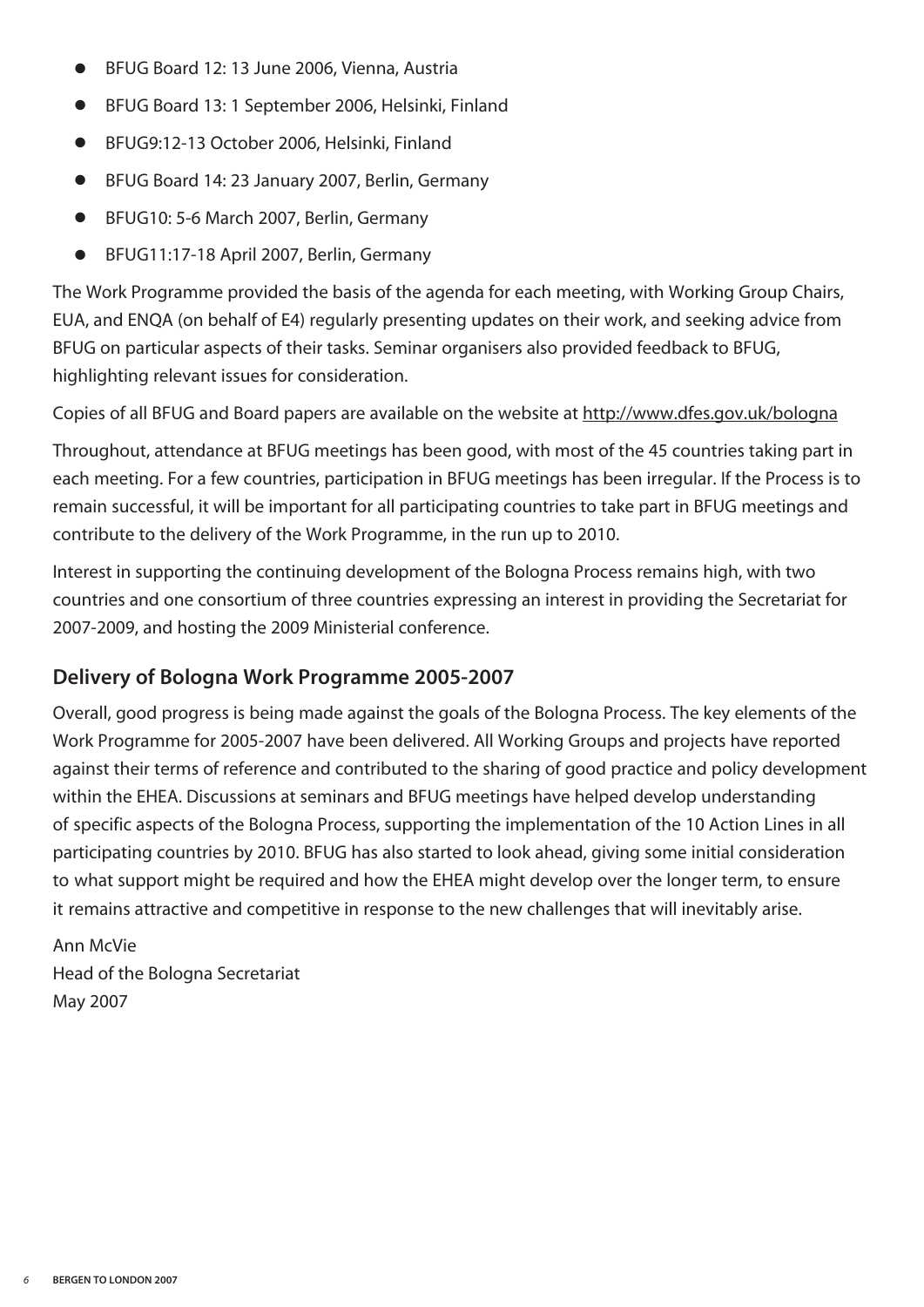#### **KEY OUTCOMES FROM WORKING GROUP AND PROJECTS**

#### **Introduction**

This rest of this report allows the Working Group Chairs, EUA, ENQA (on behalf of E4), seminar organisers, the European Commission, the consultative members and some country members to describe their contribution to the realisation of the EHEA over the last two years.

This section contains short contributions from each of the Working Group Chairs, describing the main outcomes of their work. It also contains contributions from ENQA (on behalf of E4) on their work to implement a European register of quality assurance agencies, and from EUA on their work on developing doctoral programmes in the EHEA.

#### **Report from the Stocktaking Working Group**

In their Bergen Communiqué, Ministers requested the continuing and widening of the stocktaking process. In the fields of the degree system, quality assurance and recognition of degrees and study periods, stocktaking had to include several new issues such as reflecting on three cycles rather than two, implementation of national qualifications frameworks, Standards and Guidelines for Quality Assurance in the EHEA , as well as the principles of the Lisbon Recognition Convention.

Stocktaking had to be widened to include several new areas: flexible learning paths in higher education, procedures for the recognition of prior learning, and awarding and recognition of joint degrees.

The Stocktaking Working Group drew up, and BFUG approved, a list of twelve indicators<sup>6</sup> covering most of the above issues, and proposed to cover in the text of the stocktaking report those aspects that were not appropriate to be reflected in the scorecard. According to the Ministers' statement that the work on the first three priority areas should be largely completed by 20077, the criteria for stocktaking indicators in these areas were made more demanding to measure the success against the final goals rather than checking whether the work had been started. In order to have comparable information from all countries, the Working Group prepared a template for national reports 8.

The main sources of information for stocktaking were the national reports and Eurydice. For the recognition issues, national action plans on recognition<sup>9</sup> were used as well. The outcomes were crosschecked with the results of EUA Trends V study and ESIB survey, Bologna With Student Eyes.

The main outcomes of stocktaking are the following:

- There is a good overall progress since 2005.
- **●** The greatest progress since 2005 is observed in the areas of student participation in quality assurance, access to the next cycle, implementation of a two-cycle degree system and the implementation of national systems for external quality assurance.
- **●** The main areas where more efforts are needed are: implementation of national qualifications frameworks, international participation in quality assurance and recognition of prior learning. In some areas, some of the reality is hidden within the apparently very good results.

<sup>6</sup> http://www.dfes.gov.uk/bologna/index.cfm?fuseaction=docs.list&DocCategoryID=2

<sup>7</sup> Bergen Communiqué, page 5 http://www.dfes.gov.uk/bologna/uploads/documents/2\_1\_Bergen\_Communique.pdf

<sup>8</sup> http://www.dfes.gov.uk/bologna/index.cfm?fuseaction=docs.list&DocCategoryID=2

<sup>9</sup> http://www.dfes.gov.uk/bologna/index.cfm?fuseaction=docs.list&DocCategoryID=17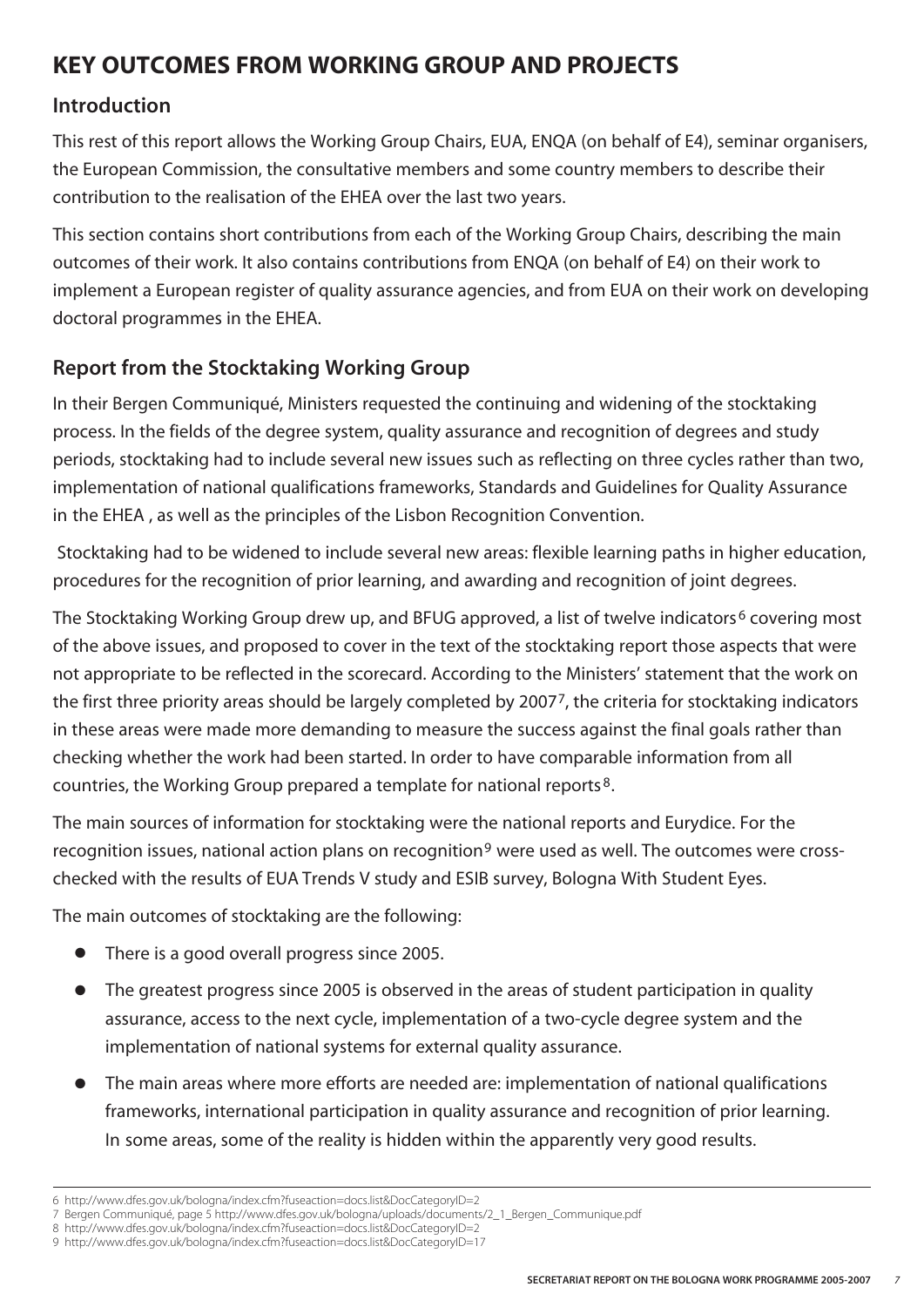- **●** High scores in the implementation of Standards and Guidelines for Quality Assurance testify that most countries have started implementation. At the same time, such aspects as establishing a genuine quality improvement culture, external review of quality assurance agencies and international involvement throughout quality assurance will require time and effort to be completed.
- **●** The good results in implementation of ECTS confirm that most countries are now widely using ECTS for both credit transfer and accumulation. Yet, a much smaller number link credits with learning outcomes.
- **●** While it appears from national reports and action plans on recognition that legislation is largely compliant with the letter of the Lisbon Recognition Convention, further work is needed at international and national level as there are huge variations in approaches to recognition at both national and institutional level that may not fully embody the spirit of the Convention principles.

Andrejs Rauhvargers, Chair of the Stocktaking Working Group, Latvia

#### **Report from the Working Group on the External Dimension of the Bologna Process**

The BFUG Working Group on the External Dimension was approved by the BFUG in November 2005, chaired by Norway, and was composed of BFUG representatives from eleven countries and eight consultative members.

The Working Group has arranged six meetings and corresponded extensively by e-mail. In addition to this, the use of several subgroups has been of the utmost importance in producing the necessary background documents and proposals for discussion in the group. Working Group members have also participated actively in the three seminars on the external dimension of the Bologna Process arranged during 2006 in the Vatican City, Athens and Oslo. The outcome of the BFUG Working Group is a proposal for a strategy on the Bologna Process in a global setting as well as a proposal for a text for the London Communiqué on this issue.

The whole project has been followed by a rapporteur, Professor Pavel Zgaga from the University of Ljubljana, Slovenia. He has actively contributed to the Working Group meetings and correspondence as well as simultaneously producing documents for the group. Professor Zgaga's own analyses and reflections, as well as an introduction to the significant historical background of the Bologna Process has been published in a report under the auspices of the Norwegian Ministry of Education and Research.

For further information about the Bologna Process in a global setting, please visit the website: www.bolognaoslo.com.

Toril Johansson, Chair of the Working Group, Norway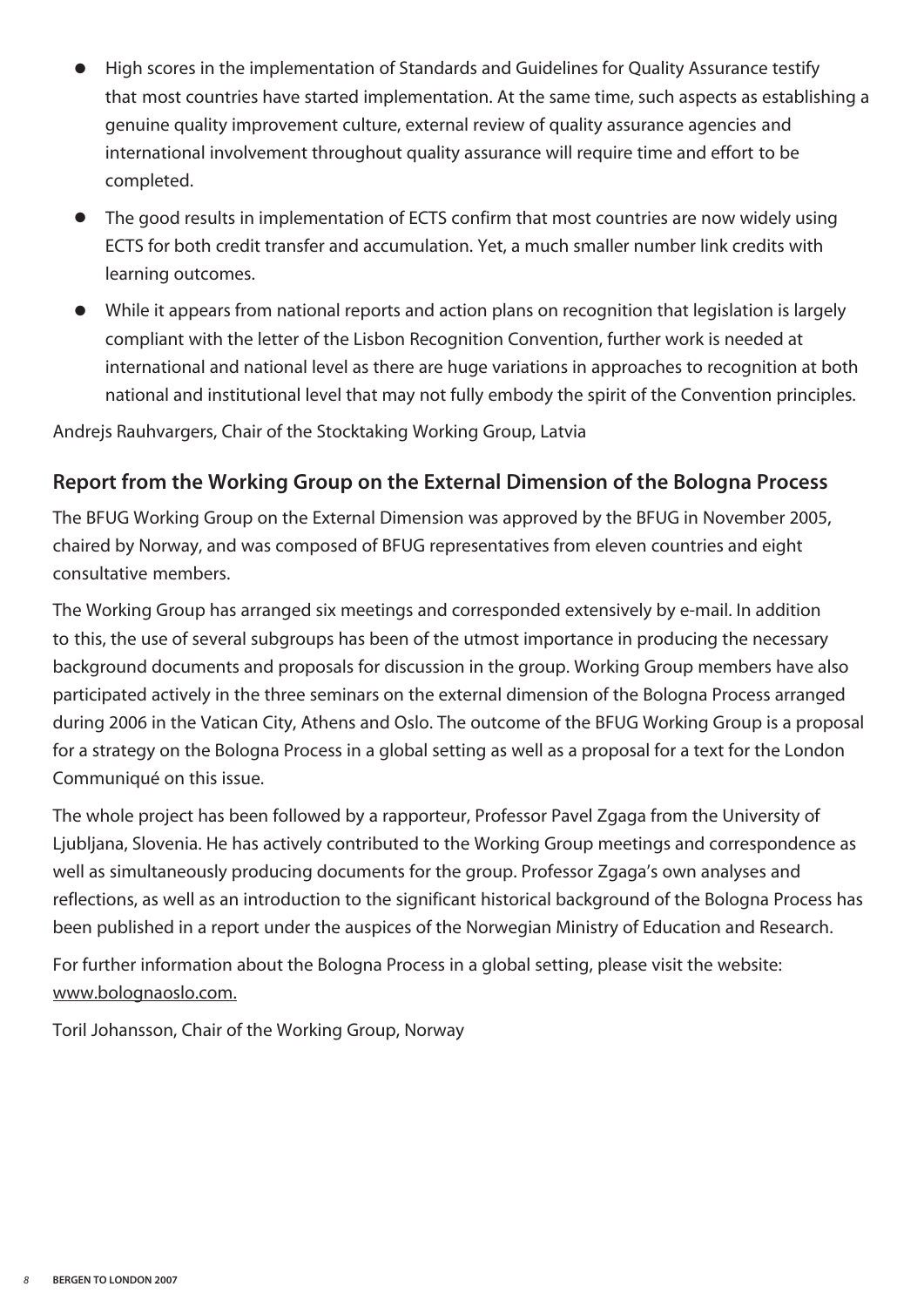#### **Report from the Working Group on Social Dimension and Data on the Mobility of Staff and Students in Participating Countries**

The terms of reference for the Working Group could be summarised as follows:

- **●** to define the concept of social dimension based on the Ministerial communiqués of the Bologna Process
- **●** to present comparable data on the social and economic situation of students in participating countries
- **●** to present comparable data on the mobility of staff and students
- **●** to prepare proposals as a basis for future stocktaking.

Nine<sup>10</sup> countries and three<sup>11</sup> organisations have been represented in the group. A subgroup with statistical experts and data providers was established with the task of collecting data.

#### *Social Dimension of Higher Education*

Strengthening the social dimension is key to enhancing the attractiveness and competitiveness of the EHEA. There are, however, considerable differences and challenges in relation to the social dimension of higher education between the participating countries. The Working Group has found that it is not appropriate to narrowly define the social dimension or suggest a number of detailed actions for all countries to implement. Instead, the Working Group proposes that the following overall objective for the social dimension should be agreed by the Ministers:

*We strive for the societal goal that the student body entering, participating in and completing higher education should reflect the diversity of our populations. We therefore pledge to take action to widen participation at all levels on the basis of equal opportunity.*

Each country should develop its own strategy, including an action plan, for the social dimension.

Concerning data on the social dimension, there is no comprehensive survey which covers the necessary aspects of the social dimension. The Working Group has also found that there are several important data gaps and challenges in relation to the social dimension: not all Bologna countries are covered, there is no common deadline for surveys, requirements for indicators need to be matched with data availability and comparability, statistics from different sectors need to be brought together to get a fair picture of the social dimension and most of the currently available data is not appropriate for analysis of change.

The Working Group proposes actions at both national and European level:

- **●** By 2009 the countries should report to the BFUG on their national strategies for the social dimension, including action plans and measures to show their impact. All stakeholders should actively participate in, and support, this work at the national level. The Working Group suggests an approach to the work on national strategies in Annex 2 of their report.
- **●** Student survey data should be collected with the aim of providing comparable and reliable data concerning the social dimension.

<sup>10</sup> Austria, Bosnia and Herzegovina, Croatia, France, Ireland, Luxembourg, Russia, Sweden and UK.

<sup>11</sup> ESIB, EUA and Education International – Pan European Structure.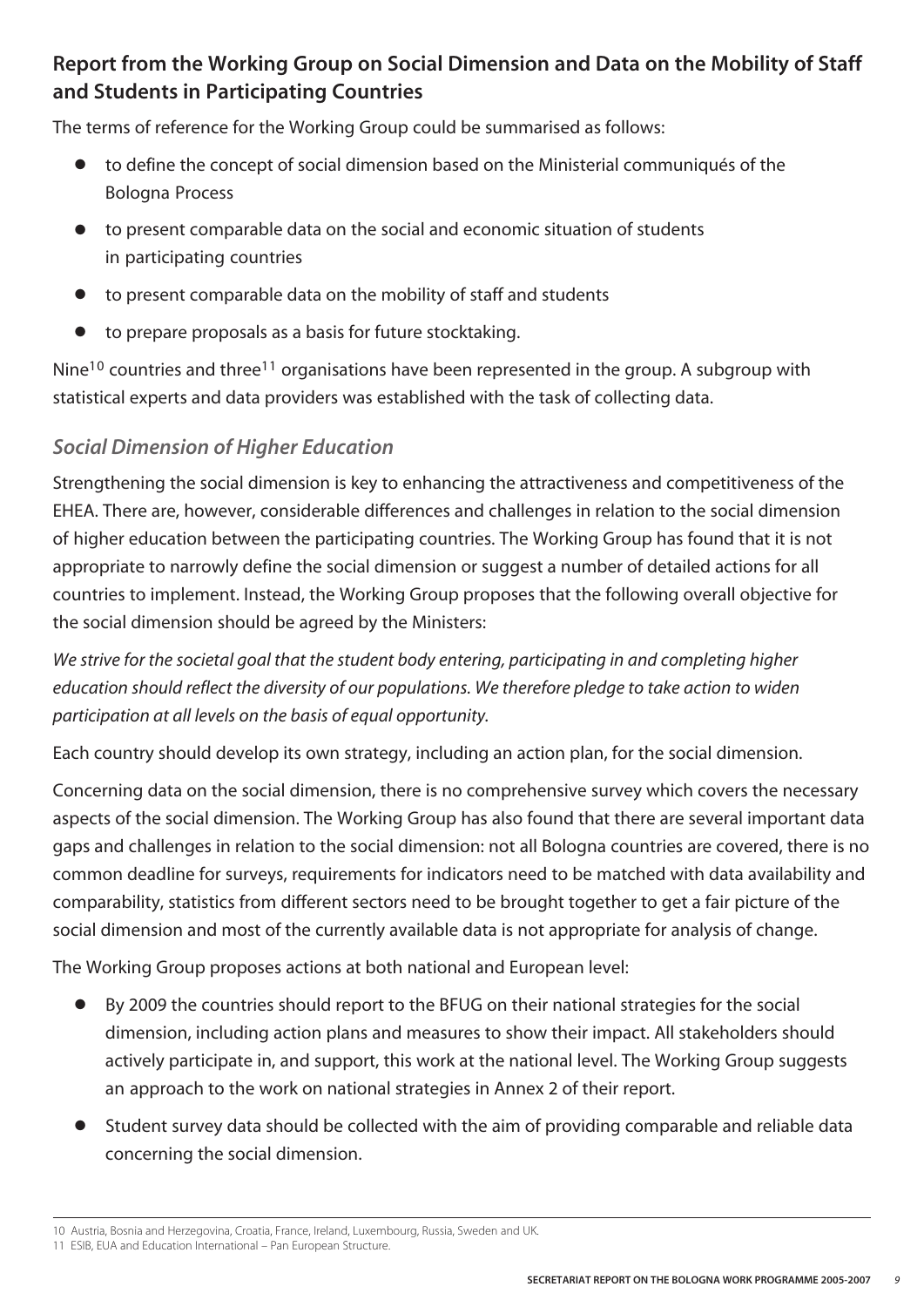- The collection of data on the social dimension needs to go beyond the present stocktaking method. BFUG should entrust Eurostat, in conjunction with Eurostudent, with a mandate to develop more comparable and reliable data to inform progress towards the overall objective for the social dimension in all Bologna countries. Data should cover participative equity in higher education as well as employability for graduates. This task should be overseen by the BFUG and a report should be submitted for the 2009 Ministerial meeting.
- **●** To give an overview of the work on strategies and action plans carried out in participating countries in order to exchange experiences.

#### *Mobility of Students and Staff*

The promotion of mobility of students and staff is at the core of the Bologna Process. The objective should be *an EHEA where students and staff can be truly mobile.* However, the participating countries face challenges concerning both the facilitation of mobility itself and finding comparable and reliable data on mobility. Among the obstacles to mobility, issues related to immigration, recognition of study and work periods abroad and lack of financial incentives feature prominently. Data are scarce and those that are there show significant weaknesses in giving a full picture of mobility. First of all, there is no common and appropriate definition of mobility for statistical purposes. Also, there are no data covering all Bologna countries, no comparable and reliable data on genuine student mobility, hardly any data on staff mobility (and the data that is there is not comparable between countries).

The Working Group proposes actions at both national and European level:

- **●** By 2009 the countries should report to BFUG on actions taken at national level to remove obstacles to and promote the benefits of mobility of students and staff, including measures to assess their impact at a future date.
- **●** Countries should focus on the main national challenges: delivery of visas and work permits, the full implementation of established recognition procedures and creating incentives for mobility for both individuals and higher education institutions.
- **●** To address the institutional attitude towards and responsibility for mobility. This includes making mobility an institutional responsibility.
- **●** To facilitate mobility through strengthening the social dimension of mobile students and staff.
- **●** To support the development of joint programmes as one way of enhancing trust between countries and institutions.
- **●** The collection of data on mobility of staff and students needs to go beyond the present stocktaking method. BFUG should entrust Eurostat, in conjunction with Eurostudent, with a mandate to provide comparable and reliable data on actual mobility across the EHEA.
- **●** BFUG should also consider how best to overcome the many obstacles to mobility of students and staff. Progress in this work should be reported for the Ministerial meeting in 2009.

Annika Pontén, Chair of the Working Group, Sweden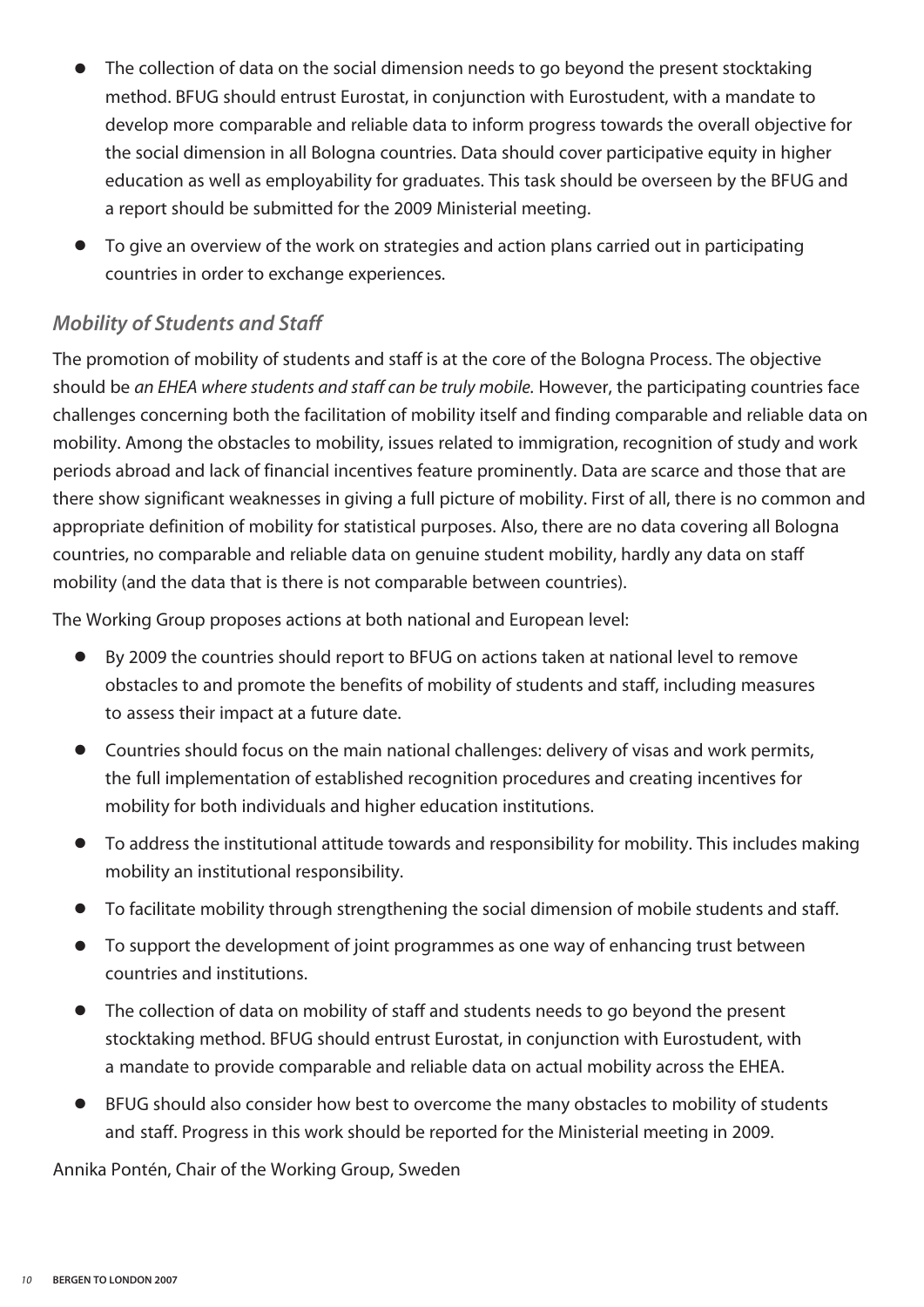#### **Report from the Bologna Working Group on Qualifications Frameworks**

The Working Group on Qualifications Frameworks' main tasks were to consider what further development of the EHEA-framework may be required, particularly the linkage between the national frameworks and the EHEA-framework; monitor the development of the EU "European Qualifications Framework for Lifelong Learning"; provide assistance to member countries working to introduce national frameworks.

The Working Group has conducted four regional workshops on developing national qualifications frameworks and supported especially new Bologna members through participation in conferences and meetings. It has overseen the completion of two pilot projects in Ireland and Scotland on verification of the compatibility of national qualifications frameworks with the overarching EHEA-framework.

The main findings of the Working Group are:

- **●** We see, for the moment, no need for amendments to the overarching Framework of Qualifications for the EHEA agreed in the Bergen Communiqué, or to the procedures and criteria for verification of compatibility of national qualifications framework with the overarching framework.
- But, we see a need for facilitating experience-sharing in the elaboration and development of national qualifications frameworks. This is not a job for a new working group, but should be vested in a permanent international organisation with its own resources. The Working Group propose that this task is entrusted to the Council of Europe, which already carries out the role of secretariat for the ENIC in the field of recognition, and to which notifications of certification of national qualifications frameworks are given.
- We are satisfied that national qualifications frameworks, compatible with the overarching EHEA-framework, will also be compatible with the proposal from the European Commission on a European Qualifications Framework for Lifelong Learning.
- In order to avoid confusion by the existence of two overarching frameworks, it is important that the promotion of the EHEA should build on the overarching EHEA-framework.

Mogens Berg, Chair of the Working Group, Denmark

#### **Report from the Working Group on Portability of Grants and Loans**

The Working Group took the commitments of the Bologna Ministers regarding portability as mentioned in the Berlin and Bergen Communiqués as a starting point.

The Working Group collected information on the different grants and loans systems, the current practice of countries that offer portability for full studies abroad and the legal framework of portable grants and loans for students.

The Working Group also examined the legal framework and concluded that the portability of grants and loans is possible. There are no legal barriers. The legal research also showed that students are unlikely to get much support from the host country, which confirms the desirability of portable support. In some cases students can get support from the host country, which may result in them receiving double support when they are also eligible for portable support.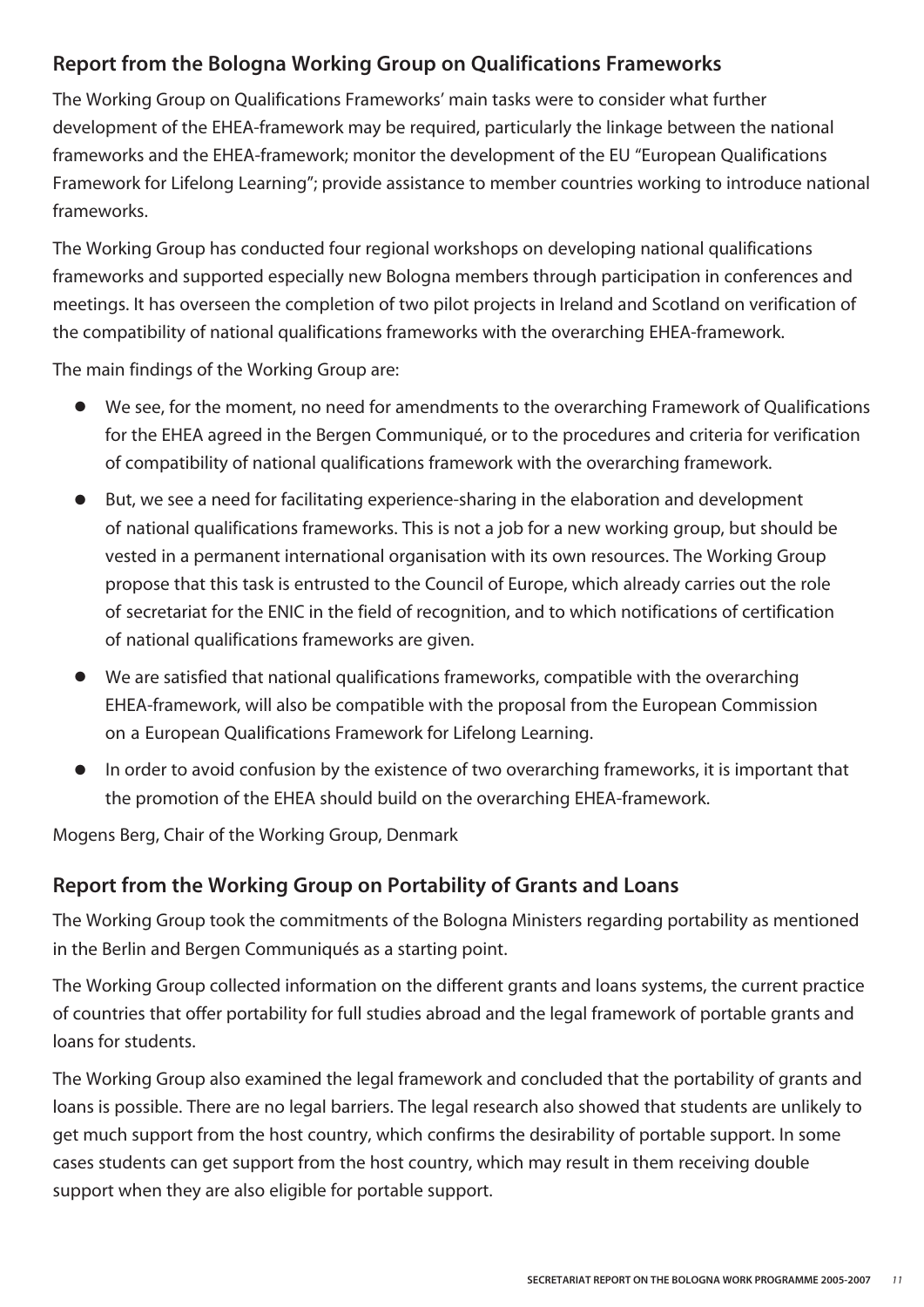The Working Group found that the different countries all have grants and/or loans systems to support their students and that each country has its own system. Although a lot of similarities are to be found among these systems, none is exactly like the other. That also means that each of them needs different information on the student, the study programme they are attending, their living situation, their income or that of their parents or partner, their achievements etc.

The information needed is less easy to obtain when students are abroad. Countries need each other's assistance to operate their grants and/or loans systems properly when students are abroad. This led to the suggestion that an informal network of national experts be set up to share information, and help to identify and overcome obstacles to the portability of grants and loans.

Although the network has to choose its own structure, we propose to chair it by a troika of countries that periodically changes. Scotland, Denmark (starting from 2008) and the Netherlands have already volunteered to chair with Ireland and Norway indicating that they are interested in co-chairing.

Austria, England, Finland, Germany, Lithuania & Sweden pointed out that they will be participating in the network. Of course we welcome all other Bologna partner countries to join this network too.

The first concrete tasks foreseen for the network are to:

- **●** collect and provide general information on the national student support systems and the educational systems of the Bologna partner countries
- **●** address the issue of data-protection to prevent double payment of grants and loans (by both the home and the host country) and to facilitate the repayment of loans
- **●** collect and provide statistical data on the international mobility of students in the EHEA.

Aldrik in't Hout, Chair of the Working Group, Netherlands

#### **E4's Work on the European Register of Quality Assurance Agencies**

Since the Bergen Ministerial meeting of May 2005, ENQA has followed the mandate of elaborating, in cooperation with EUA, EURASHE and ESIB (E4 Group), the practical aspects of the European Register of Quality Assurance Agencies and of reporting back on the respective developments through the BFUG. The E4 Group has met nine times since the Bergen summit. The Chair of the meetings has rotated amongst the four organisations, while the secretarial functions as well as the reporting to BFUG, have been undertaken by ENQA.

The first stage of the process consisted of a consultancy exercise. A consultant studied the Register proposal included in the report Standards and Guidelines for Quality Assurance in the EHEA and interviewed various quality assurance stakeholders in Europe. On that basis the consultant produced a report on the possible forms and practicalities of the Register. The consultancy project was funded through grants from the Socrates programme and from the Swiss Confederation. During the second stage, the E4 Group discussed further the proposals contained in the consultant's report and consulted a law firm on the legal aspects of the Register. ENQA also consulted the views of its members at its General Assembly of September 2006. The third stage included the drafting of the E4 report on the Register that was submitted to the BFUG meeting in March, and further discussed in April 2007.

Peter Williams, ENQA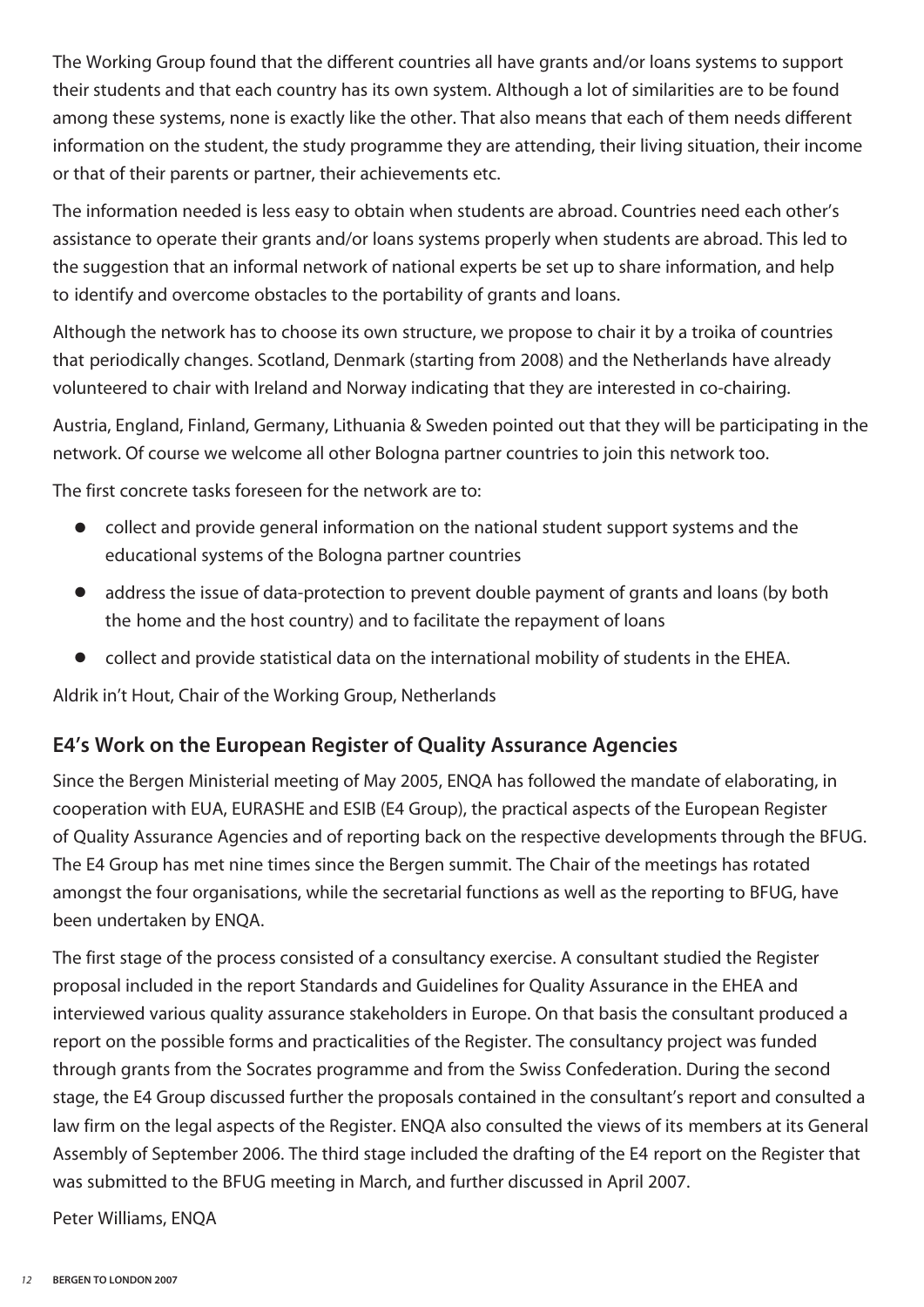#### **EUA project: Developing Doctoral Programmes in Europe**

In Bergen, the Ministers asked EUA to prepare a report, together with other interested parties, on the further development of the basic principles for doctoral programmes set out in the Bergen Communiqué, which were in turn based on the ten "Salzburg Principles" adopted at a Bologna seminar held in February 2006. Doctoral programmes have become a focus of the Bologna Process since the inclusion of an Action Line in the Berlin Communiqué in 2003 underlining the importance of creating synergies between higher education and research. Doctoral programmes, as the third cycle of higher education and the first stage of a young researcher's career, are the most important link between the European Higher Education and Research Areas. They are the key to realising Europe's ambition to become the most dynamic knowledge-based economy and society in the world, and universities hold the main responsibility for the development of high quality doctoral programmes which will enhance the career prospects of young researchers in all sectors of society.

The project steering committee that was established included governmental representatives from Austria and France as well as representatives from ESIB and EURODOC. It was agreed that action should focus on three areas: the quality of doctoral programmes, the role of higher education institutions and the role of the state and the question of public responsibility in relation to the funding of doctoral education. A series of events and activities took place around these issues in 2005 and 2006. The goal was to encourage broad discussion among universities across all Bologna countries. The process culminated in a major conference held at the University of Nice in December 2006 that brought together over 400 people. In addition to the input from the series of preparatory workshops, a questionnaire on the funding of doctoral education was sent to BFUG governmental representatives. The preliminary results received from 36 governments were also debated during the conference, the results of which, entitled "Matching Ambition with Responsibilities and Resources"12, provided the basis for the report EUA has presented to BFUG.

The report underlines in particular the responsibility universities have in embedding doctoral programmes in their institutional strategies and policies, and the joint responsibilities of institutions and governments in creating career paths and opportunities for early stage researchers, as well as for the funding of doctoral programmes and candidates. A report setting out the findings of the financing study will be published separately.

Lesley Wilson, EUA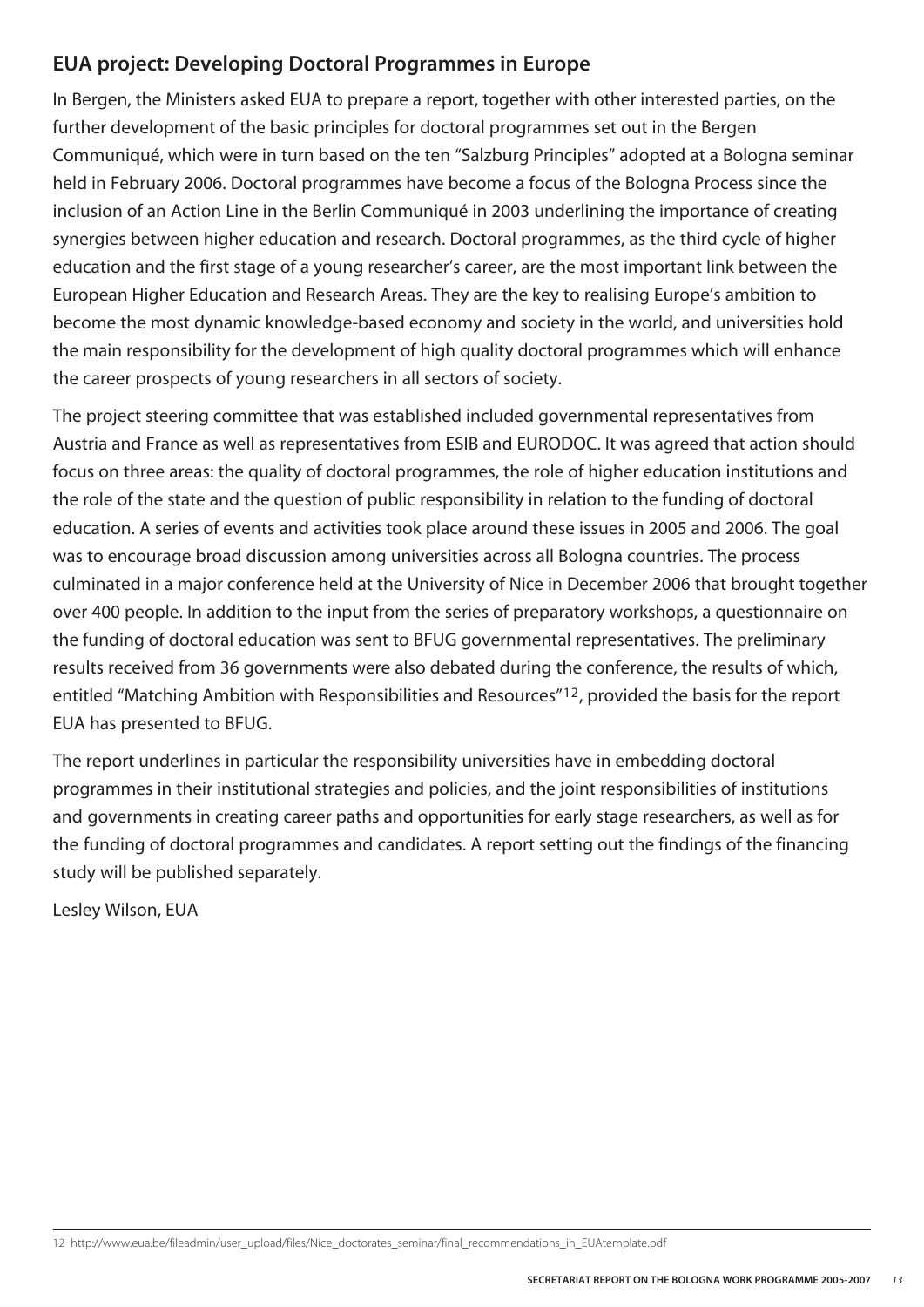#### **KEY OUTCOMES FROM BOLOGNA SEMINARS**

#### **Introduction**

This section contains short contributions from each Bologna seminar organiser, describing the main conclusions of the discussion.

#### **"The Cultural Heritage and Academic Values of the European University and the Attractiveness of the European Higher Education Area"**

HOLY SEE BOLOGNA SEMINAR, THE VATICAN, 30 MARCH – 1 APRIL 2006

Rooted in its conviction that some dimensions less prominent in the initial stages of the Bologna Process need to be addressed to make the EHEA a living reality, the Holy See hosted an official Bologna seminar on "The Cultural Heritage and Academic Values of the European University and the Attractiveness of the European Higher Education Area" at the Vatican from 30 March through 1 April 2006. The seminar was held in collaboration with UNESCO-CEPES and the Council of Europe.

With the active participation of representatives from more than fifty countries, most but not all of them European, and from various sectors of the worldwide Academy and international organisations, this meeting of minds was successful in achieving some of the objectives set out in the final Communiqué released at Bergen, Norway, by the European Ministers Responsible for Higher Education in May 2005.

The seminar emphasised that, however important structural reform is, the EHEA concerns more than structural questions. It underlined that the values and heritage of European higher education are among the factors that make it attractive.

In order to keep the European university attractive to the nations of the continent as well as to the rest of the world, the seminar recommends to the Ministers at the 2007 London meeting to further develop and discuss the themes treated by this seminar, among which are, in particular, the following:

- **●** The indispensable and irreplaceable role of the European university for the integration of Europe and the formation of a wisdom society.
- **●** The commitment to Europe's cultural heritage and its humanistic values as a living and expanding tradition which the university receives, enriches and transmits to succeeding generations.
- **●** The core values of institutional autonomy, academic freedom, collegiality/community and cooperation/exchange among institutions are necessary components of the European university's competitive advantage in the global marketplace and thus instruments at the service of society.
- **●** The positive value of unity in diversity and diversity in unity is a way to foster interaction, interdisciplinary studies and dialogue among different cultural and religious traditions.
- **●** The conviction that religious faith marks the various national cultures of Europe in their literature, architecture, approach to human rights and other crucial matters, and that questions of meaning and ethical responsibility should be recognised in all the university's programmes and research projects.

Fr. Friedrich Bechina, Holy See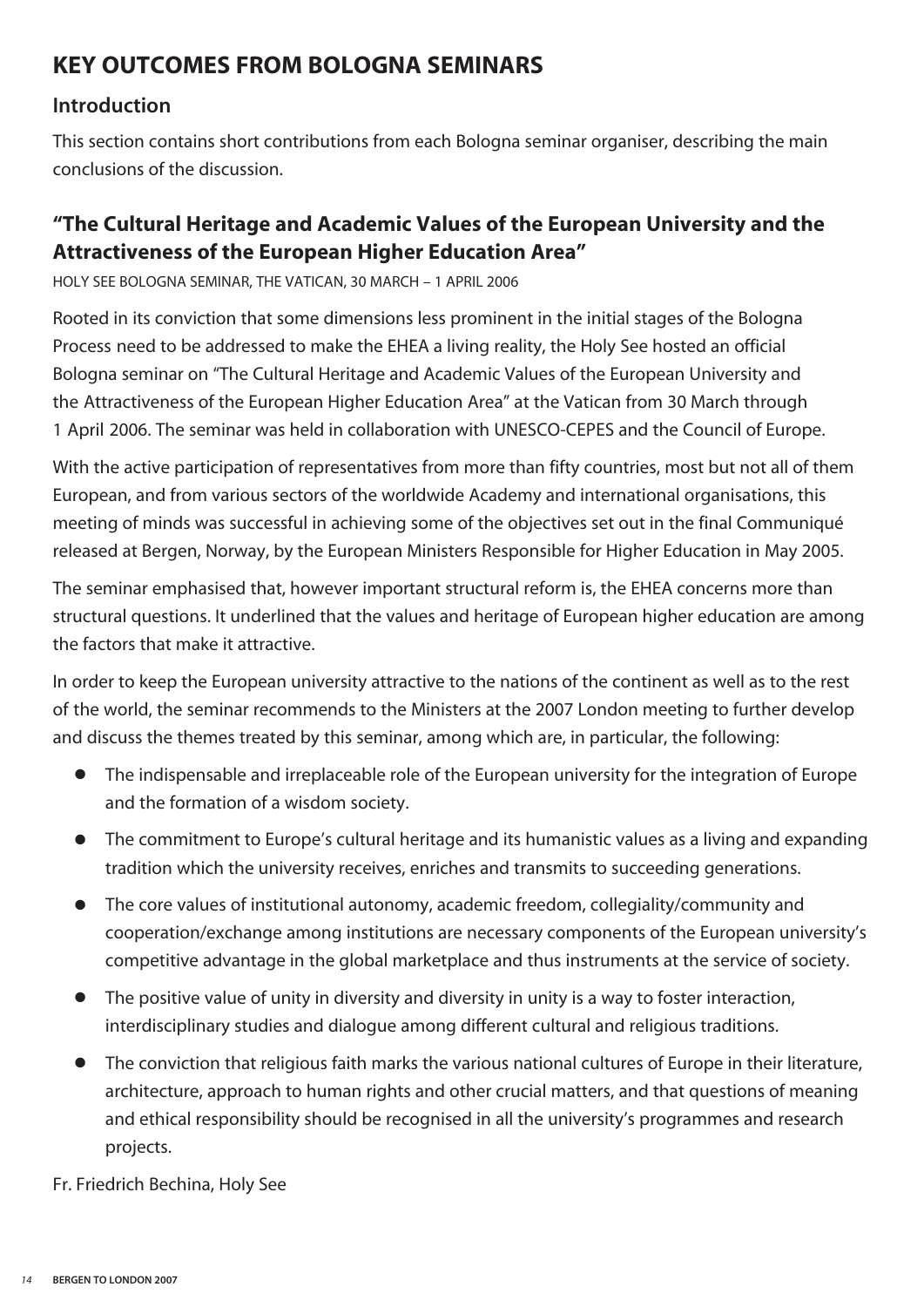#### **"Putting European Higher Education Area on the map: developing strategies for attractiveness"**

GREEK BOLOGNA SEMINAR, ATHENS, 25-26 JUNE 2006

The key outcomes from the Athens Bologna Seminar can be summarised according to the following parameters.

With regard to the *competitiveness and attractiveness horizon* it was pointed out that competition should not necessarily be seen in opposition to cooperation, since through projects and quality networks we can increase the competitiveness of European higher education and enhance institutional cooperation. In order to attract international students the organisation of European higher education fairs and media campaigns and the creation of European study centres and centres of excellence were suggested. Moreover, other proposals include extra budget provided for international students, the creation of a European standard of acceptance for international students, a code of good conduct for dealing with visa problems, the enhancement of Europe's alumni-networks worldwide, and the establishment of a network of ambassadors or "Europe Promoters".

As far as the *partnership and cooperation horizon* is concerned an important step towards the improvement of the current practices would be the creation of a consortia of universities, higher education stakeholder organisations and third countries, and also the joint delivery of graduate-level study programmes with integrated mobility phases of study in the other continent.

In connection with the *dialogue horizon* it is recommended that the countries of the Bologna Process share their good practice with other countries and organisations from all over the world. The policy dialogue can be accomplished through the existing fora, by giving the interested countries and organisations the chance to participate in Bologna events or even by creating a "Bologna Visitor Programme" or a higher education policy forum, involving representatives from European and thirdcountry governments and higher education stakeholders.

Finally, with regard to the *information horizon* it was unanimously recommended by all the working groups to create an Internet portal on the EHEA, and Greece, through the Minister of Education Marietta Giannakou, has already expressed its willingness to host such a portal. This should be easy to understand and navigate, in a variety of languages and customised for different constituents and audiences.

Foteini Asderaki, Greece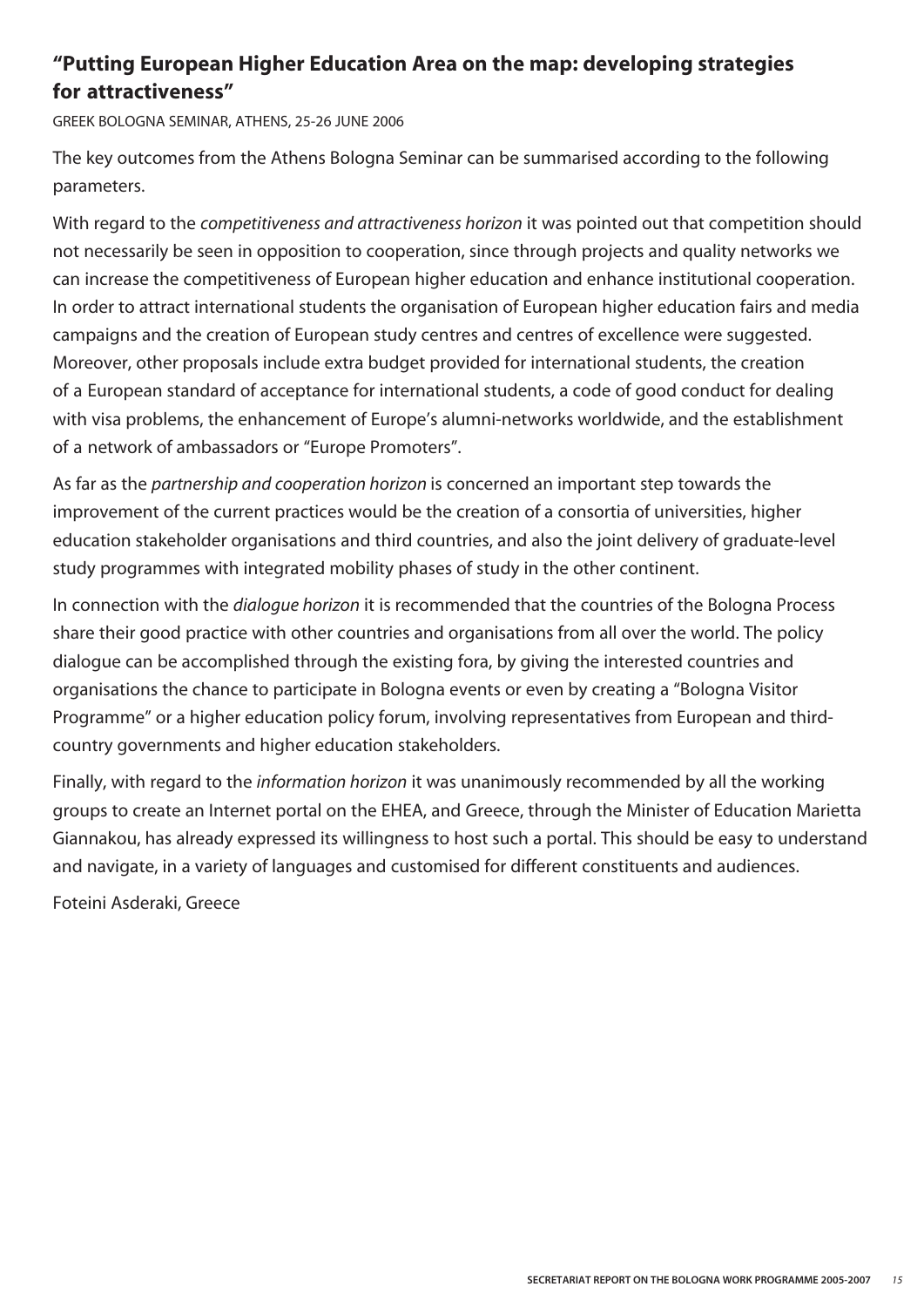#### **"Enhancing European Employability"**

UK BOLOGNA SEMINAR, SWANSEA, 12-14 JULY 2006

Swansea University and the Welsh Assembly Government jointly hosted a seminar on the theme of Enhancing European Employability at Swansea University on 12-14 July 2006. The seminar reflected upon the means of enhancing the employability of European graduates, within the EHEA and beyond, and how the understanding of graduate employability differed between Bologna signatories and for graduates exiting at different cycles.

The Bergen Communiqué identified a need to increase the employability of graduates with bachelor qualifications and to create opportunities for flexible learning paths, including the recognition of prior learning.

The **key recommendation** of the Seminar was that employability must remain an important part of the Bologna Process and should be addressed in each of the three cycles. The detailed recommendations drawn up by the workshops clearly identified a number of themes and several areas of overlap. Distilled to three key messages, these were:

- Embedding skills in the curriculum is a key element of the Bologna reforms and as such needs to be monitored, with an emphasis on sharing good practice across Europe. Recognising the wide diversity of national systems, regional priorities and circumstances together with institutional missions, the widest range of method and approaches is to be encouraged. The importance of effective links with employers cannot be over-stated, but the methods adopted must be appropriate to the context of the course of study, the institutions, the geographical regions and national policies.
- **●** Higher education institutions should assist students to recognise and articulate the employability skills developed within the curriculum and in other activities at all three cycles – linked to the Dublin Descriptors/national qualification frameworks and to future Continuous Professional Development needs. Higher education institutions should also ensure that students receive information and advice on all sectors of the labour market, together with career management skills.
- The Bologna reforms are creating a new range of transition and exit points from higher education. The ensuing complexity of options for further study or employment, combined with the encouragement of student mobility, requires the provision of high quality professional staff guidance for students and appropriate staff development for academic and other university staff. In this context, higher education institutions and governments should promote a coherent cross-departmental strategic approach, to allow institutions to integrate the international dimension and particularly student mobility in institutional policy and curriculum planning.

Judith Cole, United Kingdom (Wales)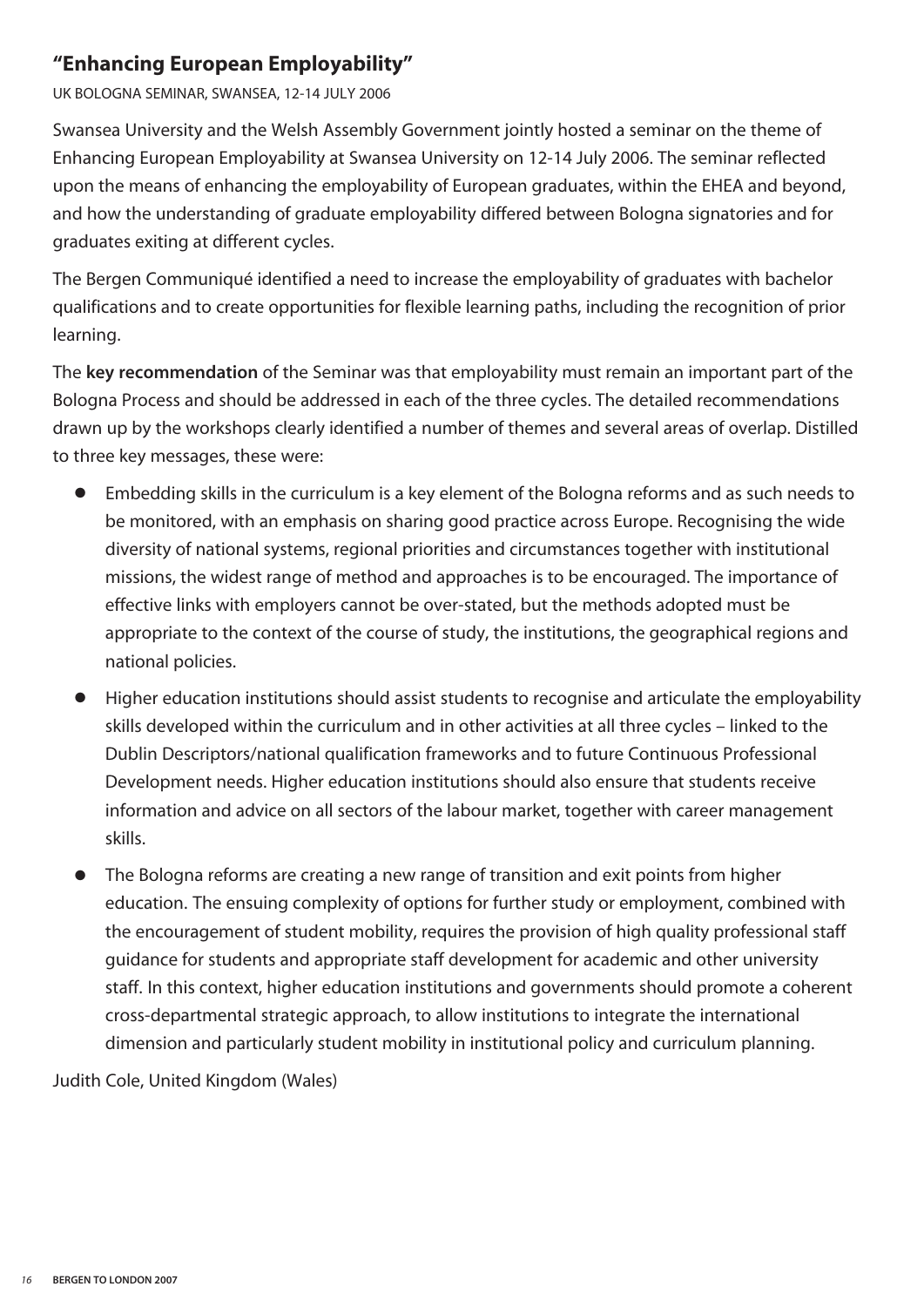#### **"Joint Degrees – A Hallmark of the European Higher Education Area?"**

GERMAN BOLOGNA SEMINAR, BERLIN, 21-22 SEPTEMBER 2006

Under the auspices of the German Rectors' Conference (HRK) and the German Academic Exchange Service (DAAD) and co-financed by the European Commission, an official Bologna seminar on questions and strategies related to the awarding of "Joint Degrees" in the EHEA was held on September 21-22, 2006 in Berlin.

The seminar agreed on ten conclusions and recommendations fully documented in the publication "Joint Degrees – A Hallmark of the European Higher Education Area Conference Report and Relevant Documents." The main items are, inter alia:

- **●** Joint programmes are a step forward to a truly bottom-up process in the EHEA. They combine international experience, enhanced linguistic, cultural and social competence. If these contributions to the coherence of a EHEA are in fact considered as valuable and appreciated, specific funding for them on national and/or European level is needed for enhanced marketing.
- **●** A survey and reliable statistics/databases describing existing double, multiple and joint degree programmes at national and European level are needed.
- **●** A list of "good criteria" that can be derived from the Stockholm, Mantova and Berlin seminars and other relevant documents should be set up as a Bologna document of reference and relevance.
- **●** Countries, where legal provisions do not allow joint degrees, are asked to incorporate in their national legislation on higher education at least the written option for the awarding of joint degrees and to make sure that they are quality-assured according to national standards and European principles. To ensure quality assurance, the use of the E4 Standards and Guidelines has to be implemented and specific criteria assessing the added value of joint degrees as opposed to national degrees needs to be developed.
- Ministers are asked to make sure that the procedures for obtaining visas and other necessary documents will not produce obstacles to the realisation of joint study programmes.

For further information, please consult the homepages http://www.hrk-bologna.de/bologna/de/home/9145\_3007.php http://eu.daad.de/eu/bologna/bologna-germany/veranstaltungen/06335.html

Andrea Herdegen, Germany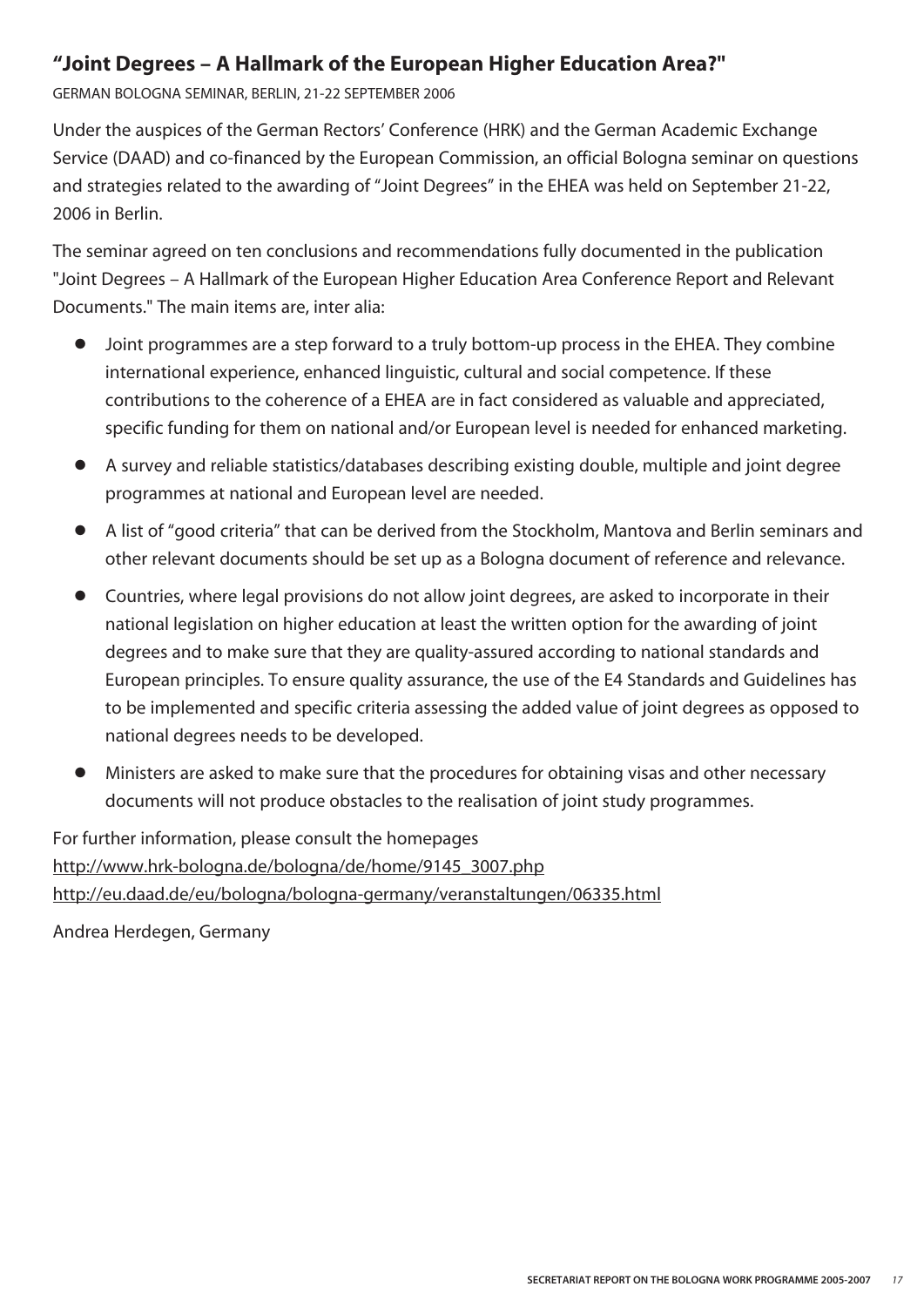#### **"Looking out: Bologna in a global setting"**

NORDIC BOLOGNA SEMINAR, OSLO, 28 – 29 SEPTEMBER 2006

The Nordic countries – Denmark, Finland, Iceland, Norway and Sweden – together with the Nordic Council of Ministers, hosted the Nordic Bologna Process Official Seminar 'Looking out! Bologna in a global setting' in Oslo 28 - 29 September 2006. This was the third and final seminar held in order to give input to a strategy document on the external dimension of the Bologna Process. The first seminar was arranged in the Vatican in March-April 2006, hosted by the Holy See, and the second in Athens, Greece in June 2006, hosted by the Greek Ministry of Education. About 160 delegates from 39 countries, representing universities, university colleges and central authorities as well as organisations from all continents, participated in the Nordic seminar. The seminar was scheduled from lunch to lunch and was structured with plenary sessions, including a panel discussion, as well as six parallel sessions.

The main outcome of the Nordic Bologna seminar was the broad discussion and feedback on the most important issues presented in a draft strategy document from the Working Group and a draft report from the rapporteur Professor Pavel Zgaga. The main topics discussed in the parallel sessions were:

- conditions for institutional cooperation between European and non-European higher education institutions
- **●** international mobility transparency recognition
- **●** recognition of different student programme structures
- **●** strategy for international cooperation, attractiveness brain drain capacity building
- **●** what makes the EHEA attractive?

As this was the third and last seminar before proposing a strategy document, it was the last possibility to discuss issues raised in the Working Group documents within a broader community of experts. In particular, the views presented from representatives outside the EHEA gave valuable input to the final discussion in the Working Group.

For more detailed information about the seminar outcome, please refer to the seminar report on the website: www.bolognaoslo.com

Toril Johansson, Norway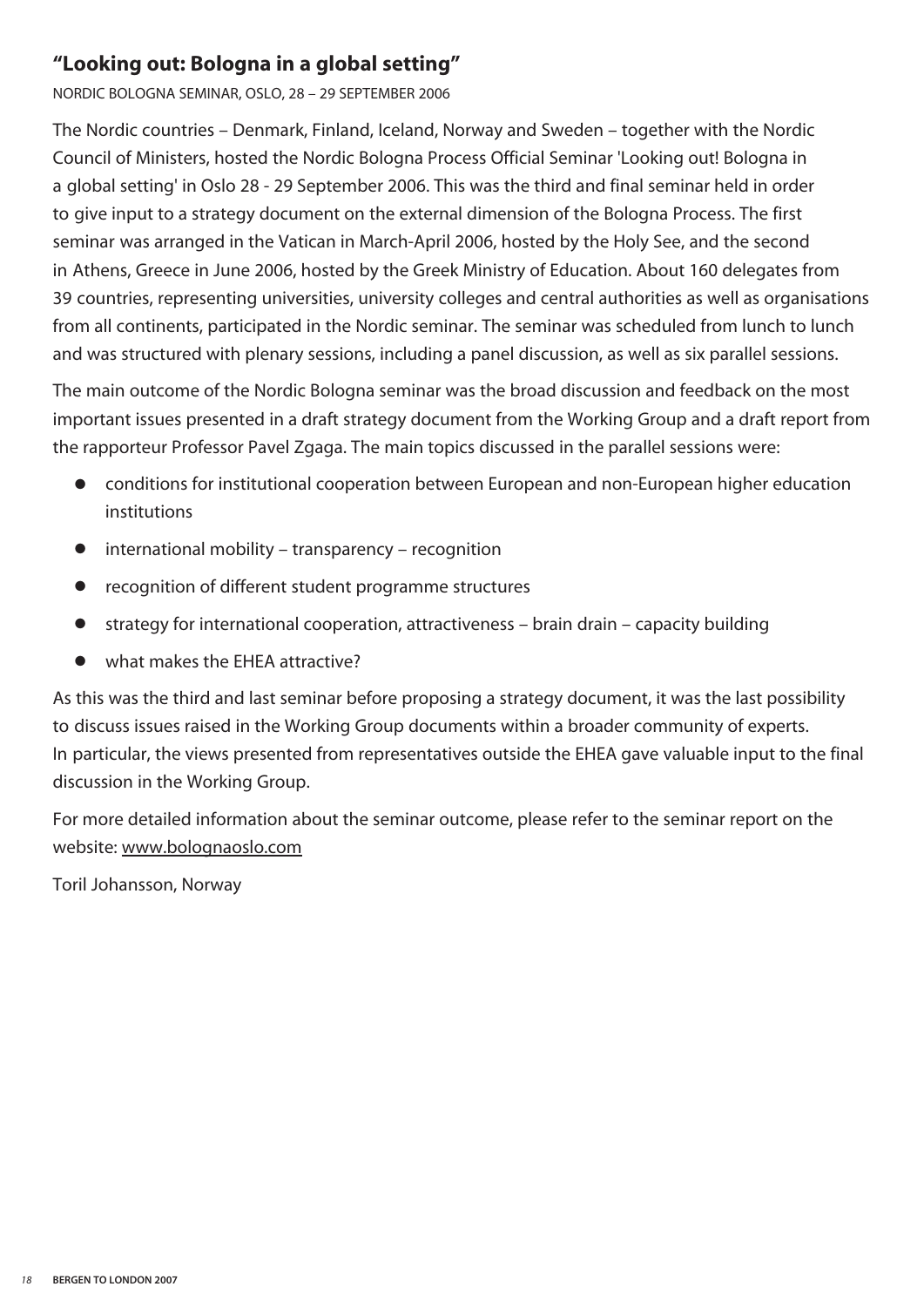#### **"New Challenges in Recognition"**

LATVIAN BOLOGNA SEMINAR, RIGA, 25-26 JANUARY 2007

The seminar was co-organised by the Latvian authorities and the Council of Europe in Riga on January 25 - 26, 2007. It gathered some 120 participants and focused on two important but difficult areas of recognition policy: the recognition of prior learning and recognition issues between the EHEA and other parts of the world. It considered the recognition of prior learning in the context of lifelong learning on the basis of a background report by Stephen Adam (United Kingdom) and an overview of practice and developments in Belgium (Flemish Community), Canada, Estonia and France.

The conference explored recognition issues between the EHEA and other regions of the world on the basis of presentations by Dr. E. Stephen Hunt (United States) and Ms. Nina Gustafsson Åberg (ESIB) as well as through a panel debate, and conducted in-depth discussions on the two main themes of the conference in four working groups. The conference also considered the main issues raised in the national action plans for recognition, submitted by all countries party to the Bologna Process, on the basis of a presentation by Professor Andrejs Rauhvargers (Latvia and President of the Lisbon Recognition Convention Committee).

More information on the conference, including all presentations and the report by the General Rapporteur, Professor Pavel Zgaga (Slovenia), is available at http://www.aic.lv/bologna2007/

The conclusions and recommendations are available at http://www.aic.lv/bologna2007/presentations/P\_Zgaga\_Recommendations.htm

Andrejs Rauhvargers, Latvia Sjur Bergan, Council of Europe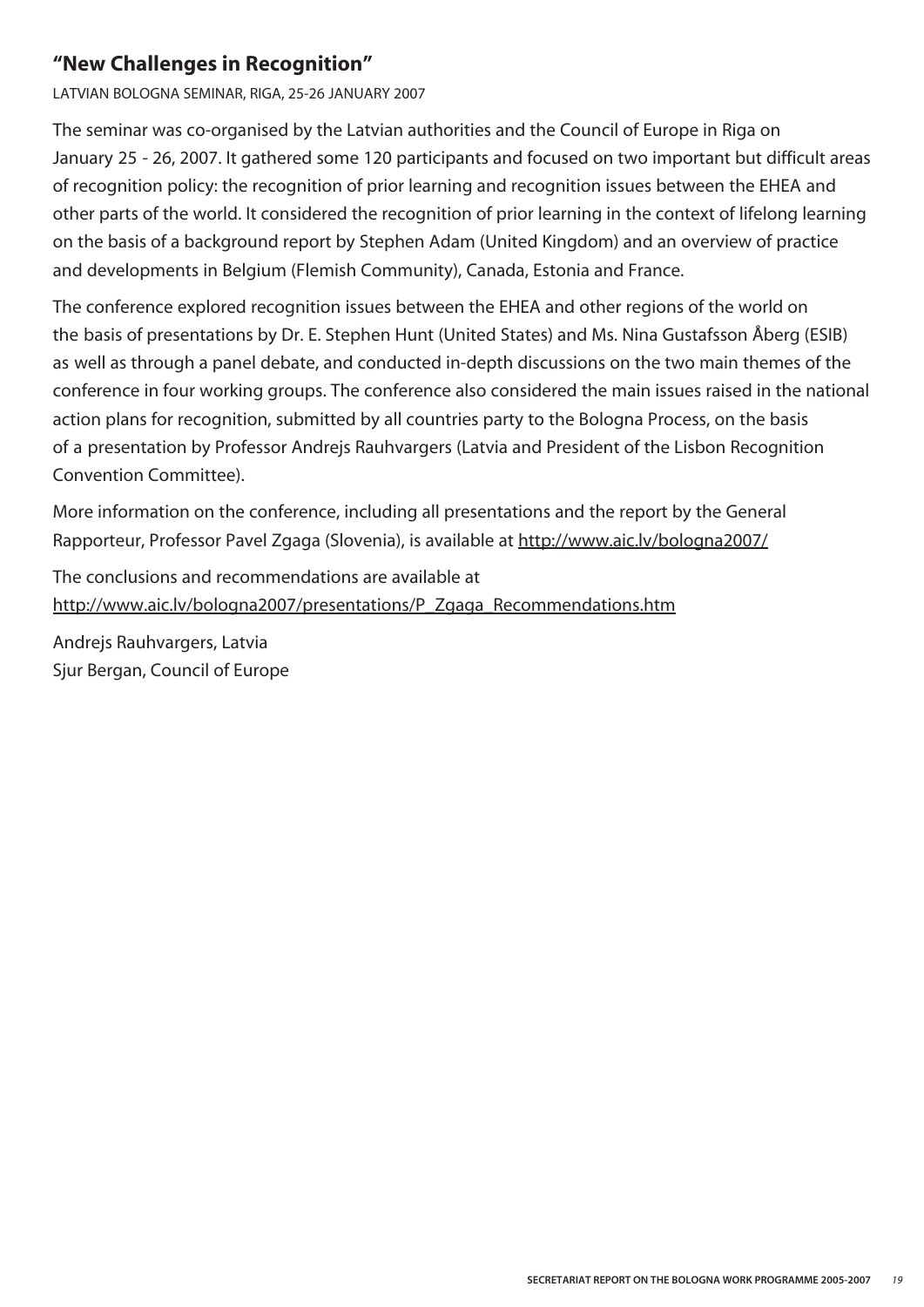#### **"Making Bologna a Reality: Mobility of Staff and Students"**

EI, ESIB & UCU BOLOGNA SEMINAR, LONDON, 8-9 FEBRUARY 2007

The seminar, organised by Education International in collaboration with ESIB and UCU (the University and College Union, UK), took place in London on 8-9 February 2007, and was very well attended by stakeholders at national level. A Steering Committee and a rapporteur were appointed and two studies on mobility of staff and students were commissioned. Over 180 participants from 35 countries were present.

The first part of the agenda included a presentation of the two studies on mobility of staff and students, a presentation by Annika Persson-Pontén (the chair of the BFUG Working Group on Social Dimension and Mobility), and a panel discussion on "Increasing Academic Staff and Student Mobility: From Individual to Institutional Responsibility". Parallel workshop sessions followed, on:

- social rights and conditions tools or obstacles
- **●** mobility, the external dimension and brain drain
- **●** recognition of qualifications
- **●** student mobility: factor for societal and economic growth?

After the workshop reports, the final panel then discussed "Realising the Potential of Mobility", and was followed by the closing presentation on the general report, and a discussion and adoption of recommendations.

The report and conclusions of the seminar, which were welcomed with a large degree of consensus, referred to the need for data collection; the need to ease visa regulations for students and staff and to address economic and social conditions in which mobility takes place; a positive attitude towards staff and students taking matters into their own hands; and a suggestion that ESIB and EI undertake a project on mobility under the authority of BFUG, for the period 2007-2009, to build on the constructive work they have undertaken so far. The documents from the seminar are available from www.ei-ie.org/highereducation/en/calendarshow.php?id=68&theme=highereducation As a follow up to this work, EI is currently working with EUA on the possibility of producing a section on mobility of staff and students for the EUA Bologna Handbook.

Monique Fouilhoux, Education International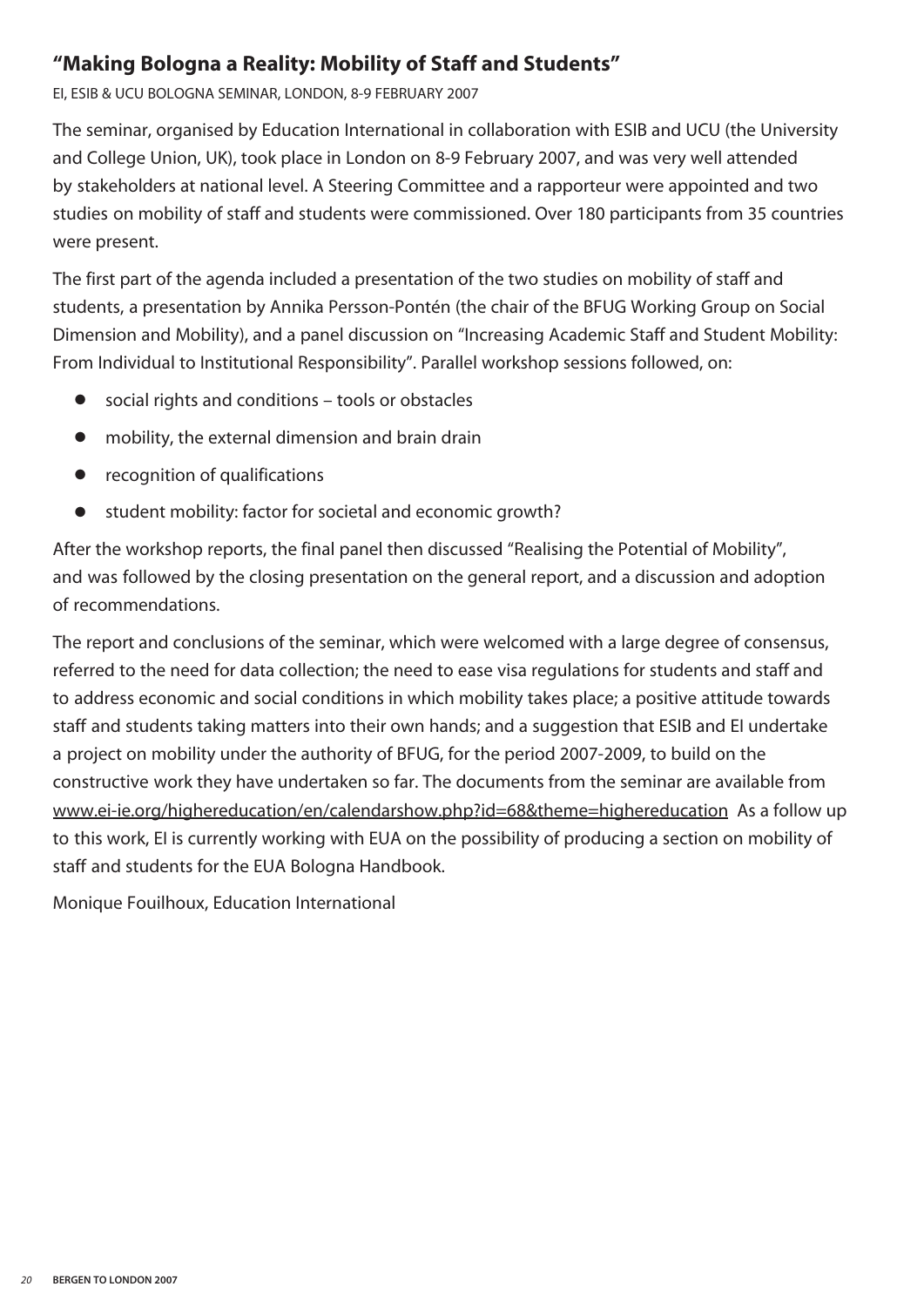#### **CONTRIBUTIONS FROM THE EUROPEAN COMMISSION AND CONSULTATIVE MEMBERS**

#### **Introduction**

This section contains contributions from the European Commission and the consultative BFUG members, describing their contribution to the development of the EHEA over the last two years.

#### **BUSINESSEUROPE**

Since the recognition of BUSINESSEUROPE (formerly UNICE) as a consultative member of the Bologna Process in 2005, BUSINESSEUROPE has broadened its activities within this Process, both through an active involvement in the Bologna Follow Up structures and activities as well as by informing member institutions and business in general about the ongoing process and its key activities, encouraging them also to take an active role.

#### *Employer involvement in quality assurance in higher education:*

Quality assurance has been one of the main topics for BUSINESSEUROPE since the 2005 Bergen Ministerial conference. BUSINESSEUROPE supports employers in getting involved in national quality assurance processes and structures. Furthermore, BUSINESSEUROPE together with ENQA organised a common workshop for representatives of business, industry, quality assurance agencies and of higher education institutions, which took place in November 2005 in Berlin. The workshop analysed several European examples of employer involvement in quality assurance and identified best practice. The key for a broad involvement of employers in quality assurance in higher education is a close cooperation between the different stakeholder groups, particularly between higher education institutions and quality assurance agencies on the one hand and business on the other.

#### *Employability*

Employability represents another major focus of the employers' activities within the Bologna Process. BUSINESSEUROPE contributed to the Bologna Seminar "Enhancing European Employability" in July 2006 in Swansea. This was the kick off for a broad discussion among member organisations which has led to a recent BUSINESSEUROPE position paper on employability. At present, BUSINESSEUROPE is organising, together with the German Federal Ministry for Education and Research, a conference on employability: "Fit for the job?! How to better equip students for the labour market", which will take place in July 2007.

#### *Cooperation with BFUG consultative members and other institutions*

BUSINESSEUROPE has a close relationship with other BFUG consultative members, particularly with ESIB, ENQA and EURASHE and realises common activities within the process. BUSINESSEUROPE for example supported the EURASHE workshop on the involvement of stakeholders in the Lifelong Learning strategy in March 2007, collaborated with ENQA regarding the involvement of employers in quality assurance in higher education and is one of the partners of the ESIB project towards a European Qualifications Framework for Lifelong Learning. BUSINESSEUROPE has recently been closely involved in a project initiated by the COIMBRA group which seeks to raise employers' awareness about the Bologna Process and to develop links between university career services and companies.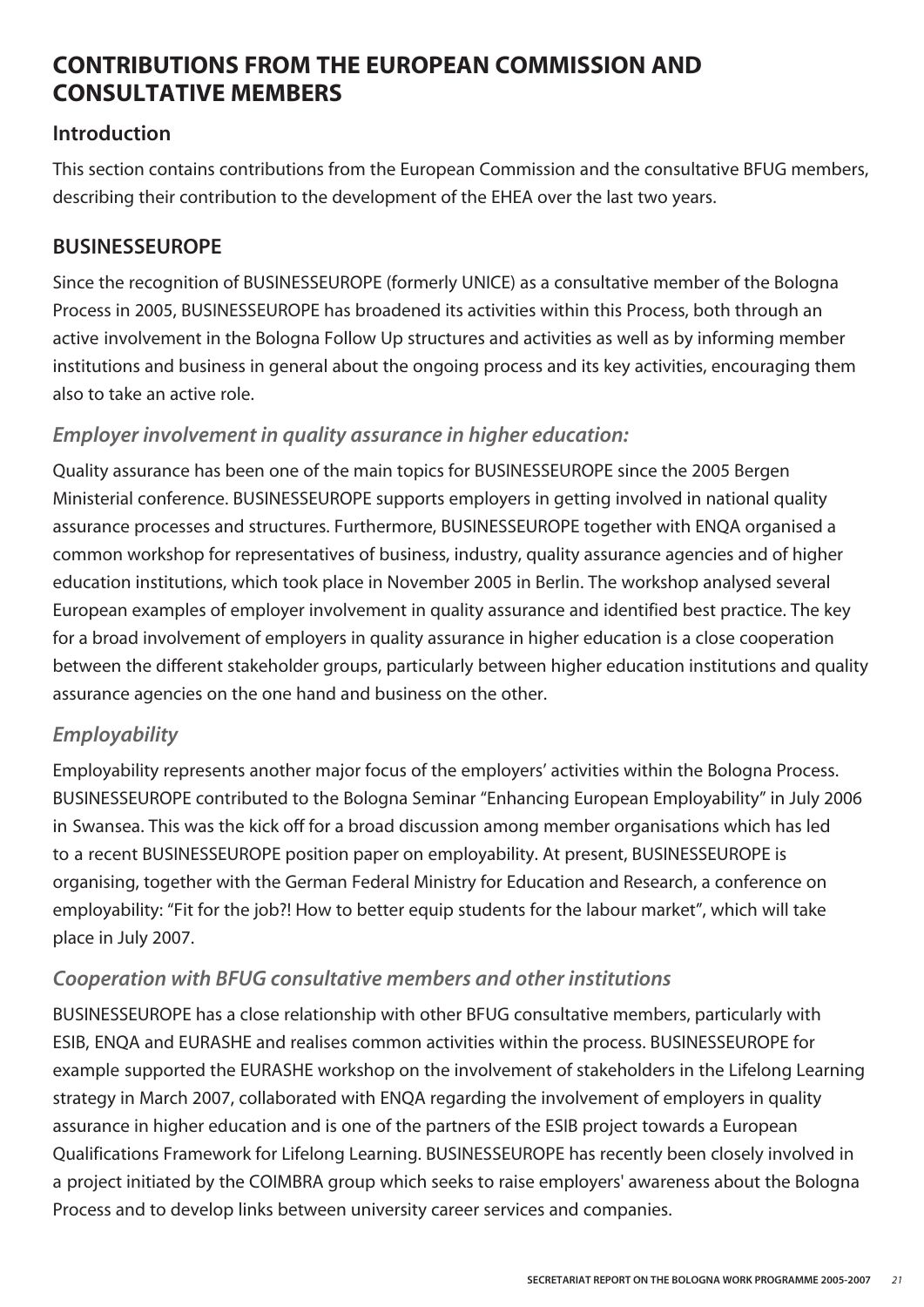#### *Bologna Promoters*

BUSINESSEUROPE members are actively involved in national Bologna-Promoters networks. Their main activities within these networks are the information of business and single enterprises about the Bologna Process and its relevance for training and recruiting processes as well as the encouragement for an active involvement in for example the development of curricula for bachelor and master programmes, in teaching within theses programmes and in quality assessments, all with the aim of enhancing the employability of graduates.

Julia Gocke, BUSINESSEUROPE

#### **Council of Europe**

The Council of Europe has continued to be one of the major contributors to the Bologna Process in the period between the Bergen and London conferences<sup>13</sup>.

#### *Policy development*

The Council of Europe has been a very active participant in the work of BFUG and the Board as well as in the working groups on the Bologna Process in a global context ("external dimension") and on qualifications frameworks. Throughout, the Council of Europe has worked to promote the Bologna Process as a pan-European development of overarching policies to be further developed and implemented in the participating countries. We have argued in favour of a EHEA that looks beyond the immediate horizon of 2010 that takes account of the full range of purposes of higher education. This includes its economic and citizenship aspects as well as its role in the personal development of learners and in giving societies a broad, advanced knowledge base, and developing its key reforms within a broader vision of the role and importance of higher education in modern societies.

The Council of Europe/UNESCO Lisbon Recognition Convention remains the only internationally binding legal text of the Bologna Process. Ratification of the European Cultural Convention remains a key criterion for membership of the Bologna Process, along with a firm commitment to the goals and principles of the EHEA. The Bureau of the Convention Committee, the ENIC Bureau and the NARIC Advisory Board submitted the proposal for guidelines for National Action Plans for recognition, which was subsequently adopted by BFUG. The Council of Europe provided the Secretariat for this work.

To further policy development, the Council of Europe co-organised a Bologna seminar on "New Challenges in Recognition"14 with the Latvian authorities (Riga, January 2007) and collaborated in the Bologna seminar on "The Cultural Heritage and Academic Values of European Universities and the Attractiveness of the European Higher Education Area"15, organised by the Holy See in the Vatican City in March 2006.

The plenary sessions of the Council's Steering Committee for Higher Education and Research (CDESR), which is the only pan-European forum for policy makers from both public authorities and institutions, provides a unique platform for considering higher education reform and has consistently considered developments in the Bologna Process. In this vein, the Council of Europe co-organised a conference on

<sup>13</sup> For a more complete overview, see http://www.coe.int/t/dg4/highereducation/EHEA2010/CoEPresent\_en.asp

<sup>14</sup> http://www.aic.lv/bologna2007/ and http://www.coe.int/t/dg4/highereducation/EHEA2010/Riga07/default\_EN.asp#TopOfPage

<sup>15</sup> http://www.dfes.gov.uk/bologna/index.cfm?fuseaction=events.view&EventID=21&Archived=1&Month=1&Year=2007&QuickEventID=&StartRow=21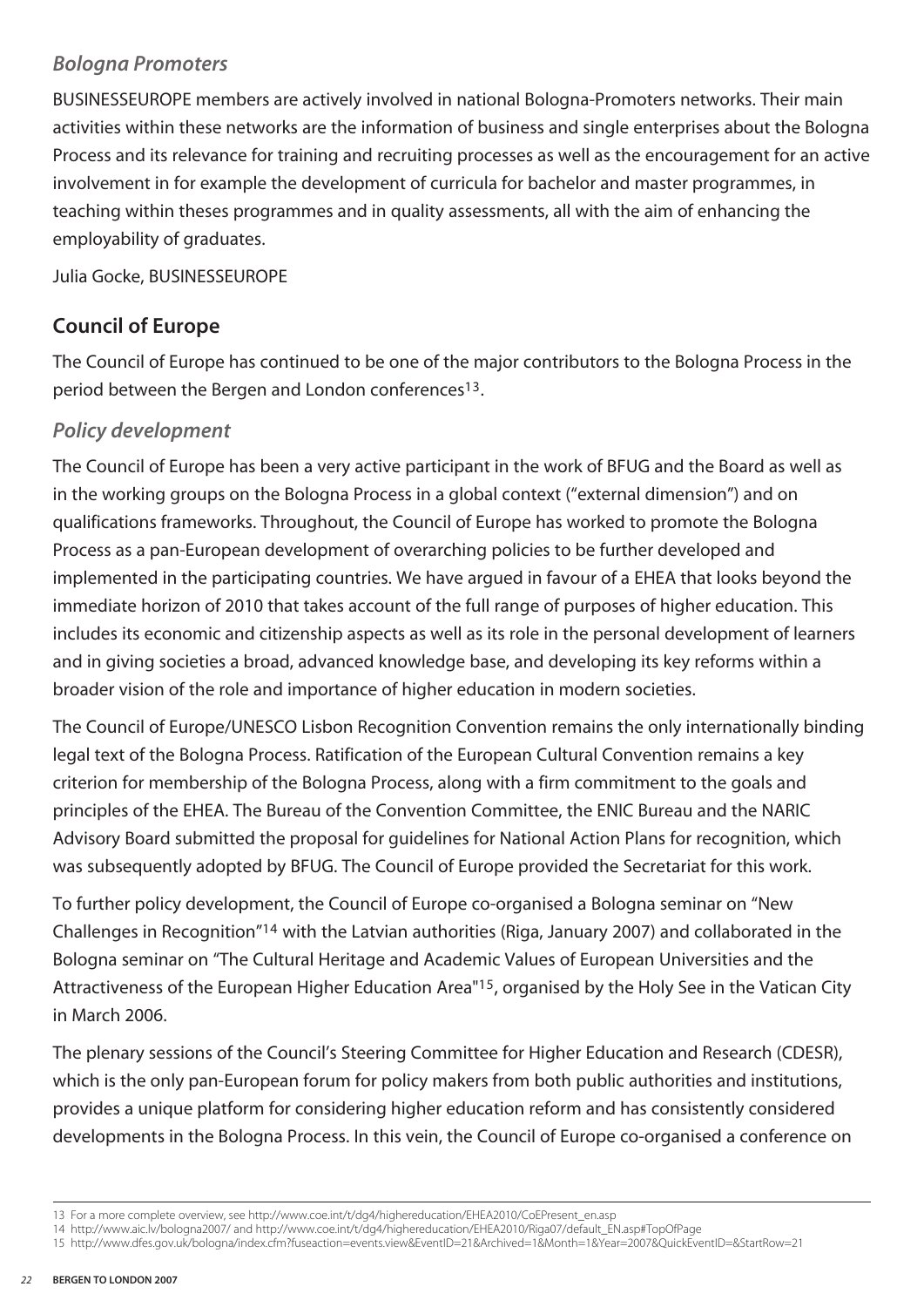the student contribution to the Bologna Process with the Russian authorities and the Russian University of Peoples' Friendship under the Russian Chairmanship of the Council of Europe (Moscow, November 2006)16.

The Committee of Ministers will consider a recommendation on the public responsibility for higher education and research in spring 2007, exploring the affirmations in the Prague and Berlin Communiqués that higher education is a public good and a public responsibility.

The Council of Europe Higher Education Fora<sup>17</sup> has considered higher education governance (September 2005), the responsibility of higher education for democratic culture (June 2006, with US higher education organisations) and the legitimacy of quality assurance (September 2006).

The Council of Europe Higher Education Series<sup>18</sup> has published books on the public responsibility for higher education and research, the Lisbon Recognition Convention, higher education governance, recognition policy and practice in the Bologna Process and the heritage of European universities (second edition). Volumes on quality assurance, democratic culture and the concept of qualifications are being prepared.

In June 2006, the Council of Europe's Parliamentary Assembly adopted Recommendation 1762 (2006) on Academic Freedom and University Autonomy<sup>19</sup>, which is a unique statement by a pan-European parliamentary body in strong support of one of the fundamental values of the EHEA.

#### *Developing the Bologna Process in newer member countries*

Within the Bologna Process, the Council of Europe has assumed a particular responsibility for providing assistance and advice to countries that acceded to the Bologna Process in recent years <sup>20</sup>. In this context, the Council provided support for the participation of newer member states in the regional workshops on qualifications frameworks organised by the Bologna Working Group.

In autumn 2006, the Council of Europe organised two informal Ministerial conferences – for the Western Balkans<sup>21</sup> and for the countries that acceded to the Bologna Process in 2005<sup>22</sup> – with a view to preparing for the London conference.

During 2005 and 2006, the Council of Europe has provided advice on the development of a Master Plan for higher education in Albania, including advice on legislation as well as a major conference on main issues in higher education reform and thematic conferences on qualifications frameworks and quality assurance. In Bosnia and Herzegovina, the Council of Europe has provided extensive advice on legislation and has run a joint project with the European Commission on the development of a qualifications framework, on quality assurance and on the recognition of qualifications. Since 2002, the Council of Europe has also co-chaired and funded the Higher Education Working Group/Bologna Committee (HEWG) for Bosnia and Herzegovina. The HEWG convenes all major stakeholders in higher education every two months, rotating between public universities, and is a trusted body enabling all the main stakeholders in higher education to meet on a regular basis in order to share information and to

<sup>16</sup> http://www.coe.int/t/dg4/highereducation/EHEA2010/Moskva06/MoskvaNov06\_EN.asp#TopOfPage

<sup>17</sup> http://www.coe.int/t/dg4/highereducation/Forums/default\_EN.asp

<sup>18</sup> http://www.coe.int/t/dg4/highereducation/Resources/HEseries\_en.asp

<sup>19</sup> http://assembly.coe.int/main.asp?Link=/documents/adoptedtext/ta06/erec1762.htm

<sup>20</sup> http://www.coe.int/t/dg4/highereducation/EHEA2010/Default\_en.asp

<sup>21</sup> http://www.coe.int/t/dg4/highereducation/EHEA2010/Min.%20Conference%20W.Balkans/Default\_EN.asp#TopOfPage

<sup>22</sup> http://www.coe.int/t/dg4/highereducation/EHEA2010/Min.%20conference%20new%20Bologna%20countries/default\_EN.asp#TopOfPage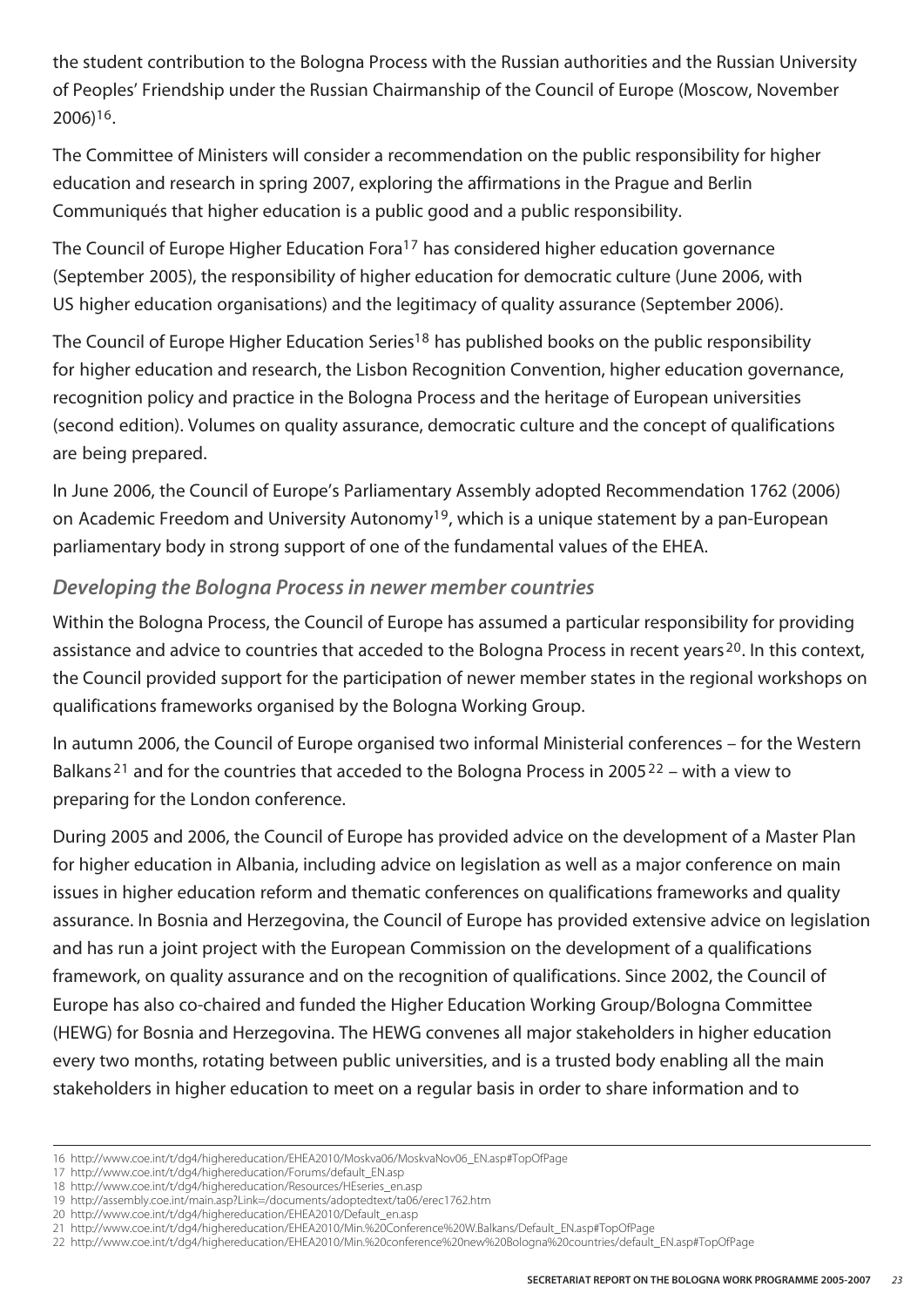assist in advancing the reform process. The Council has further organised thematic conferences in Armenia, Georgia and Moldova and provided advice on "the former Yugoslav Republic of Macedonia". The Council of Europe has also been involved in the development of higher education in Kosovo.

Sjur Bergan, Council of Europe

#### **Education International**

Since recognition of Education International's (EI) Pan-European Structure as a consultative member of the Bologna Process, EI has endeavoured both to make a constructive contribution to the Process at European level, as well as to strengthen the position of its member unions in the ongoing implementation of the Process at the national level.

**Involvement in the Bologna Follow Up Structures:** Apart from attendance at all BFUG meetings held since May 2005, EI has been present at nearly all official Bologna seminars, and has made contributions at some of these. EI has also been a member of two of the working groups set up by BFUG, namely the External Dimension Working Group and the Social Dimension and Mobility Working Groups.

**The HERSC (Higher Education and Research Standing Committee):** The EI Pan-European Structure has held four meetings of its HERSC, in September 2005 (Brussels), February 2006 (Sesimbra), September 2006 (Oslo), and February 2007 (London). During these meetings, debates took place on the following issues: doctoral studies, research, mobility of staff and students, recognition of qualifications, the external dimension, and EU matters on higher education. The HERSC adopted the following statements: on the European Charter for Researchers and Code of Conduct for their Recruitment; on the EU Commission May 2006 Communication on "Delivering on the modernisation agenda for universities: Education, research and innovation"; on the EU Commission September 2006 Communication on "Efficiency and Equity in European Education and Training Systems"; on Academic Freedom; and on Ranking of Higher Education Institutions. Reports are available from: www.ei-ie.org/highereducation/en/documentation.php

**The External Dimension:** EI has used its global membership to explore the implications and perceptions of 'Bologna' elsewhere in the world. At the EI International Conference on Higher Education and Research in December 2005 (Melbourne, Australia) the Bologna Process and the EU Commission Recommendation for a European Charter for Researchers and a Code of Conduct for the Recruitment of Researchers, (in relation with the OECD project on "future scenarios for universities") were included in the debates. EI has also been involved in an ongoing discussion with a number of non-European affiliates on the issue of the external dimension. The publication of the paper entitled "The Bologna Process and Australia: Next Steps" called for particular attention from EI and its Australian affiliate, NTEU (National Tertiary Education Union).

**Mobility of Staff and Students:** The primary focus of EI's work on the Bologna Process during the past year has been the organisation of the official Bologna seminar: "Making Bologna a Reality – Mobility of Staff and Students" in collaboration with ESIB and UCU, which took place in London in February 2007. Two studies have been prepared and results presented to the seminar. The documents from the seminar are available from:

www.ei-ie.org/highereducation/en/calendarshow.php?id=68&theme=highereducation. As a follow up to this work, EI is currently working with EUA on the possibility of producing a section on mobility of staff and students for the EUA Bologna Handbook.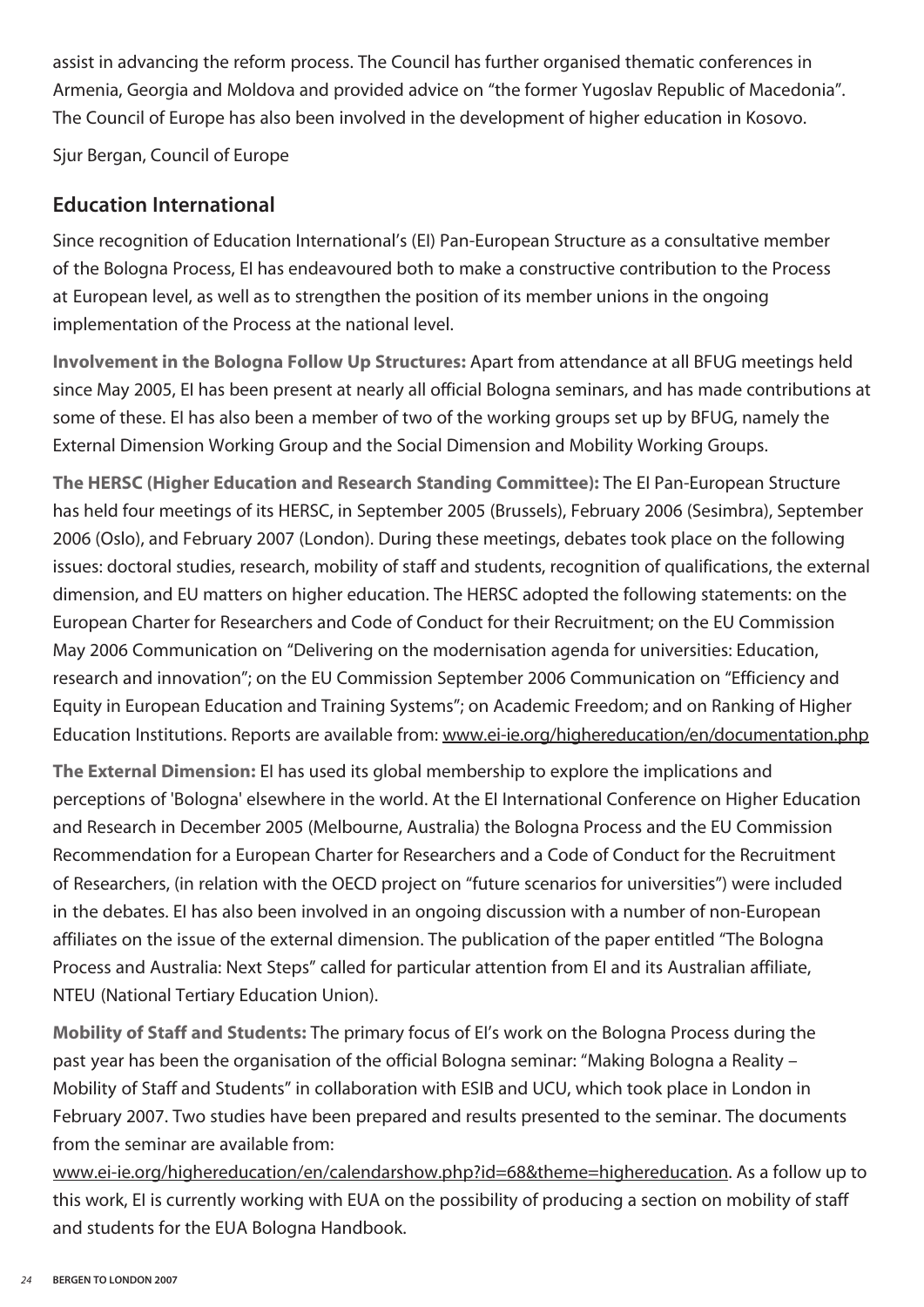**Cooperation with other BFUG Consultative Members:** EI has been collaborating closely with the other BFUG consultative members. There has been two-way cooperation in terms of attendance and contributions made by EI to conferences organised by other consultative members, and vice versa. In particular, EI has collaborated with ESIB, EUA and EURASHE on a number of issues, and has also co-organised training sessions for student and staff representatives with ESIB. EI is also looking to acquire observer status on the Council of Europe's Steering Committee for Higher Education and Research.

**Information, Capacity Building and Publications:** EI updated its Higher Education and Research webpage (www.ei-ie.org/highereducation/en/). This includes links and news on the Bologna Process. In preparation for the HERSC meetings of September 2006 and February 2007, EI compiled two readers on Bologna issues, which were also circulated to EI affiliates. Several EI affiliates (in Russia and Serbia particularly) have issued publications and held training sessions and conferences on the Bologna Process. EI also organised training on Bologna issues for teachers' unions in Albania in May 2006.

**Other Activities and Ongoing Work:** EI has also given a high profile to Bologna issues during other general events organised by EI. Recent activities include: the EI Central and Eastern European Round Table (Sofia, September 2006); the EI/ETUCE Pan-European Assembly (Luxembourg, December 2006); EI's ongoing work on the GATS (General Agreement on Trade in Services) Negotiations (including ongoing publications issued thereon) as well as its extensive collaboration with UNESCO and the ILO have also contributed to enhance EI's contribution to Bologna issues.

Monique Fouilhoux, Education International

#### **European Commission**

#### *EU policy in higher education – the need for reforms*

The higher education policy of the European Commission aims at reforming higher education systems, making them more coherent, more flexible, and more responsive to the needs of society. Reforms are needed in order to face the challenges of globalisation and to train and retrain the European workforce. Reforms should enable universities to play their role in the Europe of Knowledge and make a strong contribution to the Lisbon Strategy for Growth and Jobs.

In May 2006, the Commission published a Communication identifying nine measures considered necessary to deliver the modernisation agenda for universities 23, ranging from curricular reform (Bologna) to governance reform and funding.

The Commission works with Member States and the higher education sector to help implement the modernisation agenda through what is called the Open Method of Coordination (involving dialogue among clusters of policy makers and experts, peer-learning activities, indicators, benchmarks, reports and analyses), by taking special initiatives (Quality Assurance, ECTS, EQF, EIT etc.) and by supporting the initiatives of others (pilot projects, associations, networks, conferences etc.).

#### *Commission supported initiatives on higher education reform*

The Commission sponsors key Bologna activities such as the Stocktaking exercise, the Eurydice Focus Survey, the EUA Trends report, the ESIB Student Survey, the ENQA Association, the Register of European

<sup>23 &</sup>quot;Delivering on the Modernisation Agenda for Universities: Education, Research and Innovation" COM(2006)208 final, of 10.5.2006 http://ec.europa.eu/education/policies/2010/doc/comuniv2006\_en.pdf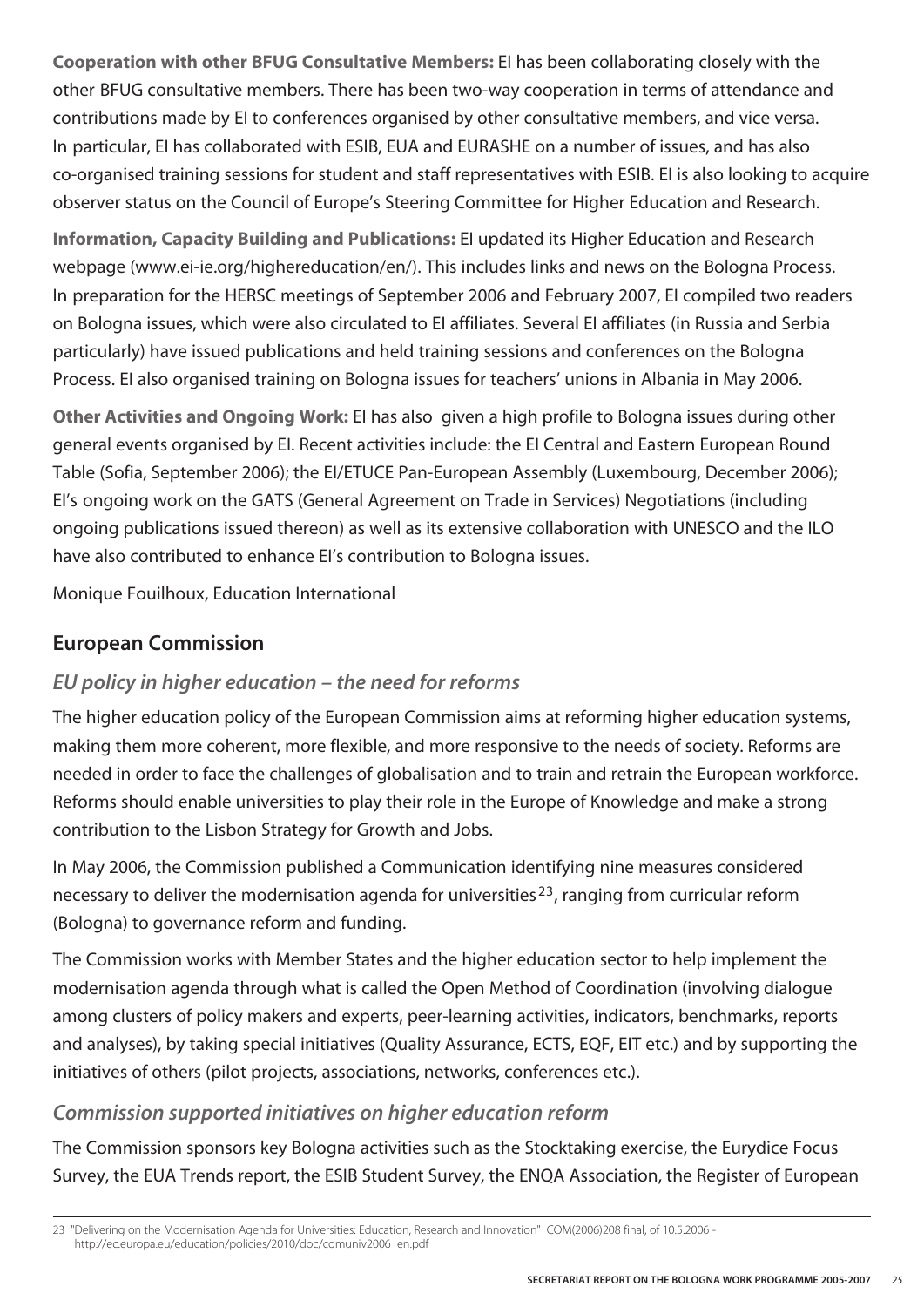Quality Assurance Agencies, the EUA Convention in Lisbon and the London Ministerial Conference as well as pilot activities on topics such as ranking, classification, quality labels and Tuning Educational Structures in Europe. The Commission participates as a full member in BFUG and the Bologna Board.

Grant support was provided through Socrates programme and will in future be provided through the new Lifelong Learning Programme (Erasmus actions), the 7th EU Framework Programme for Research and the Competitiveness and Innovation Programme, as well as the Structural Funds and EIB loans. Most support goes to reforms in countries outside the EU, through programmes such as Cards, Meda and Tacis for the neighbouring countries. Relations with other continents are supported through a series of bilateral cooperation programmes: EU-USA/Canada, Asia-Link, Edu-Link, ALFA and ALBAN for Latin America and the new Nyerere Programme for Africa. An overview of Commission supported initiatives on higher education reform is provided in the document "From Bergen to London", The contribution of the European Commission to the Bologna Process".24

Peter van der Hijden, European Commission

#### **ENQA**

#### *E4 Group*

ENQA has participated actively in the work of the E4 Group (ENQA, ESIB, EUA and EURASHE). The nine E4 meetings since May 2005 have concentrated on developing the practicalities of implementation of the European Register of Quality Assurance Agencies and on the organisation of the European Quality Forums 2006 and 2007. ENQA has briefed BFUG and the Board regularly on the E4 activities and submitted a final report on the European Register to BFUG in March 2007.

#### *Organisational change and external reviews of the ENQA member agencies*

ENQA has gone through a considerable organisational change over the past two years. It has become an independent membership association and developed its membership criteria to correspond to the *Standards and Guidelines for Quality Assurance in the European Higher Education Area (ESG).* Consequently, starting from 2005, ENQA members are required to undergo an external review on a five-yearly basis. The reviews examine whether the agencies meet the ENQA membership criteria and, thereby, the ESG. The reviews are normally organised through national arrangements but, if this is not possible or the agency so requests, they can also be co-ordinated by ENQA. ENQA has published a set of *National Review Guidelines*, which provide guidance on the characteristics of national reviews that will be necessary for acceptance by ENQA for its membership purposes. Three agencies have so far had their ENQA membership reconfirmed on the basis of their national reviews. The decisions are taken by the ENQA Board on the basis of a rigorous examination of the review reports. Approximately ten member agencies are expected to undergo an external review in 2007. ENQA has also created two nonmembership categories of association – Associates and Affiliates – to ensure that non-member organisations can gain access to, and participate in, ENQA's developmental and enhancement-focused work.

<sup>24</sup> http://ec.europa.eu/education/policies/educ/bologna/report06.pdf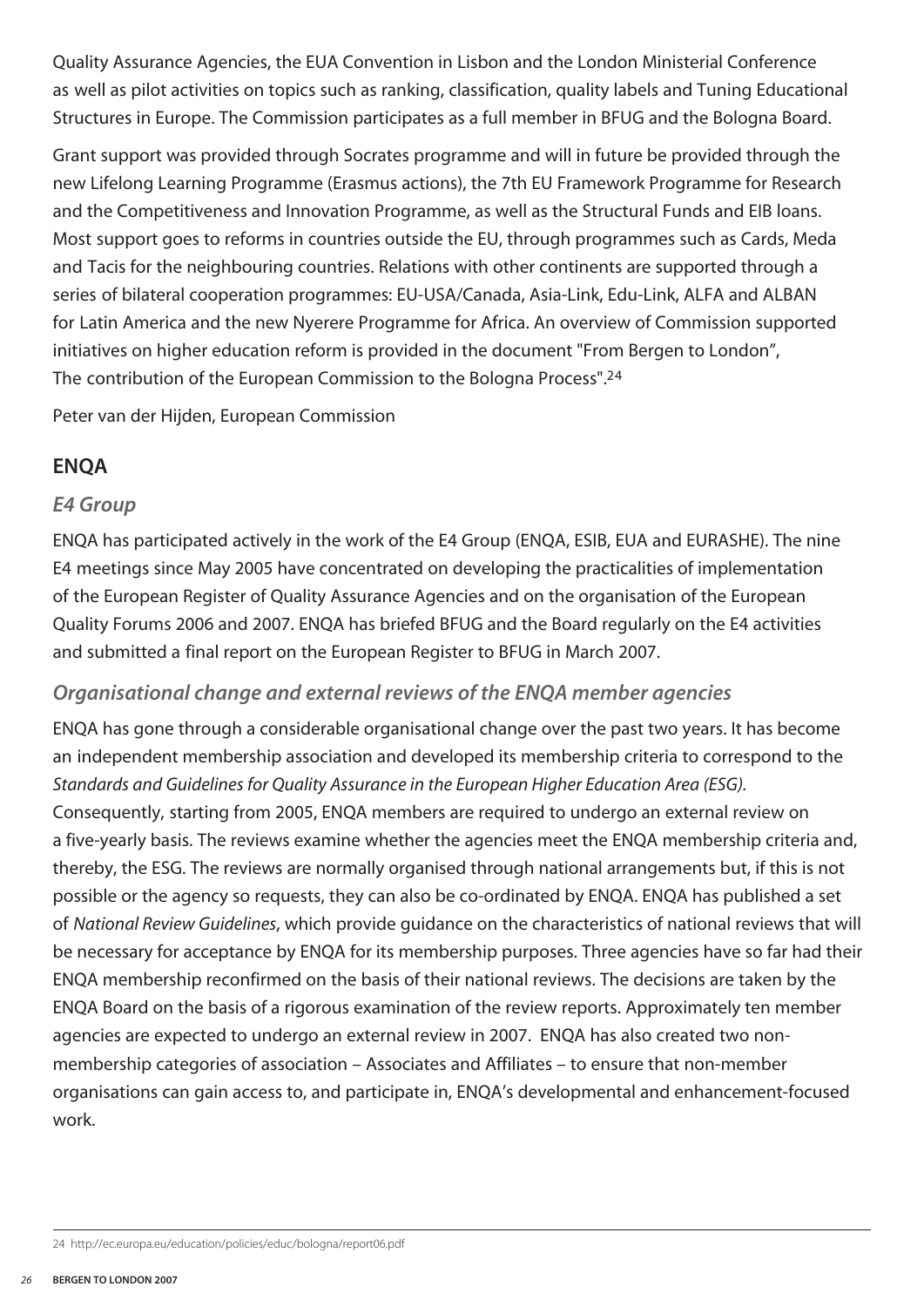#### *Bologna-related activities*

Since the Bergen summit, the following ENQA workshops and seminars contributing to the goals of the EHEA have taken place:

- **●** *After the Bergen Ministerial meeting results and stocktaking on subsidiarity and convergence,*  Paris, 9-10 June 2005
- **●** *Employer involvement in quality assurance,* Berlin, November 2005
- **●** *Improvement and Development of Evaluation Methodologies,* Birmingham, 8-9 December 2005
- **●** *Language of European Quality Assurance,* University of Warwick, 29-30 June 2006
- **●** *Student involvement in external quality assurance,* Madrid, 19-20 October 2006
- **●** *Implementation of Part 3 of the European Standards and Guidelines,* Vienna, 4-5 December 2006 (with contributions from the CEEN network)
- In 2006 ENQA conducted a review of the present accreditation and quality assurance practices in Portuguese higher education, resulting in a final report *Quality Assurance of Higher Education in Portugal – An Assessment of the Existing System and Recommendations for a Future System* as well as the Quality Convergence Study II, concentrating on terminology and epistemology of quality assurance.
- **●** The Transnational European Evaluation Project II (TEEP II) was concluded in August 2006 with the publication of a *Methodological report.*
- In 2006 ENQA also published two reports from the European regional networks, both dealing with the ESG: *Mapping External Quality Assurance in Central and Eastern Europe* by CEEN and *European Standards and Guidelines in a Nordic Perspective* by NOQA.
- **●** Other recent publications include: *Student involvement in external quality assurance* and *Terminology of quality assurance.*

Peter Williams, ENQA

#### **ESIB**

ESIB organised a training seminar on the Bologna Process and other developments in European higher education in September 2006. A wide range of topics, such as employability, equality, qualifications frameworks and quality improvement, were tackled. The training prepared European student organisations for meaningful input into the London summit and subsequent events.

ESIB organised the seminar "The Attractiveness of the European Higher Education Area and the External Dimension of the Bologna Process" in Malta, April 2007. The seminar served as a platform for discussing this theme but also as a preparation for the London Ministerial summit.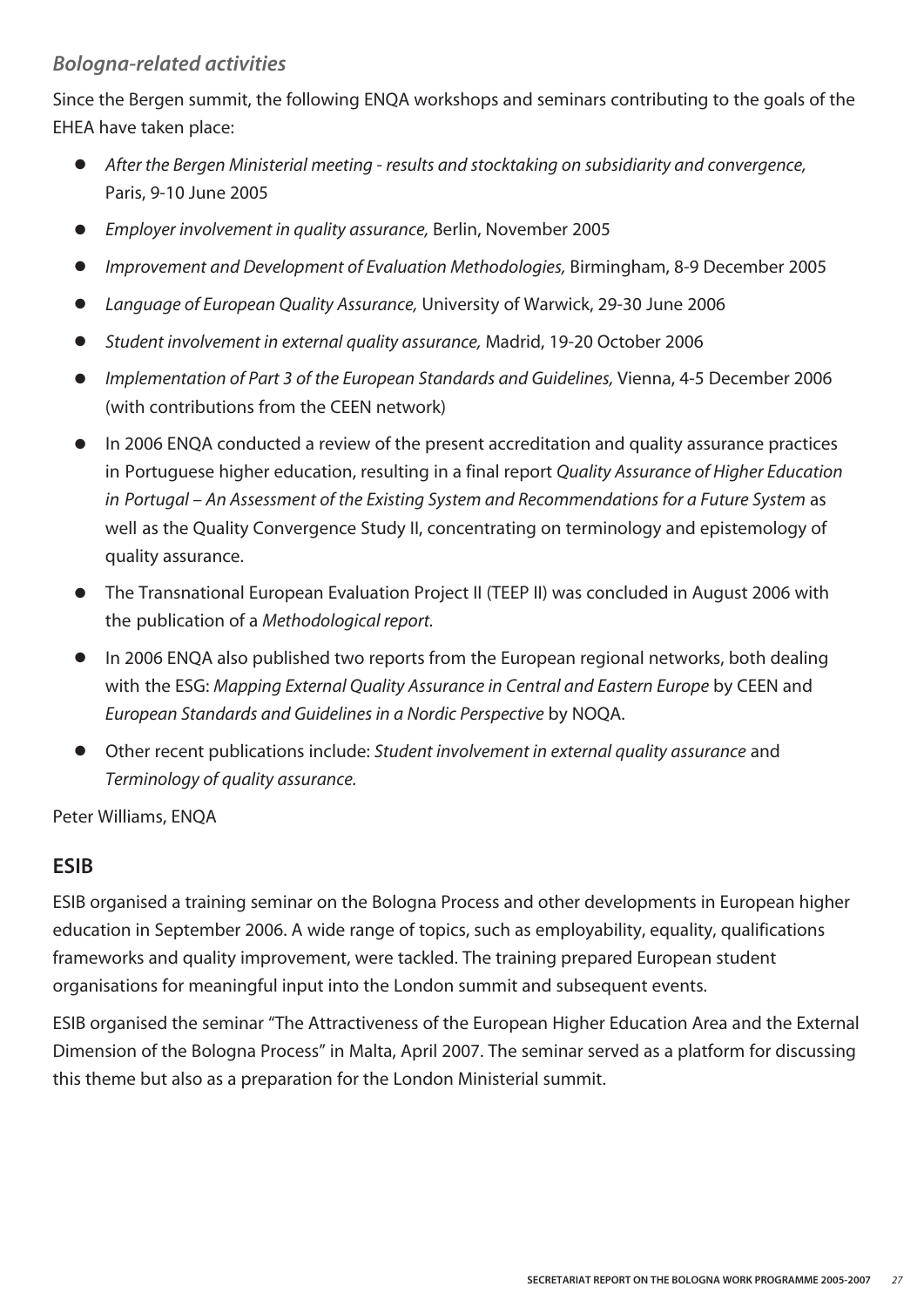#### *European Students' Conventions*

During each EU Presidency ESIB organised European Students' Conventions. In London (December 2005) the Convention focussed on research and doctoral studies. The EU Lisbon Strategy was discussed in Vienna (March 2006). In Helsinki (October 2006) a discussion on the future of higher education after 2010 was launched. In March 2007, ESIB organised, together with the National Union of Students in Germany, (FZS) the 13th European Students' Convention, "Students Taking Stock" in Berlin. Some 100 student representatives from 40 countries gathered to discuss their views on eight years of Bologna reforms in Europe. The Berlin Student Declaration outlines the key demands of students in Europe regarding the further shaping of the EHEA.

#### *Bologna With Student Eyes*

For the third time, ESIB developed and carried out a survey amongst student representatives on experiences, assessments and perspectives of the Bologna Process, with a particular focus on the impact of the Process on student affairs and student representation. The report "Bologna with Student Eyes " will be published in time for the London Summit.

#### *European Qualifications Framework for Lifelong Learning Project*

Together with five partners, ESIB initiated the European Qualifications Framework for Lifelong Learning Stakeholder Project. It aims at exchanging the experience of national stakeholders with the implementation of the European Qualifications Framework for Lifelong Learning (EQF-LLL) and the elaboration of national qualifications frameworks in their countries. The five partners will organise national dialogues, involving all stakeholders in their country.

#### *Information and capacity building of national student unions*

ESIB provided its members and candidate members regularly with up-to-date information on current developments within the Bologna Process. A set of information papers provides a deeper analysis and explanation on certain topics. ESIB has carried out training and taken part in numerous conferences on the Bologna Process organised by its members.

ESIB cooperated with EI and local student unions in the organisation of a series of training seminars for student unions in Albania and Ukraine. The seminars aimed at increasing the capacity of student unions in dealing with the implementation of Bologna reforms. The seminars were carried out in May (Albania) and November (Ukraine) 2006. In total about 180 student representatives took part. ESIB has supported its candidate member in Georgia through taking part in a seminar organised by the Students League of Georgia.

#### Participation in the Bologna Follow Up structure

ESIB has participated in all official Bologna Follow Up seminars. ESIB has contributed actively to most of the seminars through speeches and papers or by acting as working group rapporteurs. ESIB representatives have also taken part in other Bologna-related seminars. ESIB have also contributed to the work in a number of BFUG working groups, the EUA project on Doctoral Studies and the E4 Group together with ENQA, EUA and EURASHE. ESIB co-organised the seminar on Mobility of Staff and Students together with EI in London, February 2007.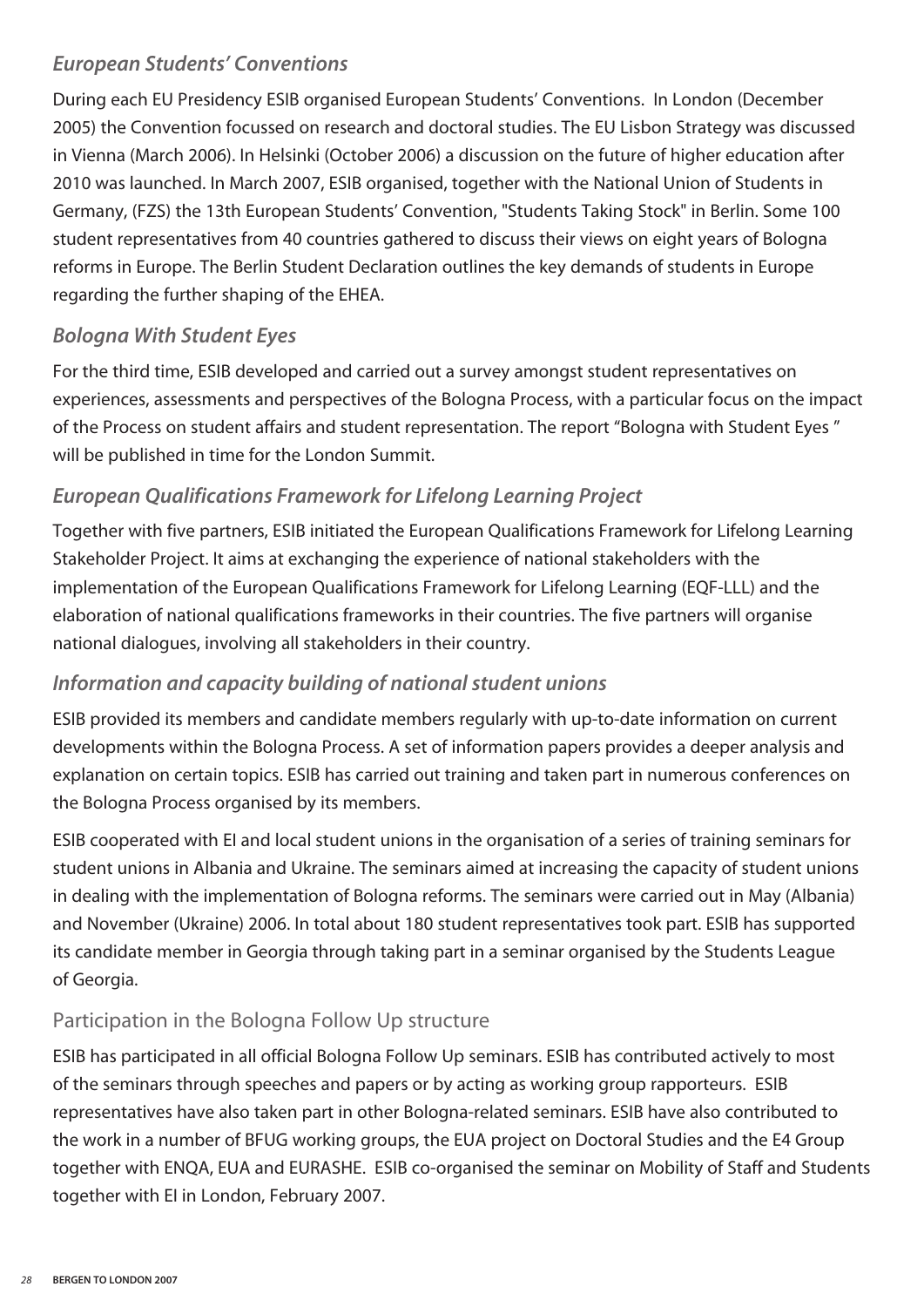ESIB took active part on the Advisory Board of the Bologna Information Project coordinated by the EUA and spread information about the Process to student Bologna Promoters.

ESIB also took active part in organising the Quality Assurance Forum held by EUA in Munich November 2006.

Nina Gustafsson Åberg, ESIB

#### **EUA**

The *Glasgow Declaration,* adopted in April 2005, sets the framework and priorities for universities' contribution to the Bologna Process 2005 – 2007, emphasising that as we move towards 2010 the Bologna reforms necessarily refocus more and more on implementation in higher education institutions and underlining universities willingness to accept their responsibility in driving forward the implementation process.

The *Trends V Report* analyses the present state of implementation of the Bologna Process and reports on the main challenges faced by institutions. *Trends V* is conceived of as a necessary complement to the governmental stocktaking exercise, and thus constitutes one of EUA's main contributions to the Process. For the first time it has been possible to underpin the analysis through the use of comparable data as over 900 institutions provided answers to the same questions asked in 2002. The data analysis has been supplemented by information gathered through site visits and the incorporation of views expressed in numerous focus-group discussions.

The Bologna Handbook, published together with Raabe Academic Publishers, represents a further major contribution of the association to the Bologna Process. The Handbook seeks to offer academics and administrators at all levels a practically-oriented and flexible tool for understanding, introducing and implementing all aspects of the Bologna Process. The first edition of this reference publication, that includes four annual updates, appeared in mid 2006.

In support of the implementation of the process in institutions EUA, in cooperation with EURASHE, ESIB, the Tuning Project and the EAIE, coordinates the work of national Bologna Promoters across Europe. This work is carried out on behalf of the European Commission as part of the 'Information Project on Higher Education reform' and involves the organisation of training seminars and the preparation of relevant materials and case studies. While the EC funded project only includes Socrates countries EUA has taken the initiative to support the introduction of, and involve in this project, Bologna Promoters from all Bologna countries.

As a further demonstration of EUA's support to the more recent Bologna countries, and specifically as a continuation of ongoing work with universities in South Eastern Europe, a conference on higher education and research in the Western Balkans was organised in Vienna from 1-3 March 2006. The results of this meeting were later presented to European Ministers of Higher Education. In late 2006, a Bologna seminar was also organised in Tibilisi for the benefit of Georgian universities.

EUA also contributes to the work on specific Bologna Action Lines. Substantial energy has been put into participating actively in the different Bologna working groups on: the social dimension, data on mobility of staff and students, the qualifications framework follow up, the external dimension and stocktaking.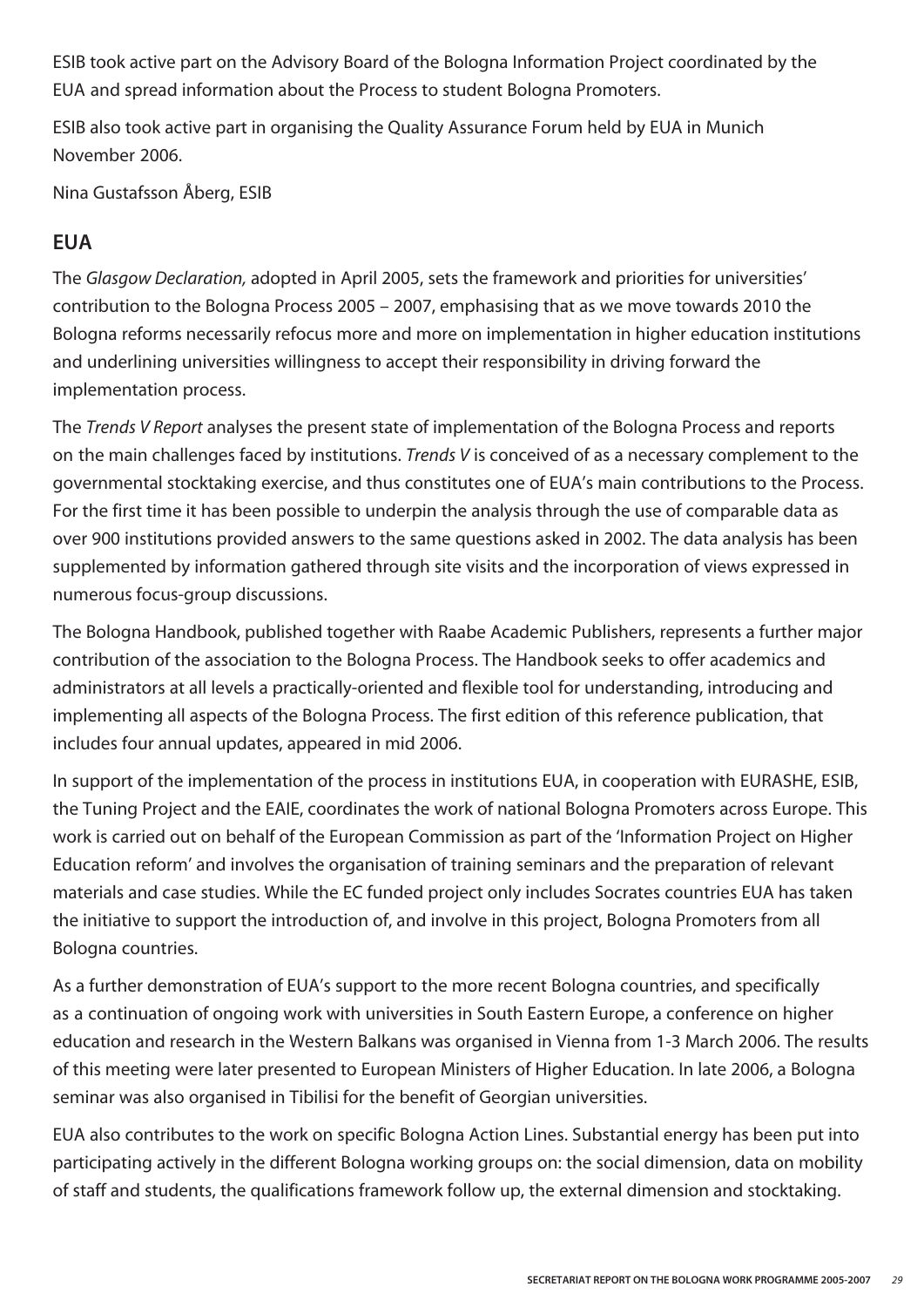In the field of quality assurance, EUA continued its cooperation with the E4 partners in elaborating the conditions for the establishment of a European Register of Quality Agencies as well as taking the lead in launching the first of a series of E4 annual Quality Fora. The first European Quality Forum took place in Munich, in November 2006. EUA has also continued its project work with members on this key topic, looking in particular at enhancing creativity in universities and continuing its work on joint degrees through the publication in 2006 of European guidelines for ensuring the internal and external quality of joint degrees.

In relation to doctoral programmes EUA has, as requested by Ministers in the Bergen Communiqué, prepared a follow up report on doctoral programmes, taking forward the basic principles elaborated by the association in 2005. This work has been carried out with the support of the Austrian and French authorities and also involved ESIB and EURODOC. Activities have included the organisation of a series of seminars and of a major conference in Nice in December 2006 as well as carrying out a major survey on the funding of doctoral programmes and candidates across all Bologna countries that will be made available as a separate publication. This activity is closely linked to other EUA actions in this area, in particular in relation to career development and employability prospects for young scientists, both inside and outside academia.

The different elements of EUA's Bologna Process related activities from 2005-2007 were drawn together in discussions that took place at the Lisbon Convention (March 29-31 2007) when some 700 university leaders will meet to agree on university priorities for the development of the Bologna Process in the coming years. The results of Trends V were presented for the first time at the Convention, the outcomes of which were fed into the Lisbon Declaration, which was to be adopted formally by the EUA Council in April 2007, thus just in time for the London Ministerial meeting.

Lesley Wilson, EUA

#### **EURASHE**

#### *The Working Agenda of EURASHE in relation to the BFUG Work Programme 2005-2007*

EURASHE participated in the workings of the BFUG Work Programme by contributing to working groups, attending official and Bologna-related seminars, conferences and meetings organised by stakeholders and professional associations. We have continued our activities as a member of the E4 Group, have strengthened our ties with sister organisations in European and international higher education, and liaised more closely with representative sectoral and professional bodies relevant for professional higher education.

#### *Activities of the Association*

In the period between the two Ministerial meetings, EURASHE held two conferences for members and stakeholders in higher education (Dubrovnik, 2006 and Copenhagen 2007). Various committees/working groups met on a regular basis to work out policy documents and prepare contributions to the Bologna and Lisbon Processes: those of Quality Assurance, Lifelong Learning (formerly Short Cycle HE) and Sustainable Development are the most prominent ones. The Lifelong Learning Working Group organised two seminars, in Blois, France (February 2006) and in Stuttgart, Germany (March 2007), respectively on "The Intermediate Degree in the EHEA and Beyond" and on "The Involvement of Stakeholders (Employers) in the Lifelong Learning Strategy". The Working Group on Quality Assurance provided the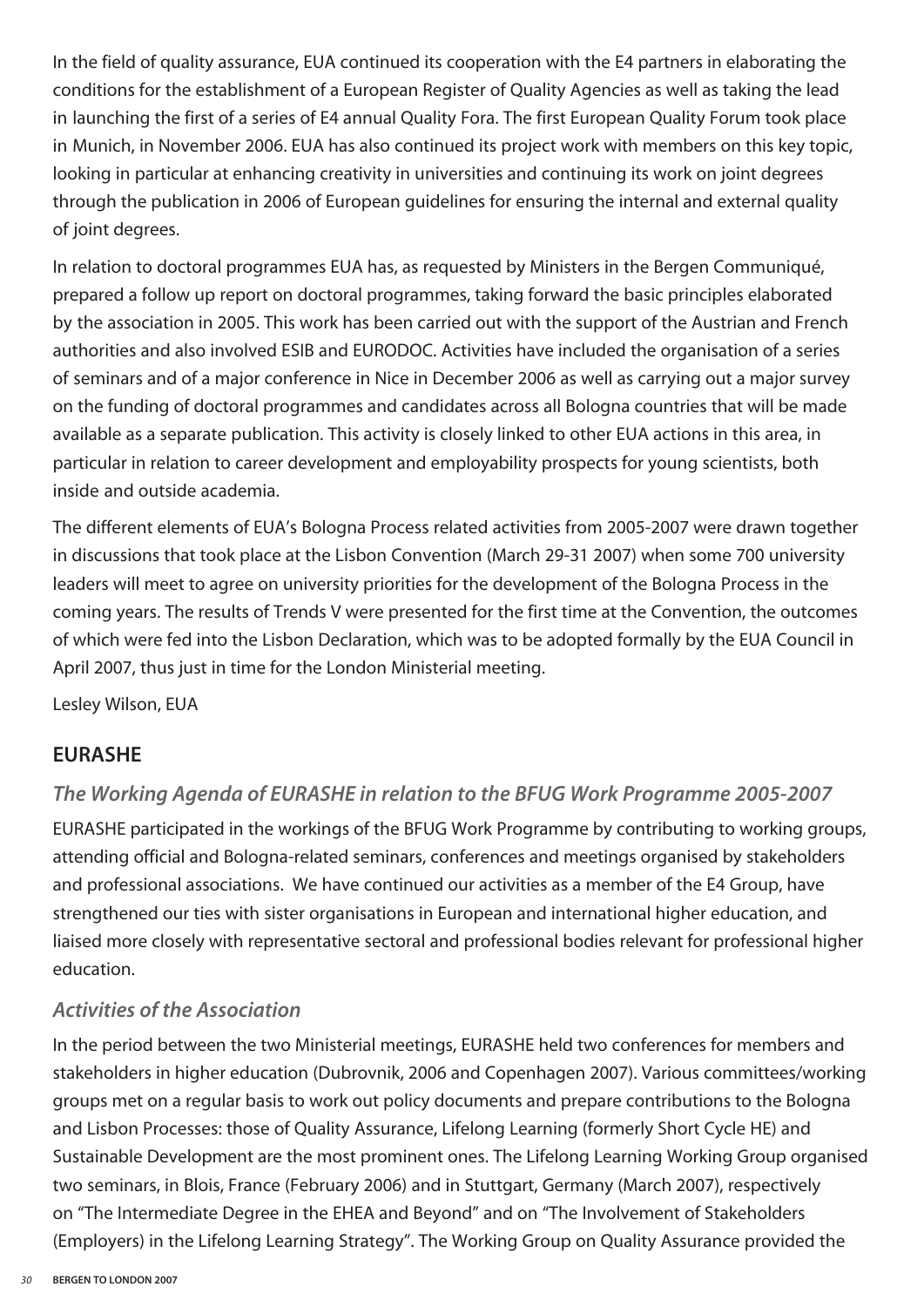necessary feedback for our involvement in the E4 Group, and the Committee for Sustainable Development conducted surveys on entrepreneurial attitudes in professional higher education, including the non-profit sector.

#### *Policy of the Association*

EURASHE has also brought its policies in line with the evolution of higher education and reflecting societal tendencies. These policies bear on the implementation of internal and external quality assurance processes, the alignment of the Qualifications Framework of the Bologna Process to the European Qualifications Framework for Lifelong Learning within the Lisbon strategy, and our communication with other regions of the world on the Bologna reform in a spirit of cooperation and competition, depending on the degree of social and economic development of the area. The stresses we are putting here are on the involvement of all stakeholders in higher education processes: quality assurance, governance and the content of education offered. The guiding principles are: fair access to and wider participation in higher education, institutional responsibility and accountability, employability of graduates in the two cycles, and lifelong learning.

#### *Membership Issues*

The membership of EURASHE has broadened to include professional tracks outside the professional higher education sector, non-state/private higher education institutions, and will further be broadened to include stakeholder organisations in the higher education reform process, thus reflecting the reality of the changing landscape of higher education, and the growing differentiation in higher education which is in line with the new demands of the labour market and the response to it by the jobseekers.

In an effort to build bridges with regions bordering on the EHEA, we are increasing our contacts and affiliations with partner countries of the European Union through projects and joint activities, such as the planned Eurasian conference on "Quality Assurance in a National and Transnational Context" to be held in Kazakhstan in October 2007.

Andreas Orphanides, EURASHE

#### **UNESCO-CEPES**

While the activities of UNESCO-CEPES are an integral part of UNESCO's global programme in the field of higher education, its thrust and focus are in close synergy with the vision of higher education in Europe that is being implemented within the Bologna Process. Having been a 'Consultative Member' of BFUG since 2003, the activities of UNESCO-CEPES have been on the one hand, oriented towards specific activities relevant to the Bologna Process in the context of global developments in higher education, and, on the other hand, on promotion of the Bologna Process as an example of a successful regional response for necessary transformations in higher education at the institutional, national and international levels.

In the context of its participation in the BFUG Working Group on the External Dimension of the Bologna Process, it was one of the principal partners of a seminar on the Cultural Heritage and Academic Values of the European University and the Attractiveness of the EHEA, organised jointly with the Holy See, in collaboration with the Rectors' Conference of Pontifical Universities, the Pontifical Academies of Sciences, and the Council of Europe, 30 March – 1 April 2006, Vatican City. As a follow up UNESCO-CEPES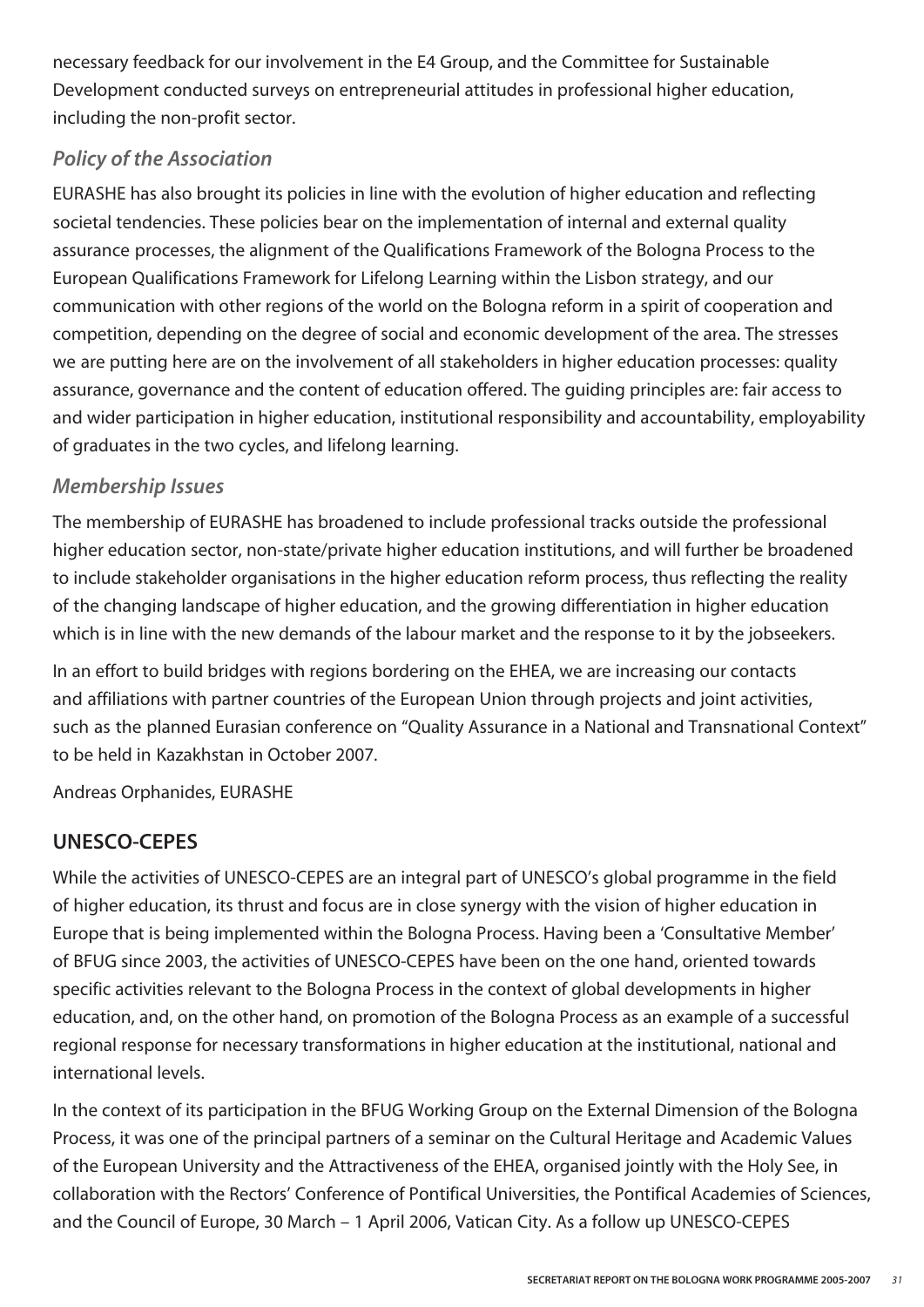published the main texts of the meeting in a special issue of its quarterly review, Higher Education in Europe, vol. 31. no.4, 2006 [in English, and also in e-format in French and Russian available at http://www.cepes.ro].

UNESCO-CEPES together with the Council of Europe, and in collaboration with the European Commission, assures the implementation of the Council of Europe/UNESCO Convention on the Recognition of Qualifications Concerning Higher Education in the European Region – the Lisbon Convention, which is an important, and, until now, the sole international legal framework for undertaking activities directly relevant to the Bologna Process, such as ECTS, accreditation, student and staff mobility. In close collaboration with the Council of Europe and the European Commission, UNESCO-CEPES has addressed in this context issues of regional and global relevance for the recognition of qualifications.

As an evolutionary and collective experience, the implementation of the Bologna Process has unfolded gradually and organically throughout the countries involved, while also bringing to the fore a daunting thematic range that is being echoed around the world. Through its pan-European mission and the backing of UNESCO's global vocation, UNESCO-CEPES is a unique institution in that it deals with a variety of issues in higher education in the Europe Region (the countries of Europe, North America, and Israel). Thus it is well positioned to contribute to the realisation of the goals integral to the Bologna Process, in particular those related to its external dimension. It is in this context that UNESCO-CEPES has undertaken analytical work and provided a forum for discussion, among other things, on the following issues:

- **●** extensive information activities, both in traditional form of printed publications as well as those using ICTs dealing with specific issues of the Bologna Process (see list of publications on UNESCO-CEPES Website: http://www.cepes.ro)
- **●** an in depth comparative analyses of doctoral degrees and qualifications between Europe and North America in the context of the EHEA
- **●** an extensive study of private higher education in Europe, seen as a particularly important component of higher education systems in the countries of Central and Eastern Europe, taking into consideration the quality and accreditation considerations as a basis for closer involvement of private higher education institutions in the Bologna Process
- an assessment of the phenomenon of 'world-class universities' and university ranking/league tables which resulted in the adoption of the Berlin Principles on Ranking of Higher Education Institutions in May 2006 (see:http://www.cepes.ro).

Jan Sadlak, UNESCO-CEPES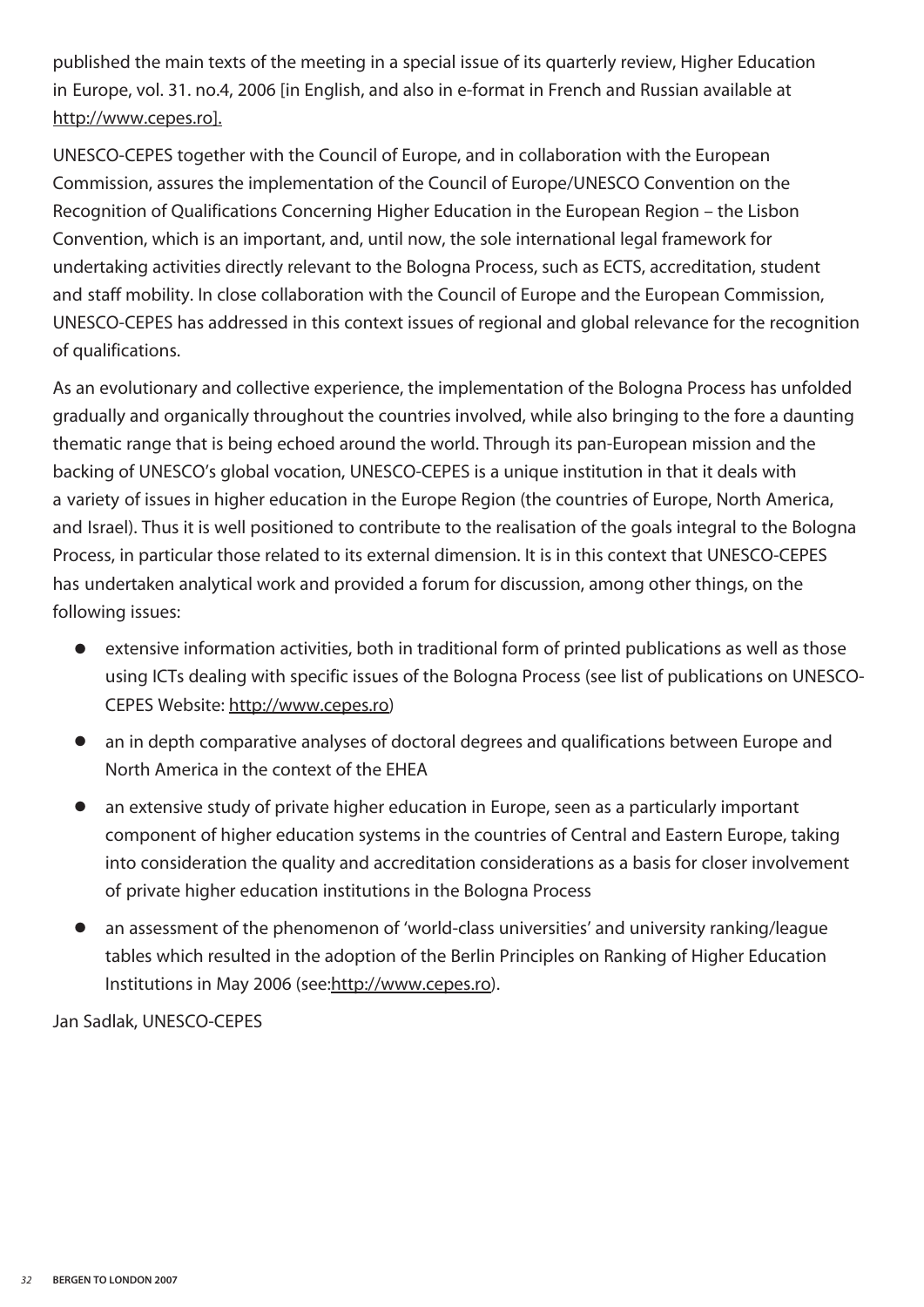#### **CONCLUSIONS FROM THE UK SECRETARIAT**

This has been an interesting, challenging, enjoyable and varied two years. We have worked with colleagues from across the EHEA, gaining an insight into a range of cultures as well as higher education systems. Working with Chairs of BFUG and Working Groups from some nine countries has enabled us to increase our knowledge and understanding of the culture of these countries, and develop a greater appreciation of the diversity within the EHEA.

At the same time, we have overseen a number of concrete achievements within the Bologna Process. As well as the delivery of the Work Programme – a not insignificant achievement in itself – we have seen the spirit of partnership and collaboration within the BFUG increase, as we move from policy development to capacity building within the EHEA. Areas where there has been particular progress include:

- **●** the influence of the E4 Standards and Guidelines for Quality Assurance as a driver for increasing the quality of higher education in the EHEA
- **●** the increase in student involvement in quality assurance processes
- **●** the continuing development of the spirit of partnership and mutual support, demonstrated in particular by the interest in taking part in the workshops organised by the Qualifications Framework Working Group
- **●** the growing awareness of the interdependency of key elements within the Action Lines: quality assurance, recognition tools and national qualifications frameworks based on learning outcomes
- **●** the constructive discussions about how the EHEA co-operates with other parts of the world
- **●** the development of the stocktaking process, and the increasing synergy between the outcomes of stocktaking, Trends V and Bologna With Student Eyes
- **●** the appreciation that we need to look ahead and consider what we might need to do to support the continuing development of the EHEA
- **●** the awareness of the significant process we have made, while at the same time recognising that we still have much to do.

But it has not all been work. There has been lots of fun too. Amongst the many interesting places we have had the pleasure of visiting, we have been privileged to have dinner in the Vatican Museum, visited the Acropolis, celebrated a birthday in the Reichstag in Berlin, seen the frozen sea in Helsinki, and danced at a Viennese Ball. By travelling to different parts of the EHEA, we have had the opportunity to experience, at least in part, the rich cultural heritage, diversity and vibrancy that underpins the attractiveness of the EHEA.

We are confident that our Benelux colleagues will support the Bologna Process through the next stage of development and wish them well with that task.

Ann McVie Louis Ripley Yvonne Clarke Bologna Secretariat, May 2007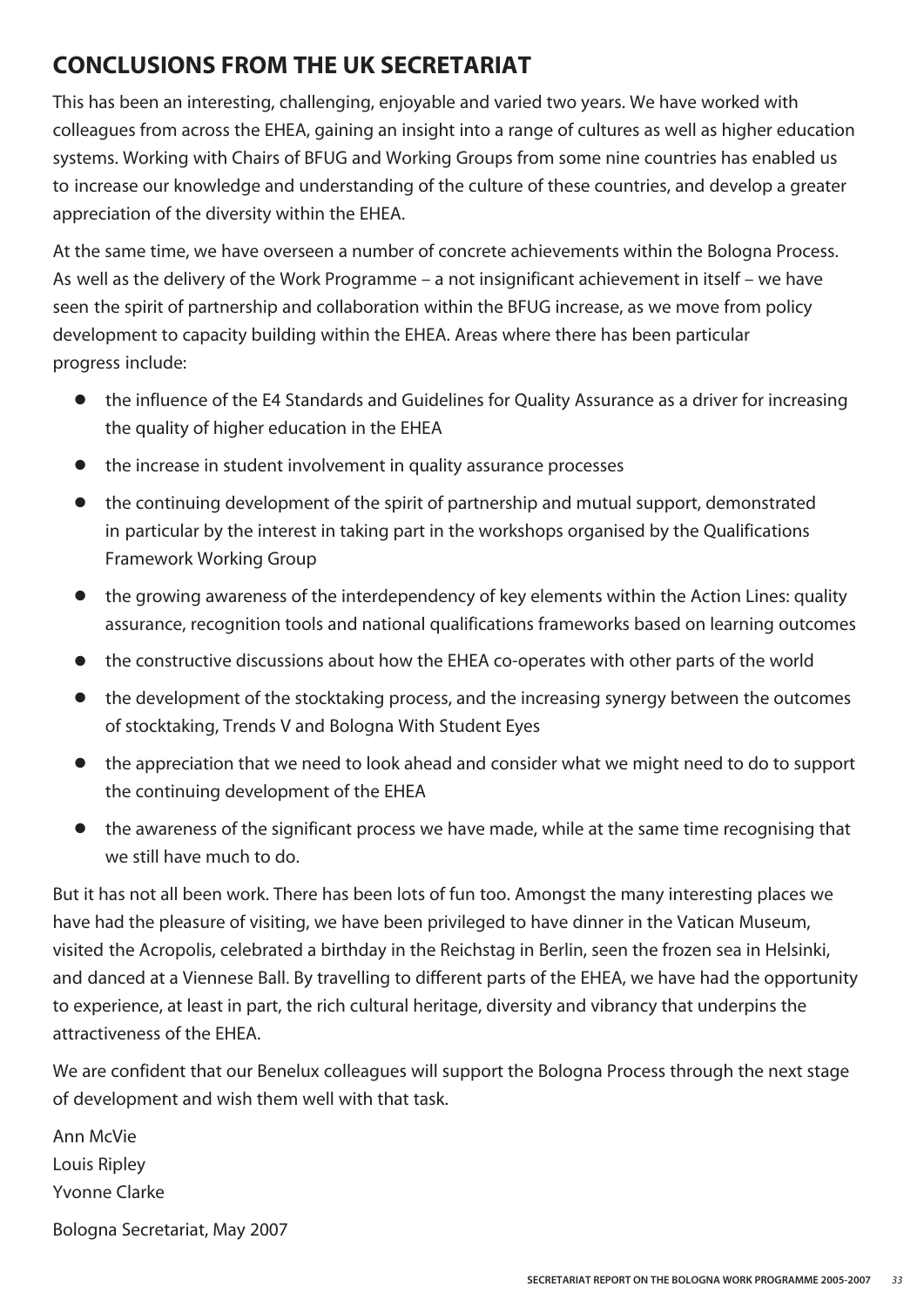#### **CONTRIBUTIONS FROM COUNTRY MEMBERS**

#### **INTRODUCTION**

This Annex contains contributions from countries participating in the Bologna Process, describing actions that have been taken at the national level over the last two years. Contributions were voluntary and therefore not all countries are represented.

#### **Albania**

During the last two years Albania has made significant progress in the implementation of the Bologna Process. The Albanian BFUG is constituted and the Government is drafting the Master Plan of Higher Education and a new Law of Higher Education based on the strengthening of institutional autonomy and good governance of higher education institutions according to the Bologna Process. Seminars and workshops with European experts on curricula development and a national qualifications framework have also been organised.

The Ministry of Education and Science, in cooperation with the other governmental institutions, and Albanian higher education institutions has brought another climate in the reform process, leading the country to its main goal – real integration into the EHEA, particularly:

- **●** The three-cycle system of studies has been implemented in all Albanian public universities and all private ones.
- **●** From the academic year 2005-2006 all Albanian public universities have adopted the new curricula according to the Bologna Process and introduced ECTS.
- **●** Efforts have been made to build up the internal and external quality assurance system and allow universities, both public and private, adopt structures and European experiences in the field. The Albanian Agency of Accreditation on Higher Education has been the promoter of several seminars and workshops in order to support and train those involved.
- **●** Free and democratic elections for student governance bodies took place and opened the door to their real participation in the decision-making and governing bodies of Albanian higher education institutions.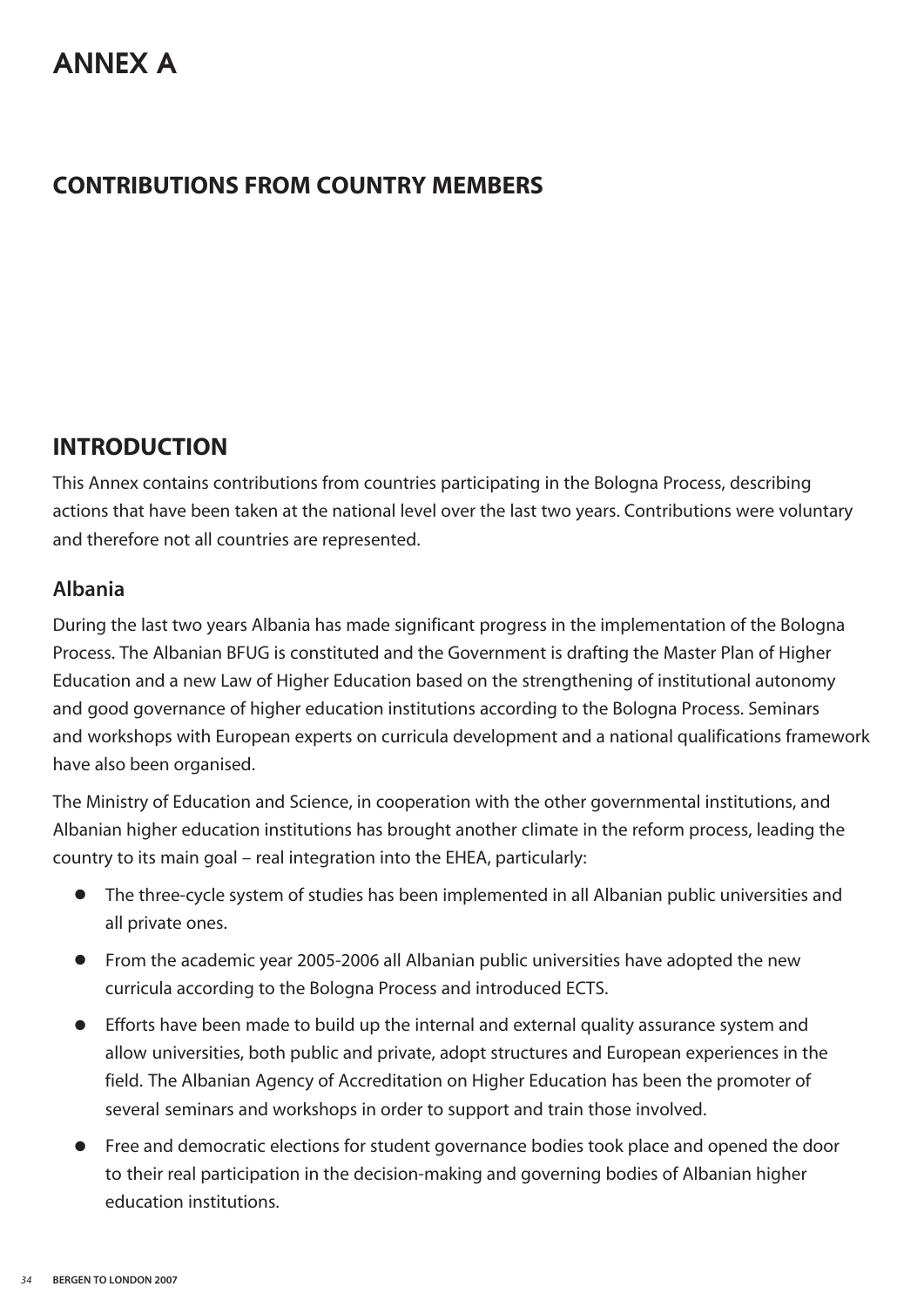**●** The deep reform in the admissions process into Albanian higher education institutions through "State Matura" has changed the image of the state procedures and put the candidates at the same starting point – a real guarantee of equal opportunities.

In Albania a deep institutional reform is going on in the area of higher education and research. Its main goal is to build up a contemporary system of science. The reform tends to integrate research institutions, existing under diverse Ministries or the Academy of Science, with the research units of the higher education institutions. The main goal of the reform is to create an Integrated Scientific System, in the heart of which will be the research based higher education institutions. The research will be performed only in accredited higher education institutions and will be funded on the basis of competitive grants, in the fields considered as a priority for the national strategy.

Anila Theodhori, Albania

#### **Armenia**

Since their submission of the National Report in December 2006, progress has been made with the adoption of readable and comparable degrees. The Diploma Supplement has been discussed with higher education institutions. The comments were integrated in the final version and it is planned that in 2007 master level students of several universities will get Diploma Supplements free of charge, both in Armenian and English.

Another important aspect is that more and more private universities are getting involved in the implementation of the Bologna principles.

As a newer member of the Bologna Process, the seminars have an important role to play in the smooth integration of Armenia into the EHEA. Each seminar that Armenia has participated in is an opportunity to share the knowledge and good practice in implementing the reforms, discuss the general problems and try jointly to come up with possible solutions, and meet the main shareholders of the process ENQA, ESIB, EUA and others. The documentation that is available on the websites www.enic-naric.net www.enqa.eu, www.coe.int, www.ec.europa.eu, www.eua.be is used by the country during its work on Bologna reforms.

Armenia is not involved in any project or a member of any working group.

Gayane Harutyunyun, Armenia

#### **Austria**

Austria has been a driving force in the start-up phase of the Bologna Process and has remained fully committed to it ever since. We have already made great progress in implementing almost all of the Bologna objectives. Still, it is evident that the development of the EHEA will remain an on-going process beyond 2010 – Austria will continue to be an active partner for all stakeholders in keeping the momentum of the Bologna Process going.

Synergies between the EHEA and the European Research Area play a major role as the Austrian government is not only fully dedicated to the Bologna Process, but also to implementing the re-launched Lisbon strategy in the context of the European Union. A number of concrete measures to enhance human potential (e.g. support for doctoral schools and post docs for universities), to foster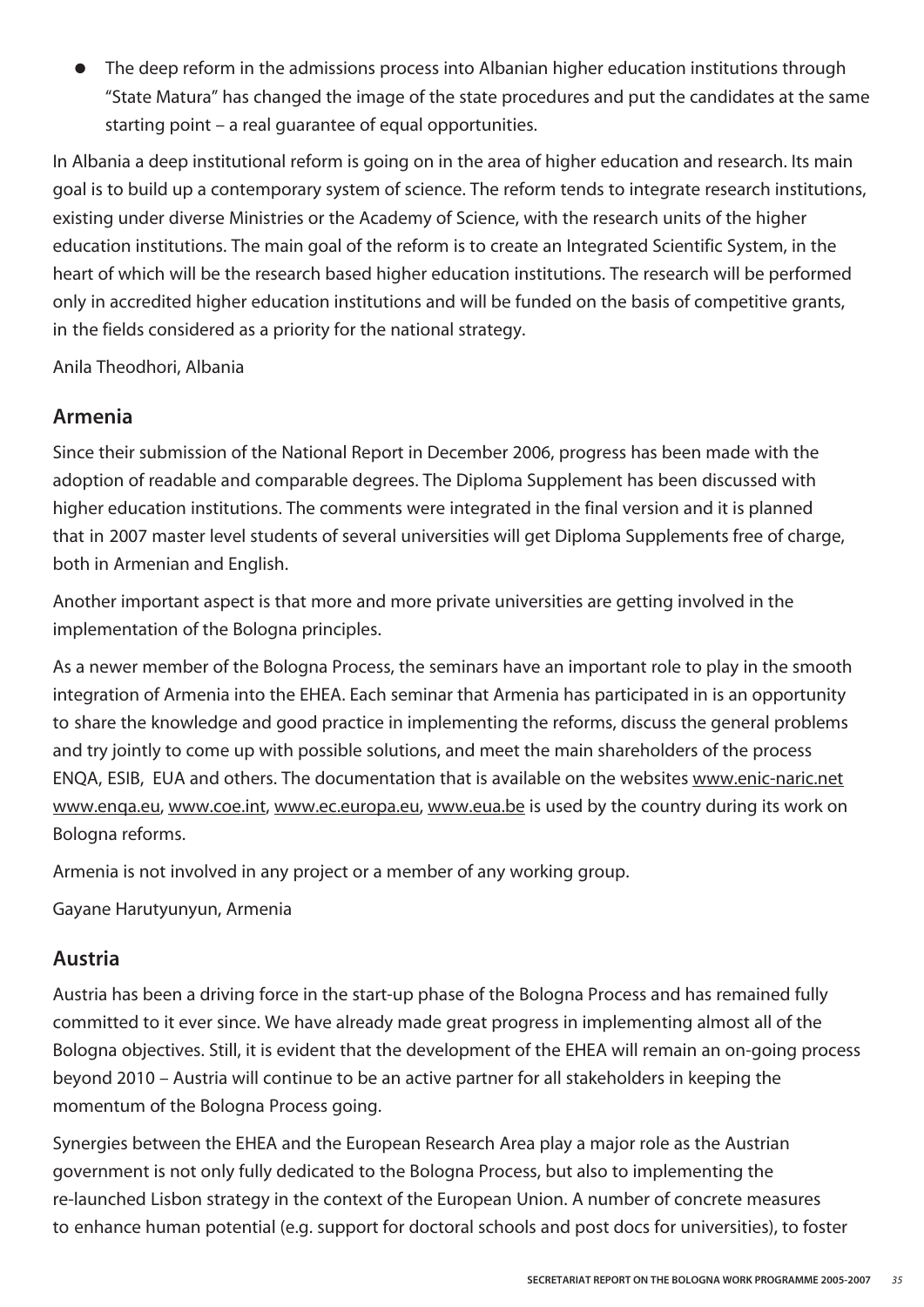excellence (e.g. funding of clusters of excellence for our universities), and to strengthen international cooperation in higher education and research (e.g. expanding scholarship programmes) has been included in its programme for the coming four years (2007 - 2010).

However, Austria also faces challenges, the main one being the question of access and admission to our universities for EU and international students, while maintaining high quality higher education equally accessible to all. This is something we will have to solve in the coming four years.

Barbara Weitgruber, Austria

#### **Cyprus**

Cyprus has initiated a major educational reform which was proposed by a group of seven academics and was inaugurated by the President of the Republic. Within this reform there are significant suggestions for the higher education sector, such as the substantial increase of the available university places, the upgrading of the private institutions of tertiary education into quality-based private universities and the enhancement of the quality of higher education with the introduction of the Cyprus Quality Assurance and Accreditation Board, in line with the agreed E4 Standards and Guidelines. These proposals are progressing well with the introduction of the Engineering School in the University of Cyprus, the establishment of the Open University of Cyprus in 2006 and of the Technological University of Cyprus in 2007. Also, the first private universities are expected to be operational by the next academic year.

A further challenge for the Cypriot educational system is the formulation of a systematic and comprehensive lifelong learning strategy and mechanisms for implementation, while the introduction of a national qualifications framework is under consideration. The government policies aim also at establishing Cyprus as a regional and international education and research centre and already the number of international students studying in Cyprus is about 20% of the total student population of the country.

As research activities in Cyprus are relatively low, at about 0.38% of GDP, and the major part (60%) of this research is being carried out at the University of Cyprus, the situation is expected to improve significantly with the establishment of the Faculty of Engineering at the University of Cyprus and even more with the operation of the Cyprus University of Technology and the private universities. Furthermore, the Cyprus International Institute for Public Health in Association with the Harvard School of Public Health (USA) was set up in 2005. This is an educational and research institute aiming at important public health issues in Cyprus and the Middle East. Another institution of similar nature, the Cyprus Institute, is being established with the aim of dealing with, amongst other areas, the environmental and water problems in the region.

Efstathios Michael, Cyprus

#### **Czech Republic**

In the period 2005-2007, the Czech Republic has concentrated on improvements to the national higher/tertiary education system. To gain open evaluation of the system, we participated in the OECD Project Tertiary Review of Higher Education. This complex evaluation was also a good inspiration for implementation of the main priorities in the Bologna Process. The legislative base was the Amendment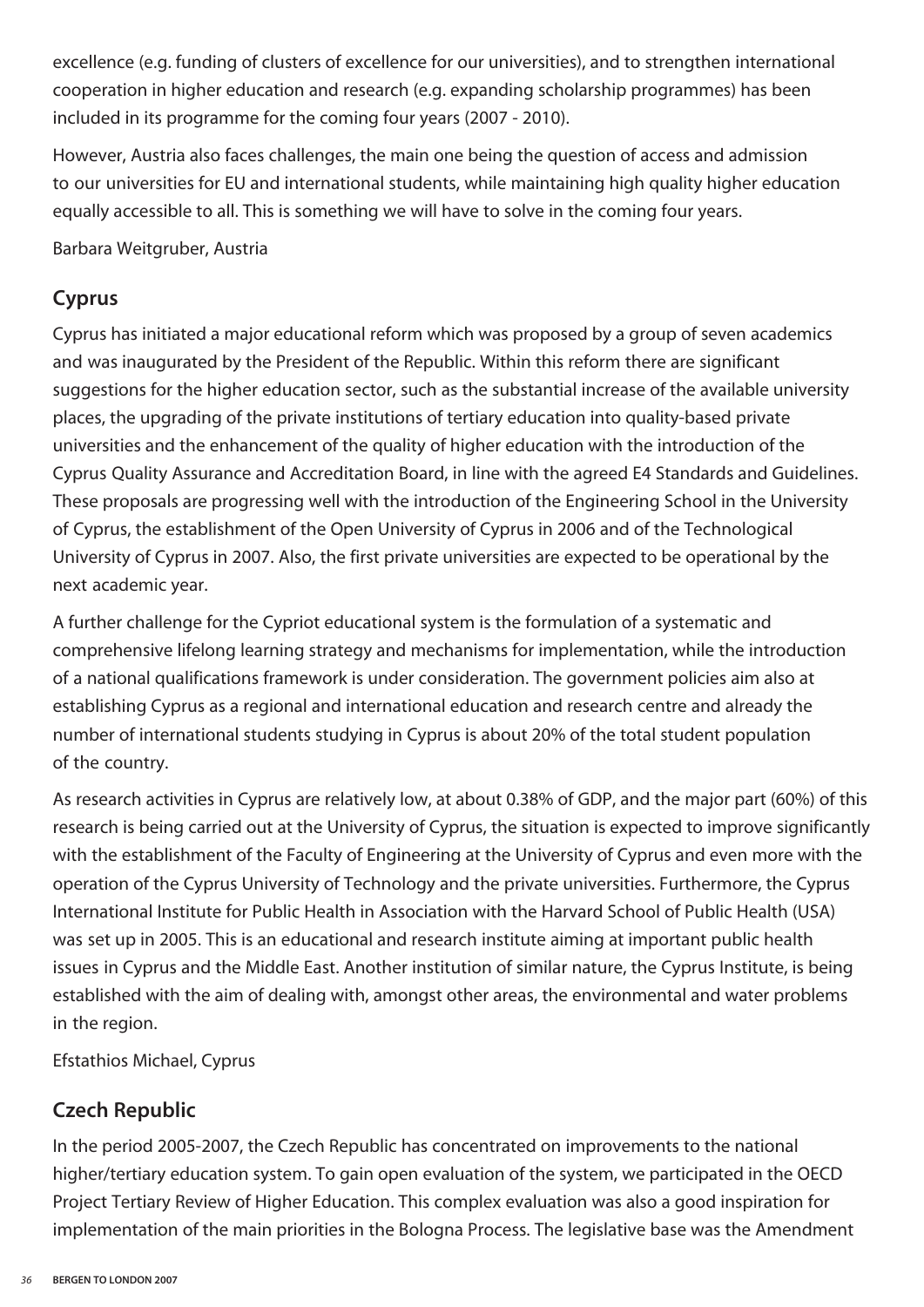to the Higher Education Act, which came into power on 1 January 2006, and which brought more support to fulfilling some particular goals. Thus since 2006, the Diploma Supplement next to the diploma serves as the document attesting to the completion of studies and the awarding of an academic degree. The Amendment further supported directly the development and recognition of "joint degrees".

Implementation needs the right instruments to motivate higher education institutions to turn Bologna into practice. We opted for a system which depends on congruence between the long-term plans of individual institutions and the long-term plan of the Ministry, which have been prepared for the period of 2006-10; and allocated 7-8% of the education part of the higher education budget for this purpose. The mechanism is based on the development programmes published by the Ministry annually. The programmes (projects of higher education institutions) have been reflecting innovation and development of new programmes towards the three level structure, based on extensive curriculum reform, future employability of graduates and education outcomes. Furthermore, we supported internal quality assurance, enlargement of mobility, development of joint degree programmes, ECTS implementation, delivery of Diploma Supplement in proper format etc. The experience so far has shown that the long-term plan of the Ministry and long-term plans of institutions have contributed to a greater openness in the state education policy, have been promoting its implementation and have made higher education institutions formulate their own goals more precisely.

Next to this was a systemic project on quality assurance carried out by the Centre for Higher Education Studies and supported by the Ministry. Its aim has been to develop complex methodology of quality evaluation of all activities of institutions, resulting in recommendations for continuous quality improvement. The methodology is compiled from standard phases: self-evaluation process, visit of external experts, final evaluation report presented to the institutional management and follow up stage. A recent phase was focused on self-evaluation, which is considered the key part of the developed methodology. The pilot higher education institutions assessed positively their participation in the project. The importance of the project is increased by the collaboration with the Accreditation Commission. It also uses the results for developing mechanisms of evaluation of its activities in accordance with the ENQA requirements. The project was positively evaluated internationally by the OECD teams in the framework of the Thematic Review of Tertiary Education project. The main project results and the proposal on the wide use of the developed methodology are expected in 2007.

Vera Stastna, Czech Republic

#### **Georgia**

Joining the Bologna Process in 2005 was the genesis of a new era in the higher education system of Georgia since it became possible to draw a distinctive line between higher education systems before and after the introduction of the Bologna reforms.

The Government had to transform the input-oriented, corrupt, authoritarian, non-accountable, nonresponsive, centralised, incompatible system to a knowledge-based, output-oriented and learner-centred system via an increase in public expenditure, development of ICT in education, teacher training, modernised textbooks, refurbished buildings etc.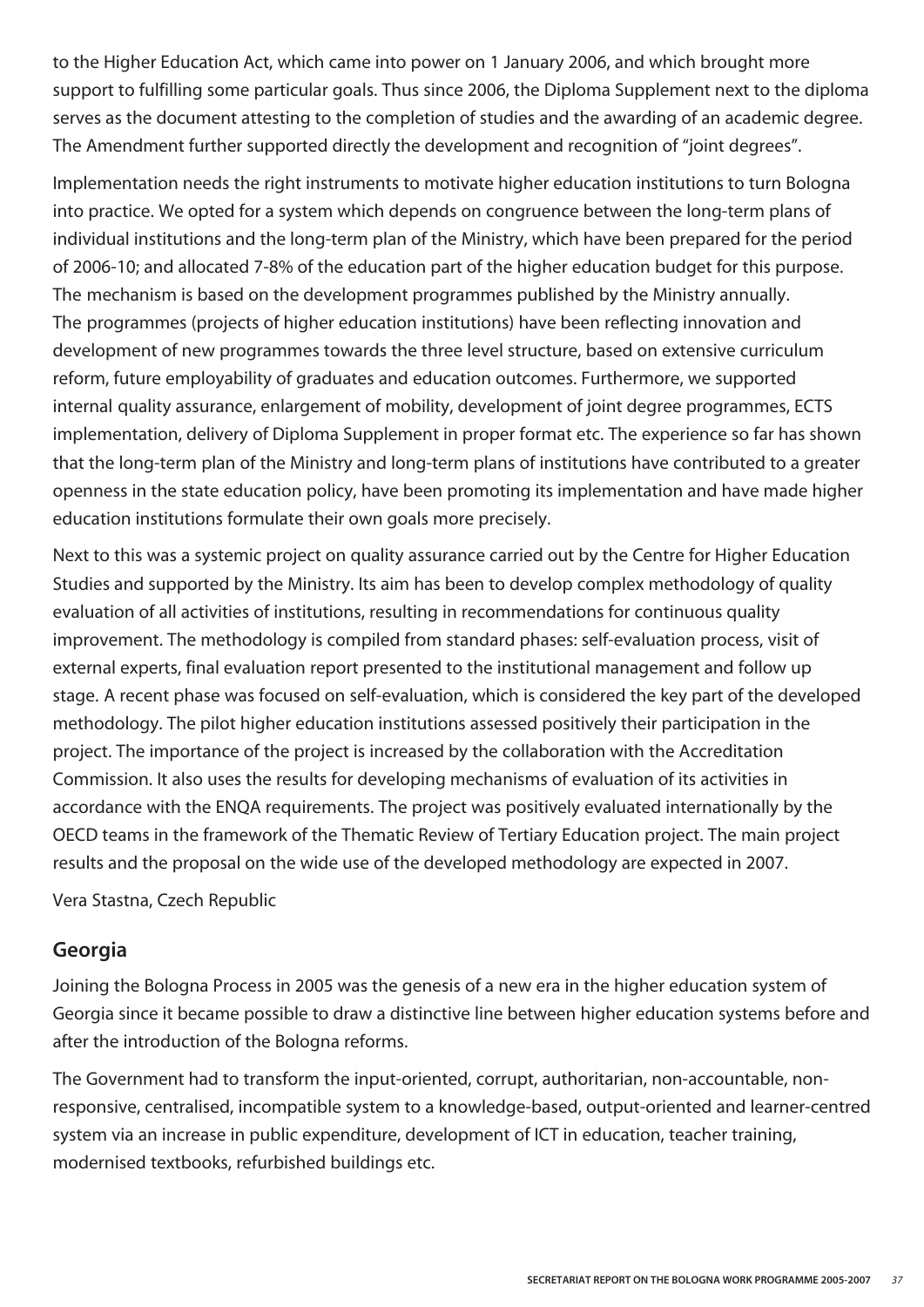To achieve these goals the Government of Georgia committed itself to triple public expenditure on education by 2010. A number of radical legislative, institutional and administrative changes also occurred, including:

- **●** a new law on higher education was adopted that envisaged all the Action Lines of the Bologna Process
- **●** the National Education Accreditation Centre was established and institutional accreditation held in 2005 and 2006 resulting in a reduction of accredited higher education institutions in Georgia from 117 to 43
- **●** a student-centred and grant-based financing model was introduced, called "money follows student"
- **●** corruption in HE was eradicated and equitable access assured by holding the Unified National Admission in 2005 and 2006
- **●** the Teacher Professional Development and Training Centre was established and new standards of the profession of teacher introduced
- **●** elections of the new rectors and managerial bodies were held in all accredited HEIs
- **●** research grants were allocated on the transparent and competitive basis by the newly established Georgian National Science Foundation
- **●** social grants were introduced for socially and economically disadvantaged entrants and students
- **●** a student loan system was introduced in close cooperation with the private banks of Georgia
- **●** the Law of Georgia on Professional Education was adopted in March, 2007 envisaging the separation of vocational and higher professional education, introduction of a national qualifications framework and recognition of prior learning paths
- **●** the national teams of Bologna supporters and Bologna Promoters were established and Ministerial Decrees on Diploma Supplements and ECTS issued
- **●** all the major documents of the Bologna Process were translated, published and distributed among HEIs etc.
- **●** Georgia was elected as a member of BFUG Board and involved in the work of the London Communiqué Drafting Group etc.

In 2006, Georgia was named the number one reforming country in the world by the Doing Business Report of the World Bank. Georgia was also named among the three most successful fighters against corruption in Eastern and Central Europe by the European Bank of Reconstruction and Development.

One of the priorities for Georgia at present is to increase the attractiveness of the Georgian higher education system through strengthening the European dimension. The top of the reform agenda has been to promote international cooperation and adopt the best practices existing abroad.

Lela Maisuradze, Georgia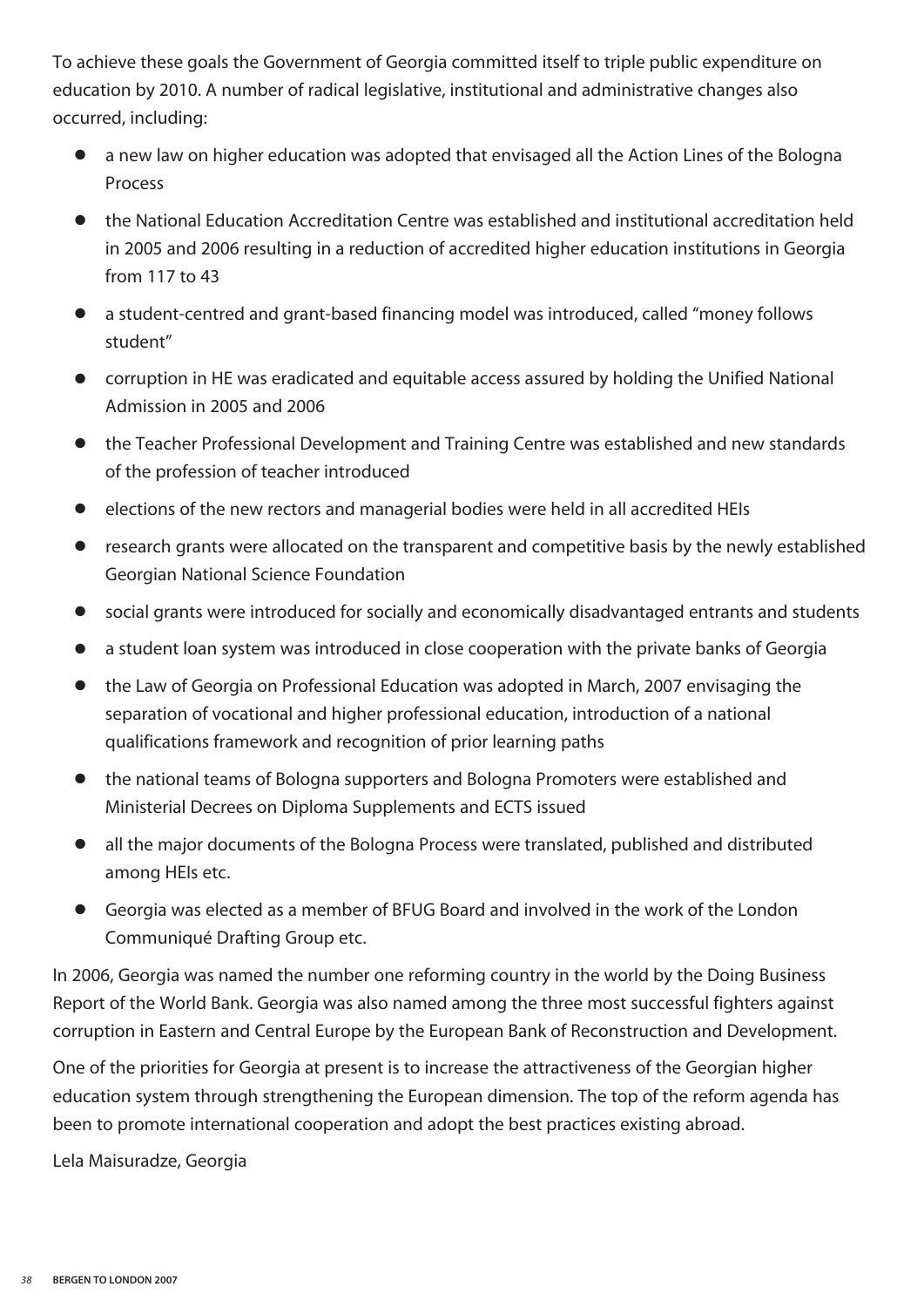#### **Germany**

Germany holds the EU Council Presidency in the first half of 2007 and therefore also chairs BFUG during this period and, jointly with the British hosts, the Conference of Ministers in London. In this function, Germany supports, in particular, the continuation of the Bologna reforms in the signatory countries and the definition of further important steps for the coming years.

The Bologna Process is making good progress in Germany. The Federal Government and the Länder actively support the reform process and the related demand to increase student mobility and to improve the quality of European cooperation in the field of higher education. As the national report on the implementation of the reforms clearly shows, Germany has made considerable efforts over the past years and achieved visible progress with the introduction of the various elements of the Bologna Process.

Between the conference of Ministers in Bergen and the conference in London, a number of measures have been introduced in order to inform the national stakeholders and in particular the institutions of higher education about the Bologna Process and to support them with their reform efforts.

The Federal Ministry of Education and Research (BMBF) and the Standing Conference of Länder Ministers of Education and Cultural Affairs (KMK) organised a national Bologna Symposium in January 2007 with participation by more than 100 experts in the field of higher education.

The German Academic Exchange Service (DAAD) supports and advises German higher education institutions on their reform efforts jointly with the Bologna Promoters within the framework of the Promoting Bologna in Germany project, which was launched in 2005 and is funded by the EU and the BMBF.

In addition, the University Rectors' Conference (HRK) provides information and advice to higher education institutions through its Bologna Service Point. The service includes:

- **●** provision of advice to institutions of higher education (also locally) on the central instruments of the Bologna Process: ECTS, DS and modularisation
- **●** establishment of a network of Bologna co-ordinators
- **●** organisation of workshops involving national and international experts
- **●** organisation of workshops on changes in the administration of the institutions of higher education
- **●** establishment of a comprehensive website on topics around the Bologna Process
- **●** preparation of target group-specific information material for representatives of institutions of higher education, students and employers.

Peter Greisler and Birger Hendriks, Germany

#### **Greece**

Since 2004 various educational legislative reforms have taken place in Greece and higher education has been the focal point of most of these. The main focus and effort has been on the modernisation, the qualitative enhancement and the openness of the Greek higher education system. Moreover, the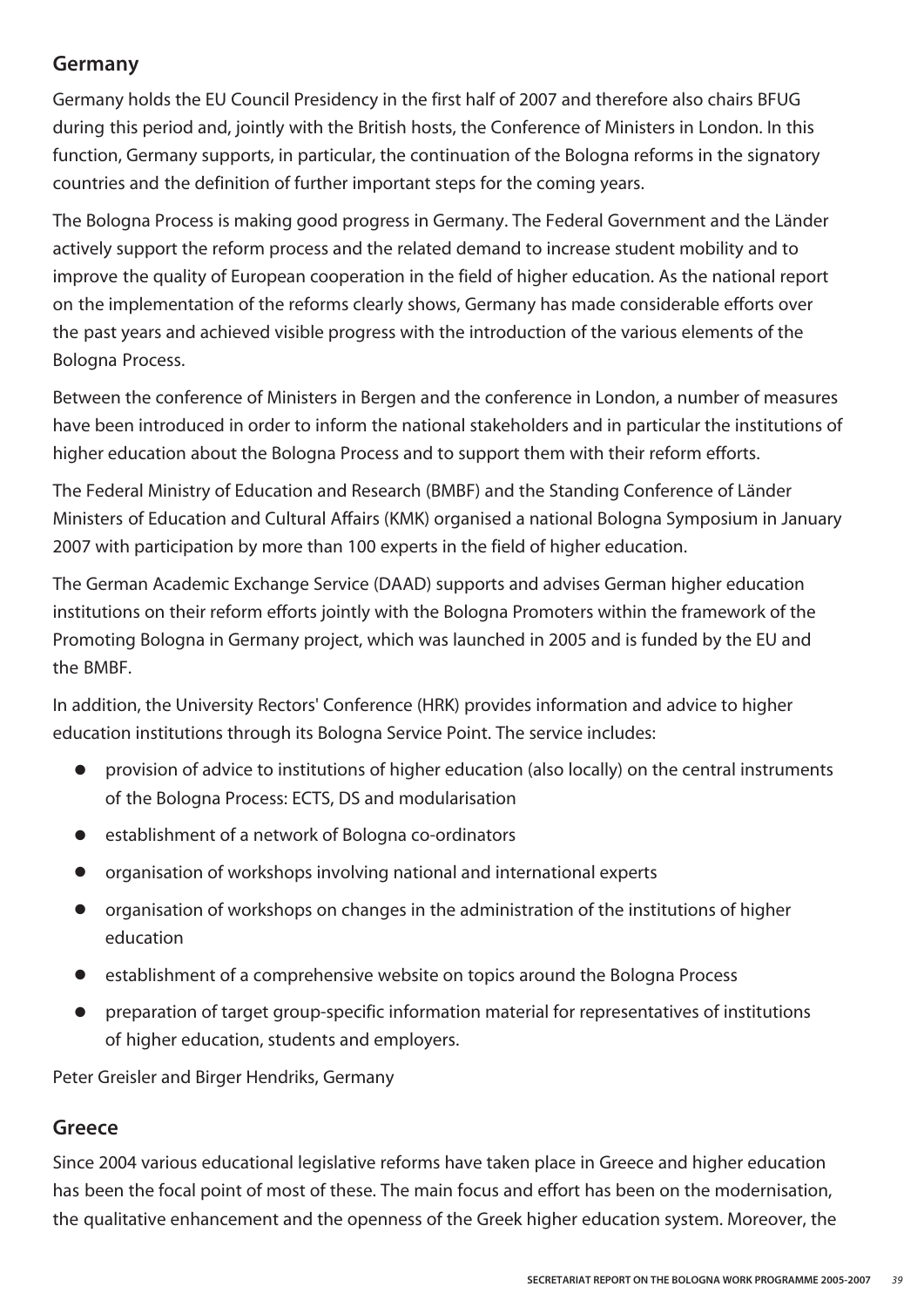Greek Ministry of Education has continued its reformative efforts and, after the completion of the established dialogue with the academic community, students and social partners, has submitted to the Parliament a new Higher Education Act for the full revision of the obsolete institutional framework established in 1982. The new Law 3549/2007 came into force in March 2007.

The most important innovations introduced with the new Law include among others:

- **●** All higher education institutions have to compile an Internal Regulation in order to ensure their even operation and to enhance their autonomy.
- **●** All higher education institutions have to compile a four-year academic-development programme, which will greatly contribute to the support and development of the educational functions and to the medium-term assurance of the financial independence. Within the planning framework, institutions will agree about the number of new teaching positions and the number of newly admitted students with the Ministry – up to now the latter was decided by the Ministry only.
- **●** Institutional governance bodies are being nominated through the immediate and collective participation of the academic community groups in the election procedure.
- **●** Social accountability of higher education institutions is being established through an annual report to the Parliament.
- **●** Student support services are being enhanced and tutors assigned to students.
- **●** Substantial support is being provided for students from weaker financial classes with compensative scholarships and interest free educational loans as well as connecting graduates with the social life.
- **●** There are possibilities to organise study programmes in languages other than Greek.

However, more radical reforms are necessary and future challenges concern revising research policy and the legislative framework, developing new post graduate study programmes, as well as internationalising the Greek higher education system.

All these changes are taking place within the framework of the Bologna Process and the Lisbon Strategy. Greece believes that higher education and research should be top priorities of the European agenda since they are the driving force behind development, social cohesion and prosperity, and contribute towards European Integration. For this reason, we must all work hard and do our best, so that the establishment of the EHEA will prove successful. Institutions, students and governments should cooperate and contribute to the enhancement of excellence and attractiveness of the EHEA.

Greece believes that, not only the image but also the future of Europe, depends on its education, its scientific achievements, its civilization and also on its ability to promote this image worldwide and become a world reference similar to the example of Greece during antiquity. Therefore, a strategy should be planned for the External dimension of the EHEA and Greece has offered to create an informative internet portal that will host this common effort.

Athanassios Kyriazis, Greece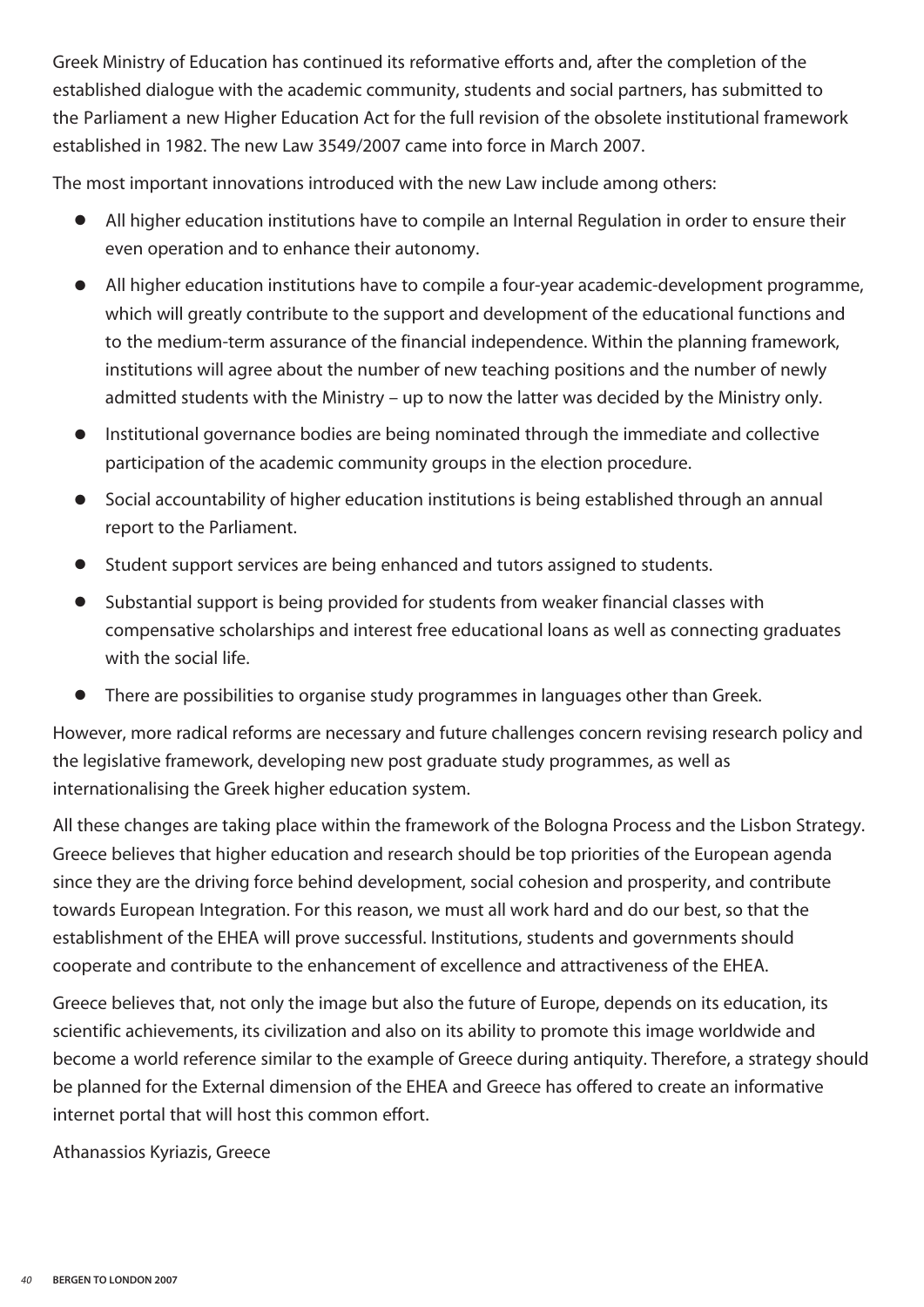#### **Holy See**

Besides some technical and structural questions, two major concerns marked the Holy See's work for the Bologna Process during the biennium 2005-2007. The first is concerned with the European identity and the general principles and values underlying the Bologna Process. The second one has to do with "international" collaboration of the Holy See with the educational systems within the different countries where its institutions are located.

#### *Promoting discussion and further development of the themes of "The Cultural Heritage and Academic Values of the European University"*

Within the framework set out by the Communiqués of the biennial summits of Ministers and specified by BFUG to broaden specific themes, the Holy See, through the Congregation for Catholic Education, hosted a conference on The Cultural Heritage and Academic Values of the European University and the Attractiveness of the EHEA 30 March – 1 April 2006. Requests by representatives of different countries and international organisations encouraged this endeavour to explore the main approaches that could enhance the attractiveness of the European university. Because of its own educational and cultural heritage, the Holy See also took this initiative to reaffirm its commitment and support of the Bologna Process.

#### *International collaboration of the Holy See with educational systems in other countries*

Most of the Ecclesiastical higher education institutions in Europe are located outside the territory of the Vatican City State. Therefore, in most of the countries the Holy See acts as a transnational provider of higher education. In some of them, Ecclesiastical higher education institutions are integrated into the local national systems or are part of public or private higher education institutions. The necessary collaboration between the two 'national' higher education systems is, in many cases, regulated by contracts of international law (Concordats). The experience of recent years shows that it is not always easy to deal with two ways of applying the common principles of the Bologna Process; therefore, this situation can be seen as a test case for the functioning of the Process in practice. It can help in avoiding illusions about an 'ideal Bologna Process', and offer worthwhile experience on how to settle problems arising at the grass-root level.

Fr. Friedrich Bechina, Holy See

#### **Netherlands**

In the Netherlands full implementation of Bologna principles continues. Some highlights of the past period are:

On mobility:

- **●** preparation of the legislative proposal concerning portability of grants and loans from September 2007. The portability will be to the entire world. The Parliament has still to agree the proposal and recently showed willingness to go along with it. This will be developed in the next phase.
- **●** streamlining of fellowships programme for foreign students and focus on quality.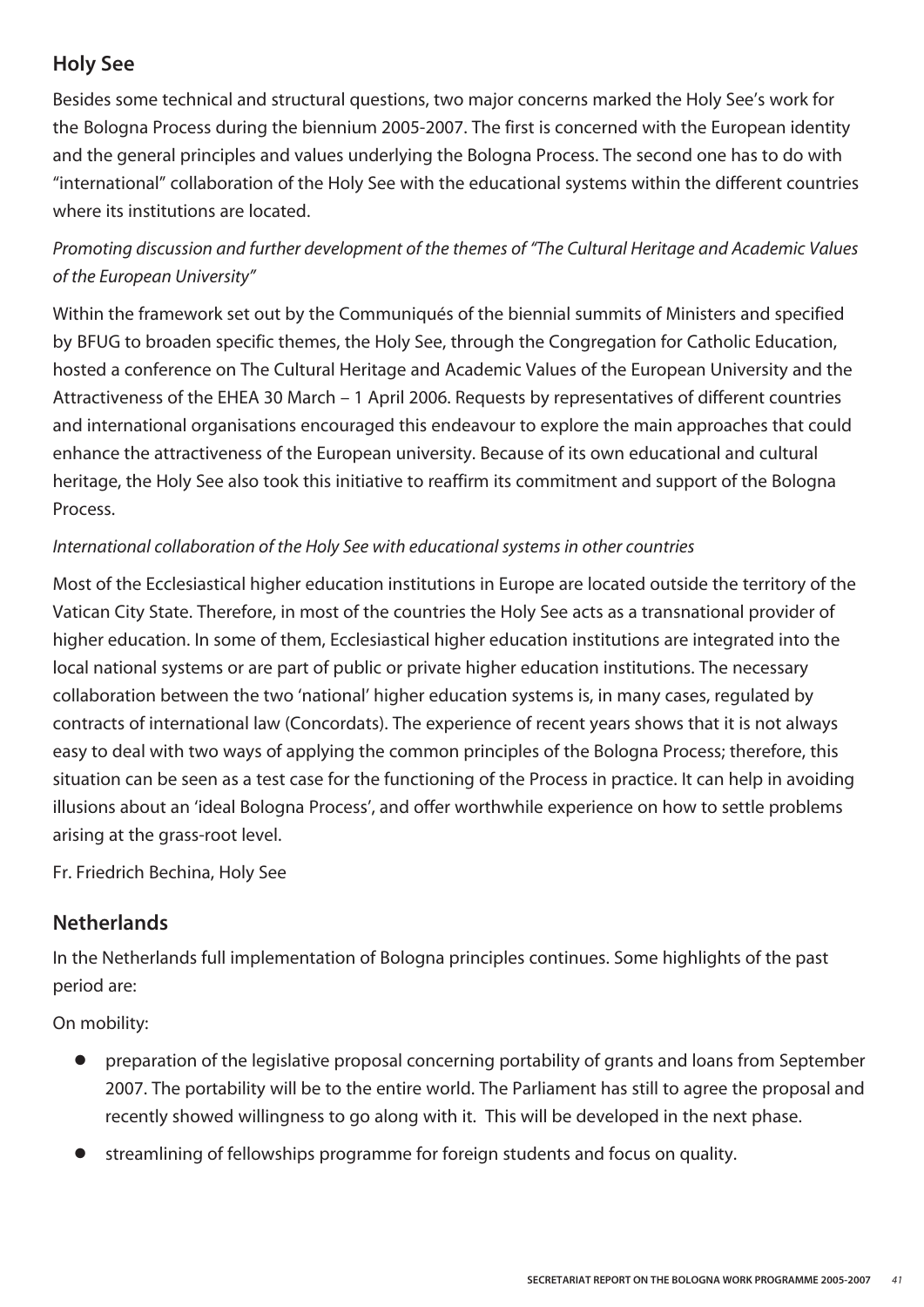On partnerships:

- agreements between social partners and higher education institutions on improvement of contacts between them and incentives to facilitate:
	- curricula being adapted to labour markets needs
	- vouchers for small and medium sized companies to use higher education institutions for their research questions

On recognition/frameworks/Diploma Supplements:

action of Bologna Promoters to facilitate appropriate use of the (European) Diploma Supplement.

Marlies Leegwater, Netherlands

#### **Poland**

During the last two years Poland has made a significant progress in the field of the Bologna Process:

**Developing the legislative basis for the implementation of Bologna reforms:** This includes a new Act on higher education and the corresponding ordinances. These regulations meet the requirements for the three-cycle study system, ECTS credit accumulation and transfer system, Diploma Supplement, joint and double degrees.

**Further development of the quality assurance system with new standards assuring the flexibility of studies and access to the next cycle.** All the stakeholders are involved in the national quality assurance system. In the years 2002-2006 the State Accreditation Committee evaluated 1652 study programmes and assessed 2968 applications for the new study programmes. 90.7% of the public and 84.7% of non-public higher education institutions have now been assessed.

The process of elaboration of the national qualifications framework has started and is progressing well.

There has been an increase in inward and outward mobility of students and staff. In the academic year 2005/2006 the number of institutions implementing outward mobility was 163 (37% of the total). The number of outgoing students was 9,974, with 2,655 incoming students. In the same period there were 1,741 outgoing staff members.

A lot has been done and achieved in the promotion of the Bologna reforms among university staff and students. Information is well dispersed and there has been significant progress in the overall understanding of the Bologna reforms in the academic world. Staff responsible for the implementation of the new three-cycle programmes according to the Bologna model are prepared to develop programmes which are based on the learning outcomes and the ECTS credit accumulation and transfer system.

Future dynamic development is assured by the involvement and conviction of all the partners and stakeholders of the Bologna Process. Poland would especially like to increase cooperation between higher education institutions and social and business partners and better adapt higher education to the needs of the changing labour market by development of the entrepreneurship, skills and competencies necessary in the labour market.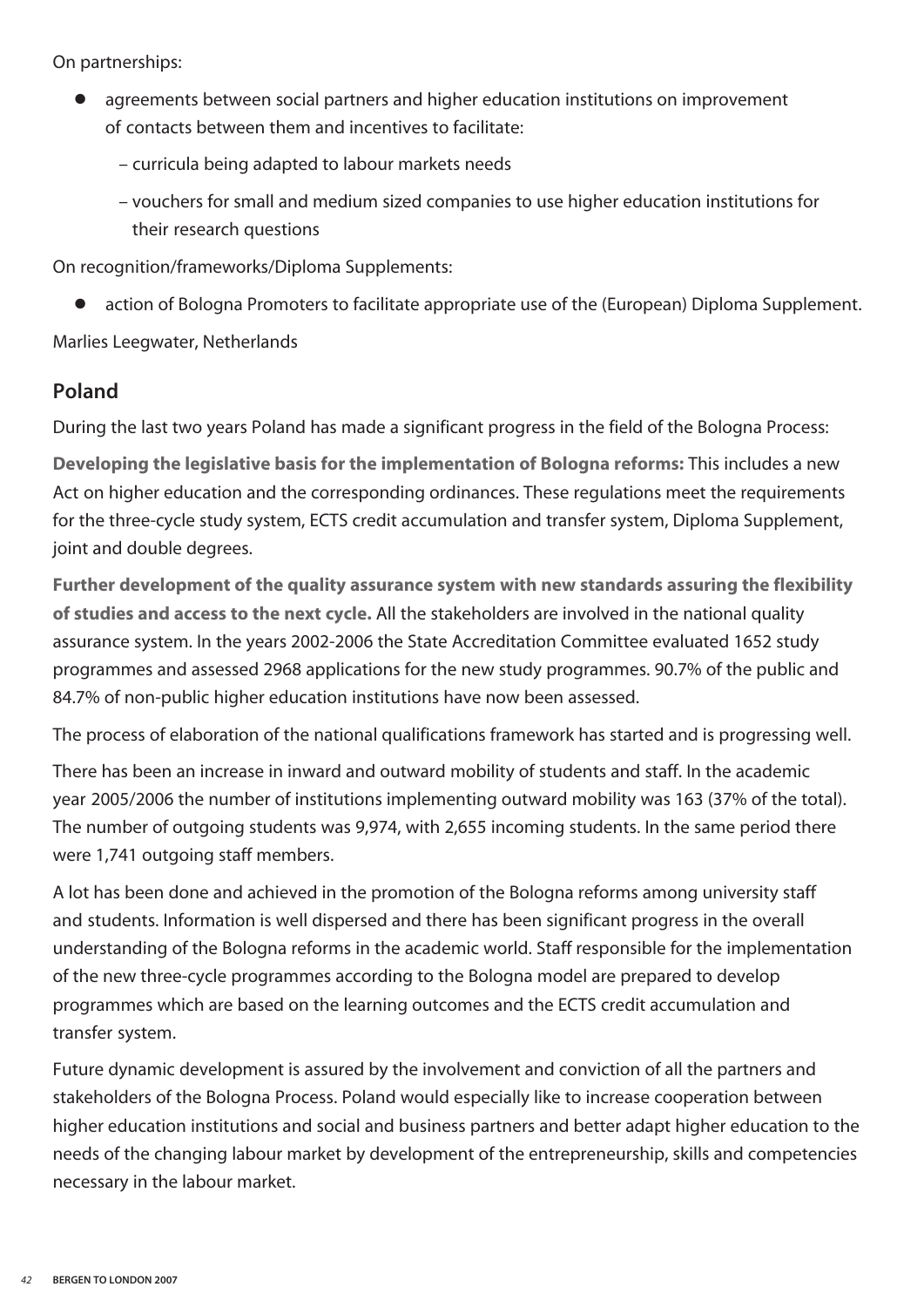It is also important for us to enhance the role of higher educations institutions in the development of links between education, research and innovation by active participation in the creation of the European Institute of Technology.

Maria Boltruszko, Poland

#### **Romania**

Since Bergen, Romanian higher education has progressed in the fields of:

- **● The three-cycle system** by continuing the gradual implementation of study programmes within the first two cycles and establishing a new legal framework for structured doctoral programmes.
- **● The National Qualifications Framework in Higher Education** by developing the competency grids for qualifications for 22 domains of study while paying special attention to the harmonisation of the higher education qualifications with the corresponding VET qualifications (for 20 study programs from ten different domains of study in higher education).
- **● Quality assurance** by establishing a new methodology for external evaluation of quality assurance in accordance with the European standards and guidelines for quality assurance which will be finalised after the testing phase in ten public higher education institutions till autumn 2007.
- **● Cooperation and partnerships among higher education institutions across the EHEA** by implementing a new legal framework concerning the organisation of integrated university study programs by two or more universities, which leads to a joint degree for all three cycles of university studies (bachelor, master, doctorate).

Dumitru Miron, Romania

#### **Serbia**

The Law on Higher Education (LHE), which fully implements the Bologna Declaration, came into effect in September 2005.

In accordance with the Law, the National Council for Higher Education, the Accreditation and Quality Assurance Commission, the Conference of Universities of Serbia and the Conference of Headmasters of Colleges were established (the latter will, in accordance with the LHE, be replaced by the Conference of the Academies of Professional Studies, once it is established).

The Minister of Education and Sport, as well as the above mentioned bodies, have enacted, within the due legal term, the accreditation standards and appropriate bylaws, thus securing all conditions for the beginning of the accreditation process.

In the academic year 2006/2007, 90% of faculties have introduced the three-cycle system of studies and ECTS as a tool for measuring students' workload.

The National Council for Higher Education, upon the proposal by the Accreditation and Quality Assurance Commission, has enacted the Standards for Accreditation of Higher Education Institutions and Study Programmes, as well as the Standards for Self-Assessment. The points of departure were the E4 Standards and Guidelines for Quality Assurance adopted in Bergen.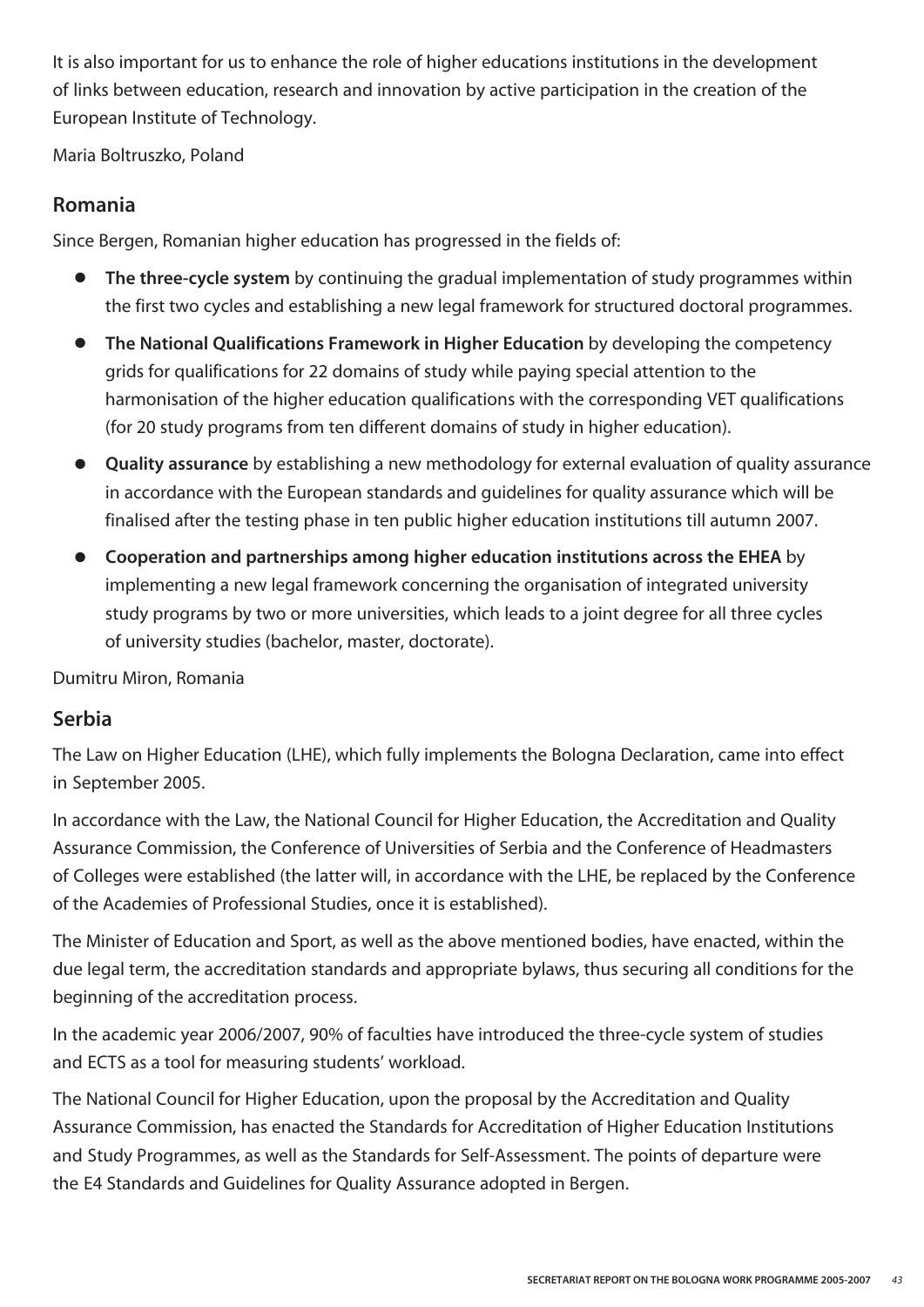The accreditation of colleges, bound by the Law to enter the accreditation process, started on 15 December 2006, while the faculties are given the deadline of June 2009 to submit the accreditation application.

The issue of the Diploma Supplement is planned for the beginning of academic year 2006-07.

The Minister of Education and Sports of the Republic of Serbia set up a commission, mandated to create a national qualifications framework by the end of 2007, which involves representatives from all the levels of education (elementary, secondary and high), representatives of the Employment Agency, Trade Unions, the Chamber of Commerce and the Ministry of Labour and Employment.

The Law on Higher Education regulates lifelong learning by obliging higher education institutions to define by their statutes, if, and under what conditions, they would recognise previously achieved qualifications as a basis for enrolment or continuing education.

Ana Jakovljevic, Serbia

#### **Slovak Republic**

In 2006, the Government of the Slovak Republic developed the programme "National Scholarship Programme for Mobility Support of Students, Doctorates, University Teachers and Research Workers". For the academic year 2006-2007 the scholarships were granted not only to Slovak students of the second and third cycle of higher education study but also to foreign students, doctorates, university teachers and research workers from 23 countries of the world.

For promoting the attractiveness of the EHEA in the Slovak Republic, a new regulation was adopted and several activities of international significance were carried out. Based on the new legislation, the Slovak Republic recognises automatically (without reciprocity) the education of the third cycle (PhD) of citizens from countries of the European Economic Area and Switzerland, received at higher education institutions recognised by the State. The aim of the new regulation of 2005 is to increase the trust in the evaluation of results of higher education and at the same time to enable the increase and acceleration of mobility of young scientific workers in the European area.

In December 2005, an agreement was signed between the Slovak Rectors' Conference and the Ministry of Education of the Slovak Republic and EUA on international institutional evaluation of the Slovak higher education institutions based on the procedures and criteria – Institutional Evaluation Guidelines. Within the framework of the project the higher education institutions will prepare a self-evaluation report; the international evaluation teams of EUA will carry out visits to higher education institutions, while the EUA will prepare the self-evaluation report for each participating higher education institution. In December 2007, the EUA will present a summary report on external evaluation of Slovak higher education institutions. The results of international evaluation of the Slovak higher education institutions will be presented as information to the public.

The evaluation of quality control of universities and higher education institutions in the form of CAF 2002 and 2006 is being considered.

Peter Plavãan, Slovak Republic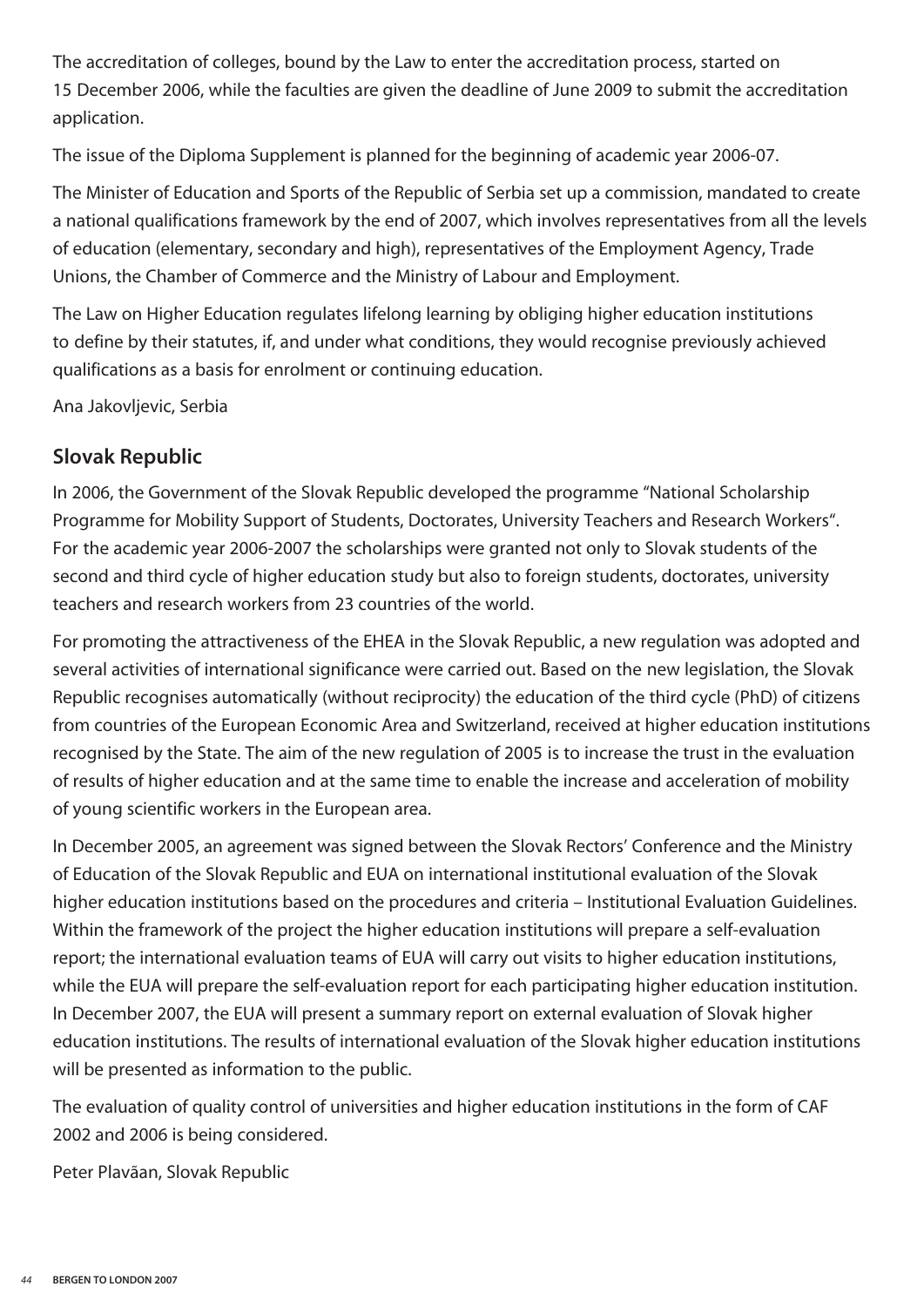#### **Spain**

In the next few months the efforts of the Spanish national education authorities will be directed to the completion of the legal framework that will allow them to finally define the Spanish university system. This legal framework consists of the recently approved Law modifying the 2001 Organic Law on Universities (LOU) and of several complementary rules on more concrete issues. This legislation package will be in force by the end of the first half of 2007 and will make it possible for individual institutions to implement degree programmes fully adapted to the principles established in the Bologna Process.

The recently approved Law modifying LOU regulates different questions and aspects included in the three main lines of action of the Bologna Process: a three-cycle degree structure, a system of quality assurance and issues on recognition of degrees and studies.

These rules would complete the new degree structure that was initially established at the beginning of 2005. The new degree programmes, many of which are already formulated in ECTS, will also allow access to master programmes. Many of the principles related to the EHEA have been already implemented. More than 1000 new master programmes have been introduced in Spain this academic year 2006-07 (based on ECTS and in full conformity with the principles relating to the EHEA). In 2007-08 approximately another 1000 master programmes will be added. The approval of the above legislation package referred to above will imply that these new degree programmes will be implemented on a general basis from 2008.

In the new legal framework, important aspects related to the other Action Lines are also included: a new redefinition with a stronger role for the National Quality Assurance and Accreditation Agency (ANECA), a register of universities, centres and programmes, degree recognition measures, rules on teaching and research staff, creation of a General Conference on University Policy and a Council of Universities and rules on the establishment of new centres and universities. Spain has also started the process of defining a Higher Education Qualifications Framework to be concluded during 2007, for subsequent Government approval.

Finally, and concerning the Lisbon Recognition Convention, all internal procedures have been concluded in the education sector for signing and ratifying the Convention and the matter is now expected to be approved shortly by our Council of Ministers. However, it should be mentioned that a number of steps have already been taken, through bilateral agreements with some countries, to facilitate recognition issues and also in national legislation. In particular the already approved Organic Law on Education, which is now in force, recognises access to Spanish universities to all European students fulfilling the requirements for access to universities in their countries of origin.

Felix Haering-Pérez, Spain

#### **Switzerland**

The implementation of the Bologna Process has made considerable progress in the last years. In autumn 2006, all new students (except for medicine) started their studies with a bachelor or master programme. The traditional single-tier study courses will be gradually discontinued over the next few years. In medicine, the two-cycle system has already started in some universities; the remaining universities will follow in 2007. As far as the implementation of the national qualifications framework is concerned, the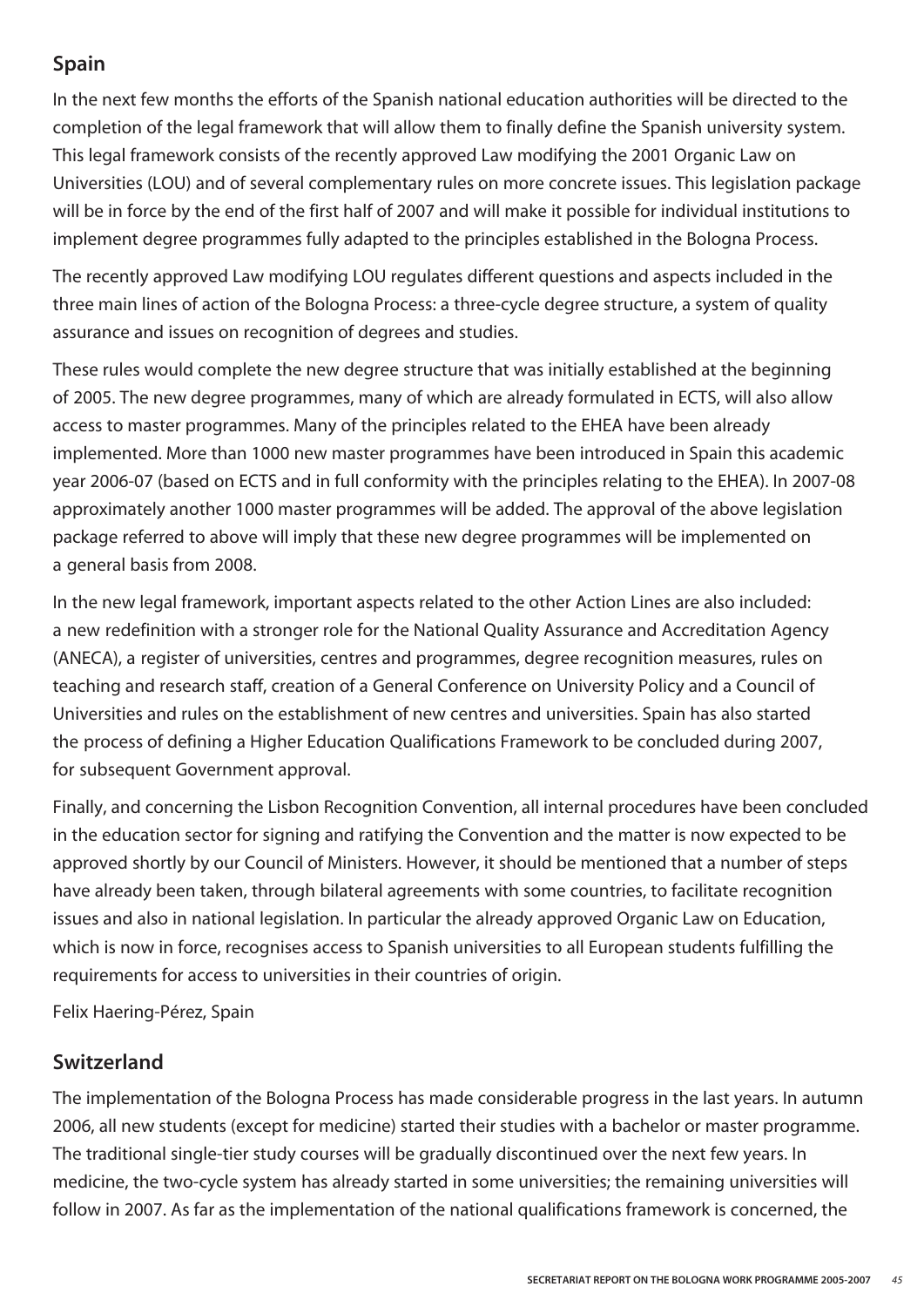steering group is currently having discussions with all stakeholders on a preliminary draft in order to ensure general acceptance. Finally, the Centre of Accreditation and Quality Assurance of the Swiss Universities (OAQ) has been granted full membership of ENQA.

Silvia Studinger, Switzerland

#### **Turkey**

In the period between 2005-2007, after the last Ministerial conference in Bergen in 2005, the following developments on the main Action Lines of the Bologna Process have taken place:

- The Diploma Supplement and ECTS have become mandatory for all higher education institutions since the end of 2005-2006 academic year.
- **●** A national-level student council was established in December 2005 in accordance with the Regulation on Student Councils of Higher Education Institutions and the National Student Council of Higher Education Institutions dated 20 September 2005.
- **●** An independent "Commission on Academic Assessment and Quality Improvement in Higher Education" was established in line with the "Regulations on Academic Assessment and Quality Improvement at Higher Education Institutions" issued by the Council of Higher Education (CoHE) on September 20 2005. The Regulation, that is fully compatible with the Standards and Guidelines for Quality Assurance in the EHEA, sets the rules and principles for evaluating and improving the quality of academic activities and administrative services at institutions, as well as approval and recognition of their level of quality through an independent external assessment. Internal assessment is compulsory and should be carried out annually. The first internal assessment reports of all universities have reached the Commission, which is expected to finalise the evaluation of these reports at national level before the London Ministerial conference in 2007. For the time being, external assessment is highly recommended but not compulsory. However, it will become compulsory when all the preparatory work is completed.
- **●** CoHE formed a core committee on a national qualifications framework for higher education on 26 May, 2006. The calendar has been prepared and the deadline to realise the national qualifications on all programmes was set at the end of 2008.
- Turkey has deposited its instrument of ratification of the Lisbon Recognition Convention to the Council of Europe and the Council announced that it will enter into effect on 1 March 2007.
- **●** Although there was no legal obstacle against the establishment of international joint and dual higher education programmes before, the "Regulation on Establishment of Joint and Dual Degree Programmes with Foreign Higher Education Institutions" issued by CoHE on 28 December 2006 encourages the establishment and provision of such programmes.
- **●** The "Draft Report on Higher Education Strategy for Turkey" has been finalised and it will be made public by the end of February 2007.

Aybar Ertepinar, Turkey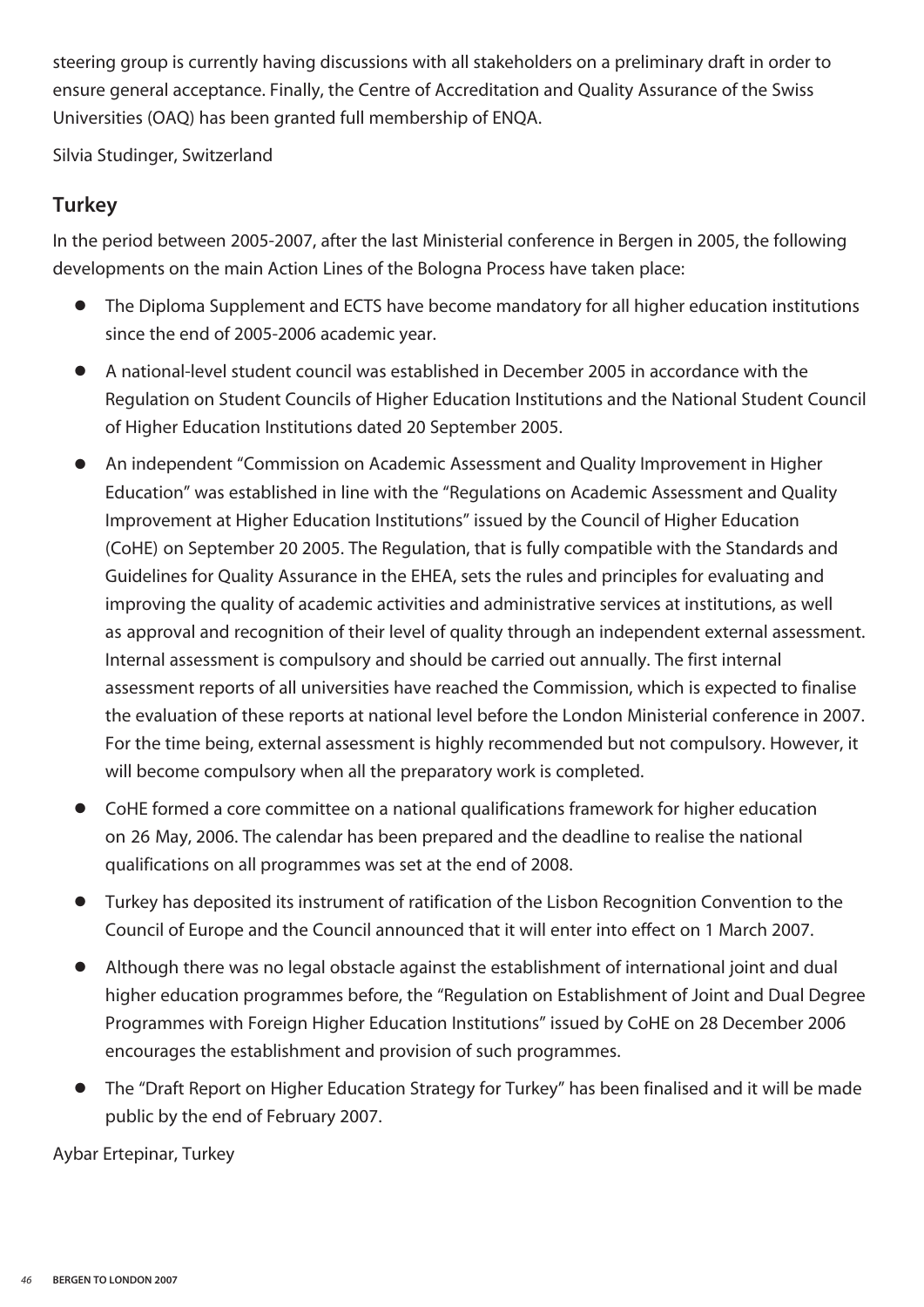#### **United Kingdom**

The UK continues to regard the Bologna process as extremely important. It has been responsible for the Bologna secretariat for the two years since the last Ministerial conference in 2005 in Bergen and hosted an official seminar on Enhancing European Employability at Swansea University in July 2006. It has thus shown that it remains fully committed to the process and strongly supports its aims, considering it to be a key means of making the EU the world's most competitive and dynamic knowledge-based economy. But the process is not only an important mechanism for enabling the EU to achieve the Lisbon goals, it is also a strong driver for taking forward the modernisation of higher education more generally. The UK recognises that it is about enabling its universities and colleges to deal with the economic and social challenges posed by the increasingly rapid process of global change. It is about those institutions fulfilling their role of ensuring all learners are prepared for life in a global society and work in a global economy. That means tackling issues, such as institutional autonomy, the funding of higher education, the leadership of HE institutions, the employability of students, the links between institutions and business, and the need to make universities' activities relevant to the needs of citizens and society at large. That is why the UK is hoping the London conference will provoke more of a discussion about higher education reform in Europe beyond Bologna and in the context of the challenge of the internationalisation of higher education.

Keith Andrews, UK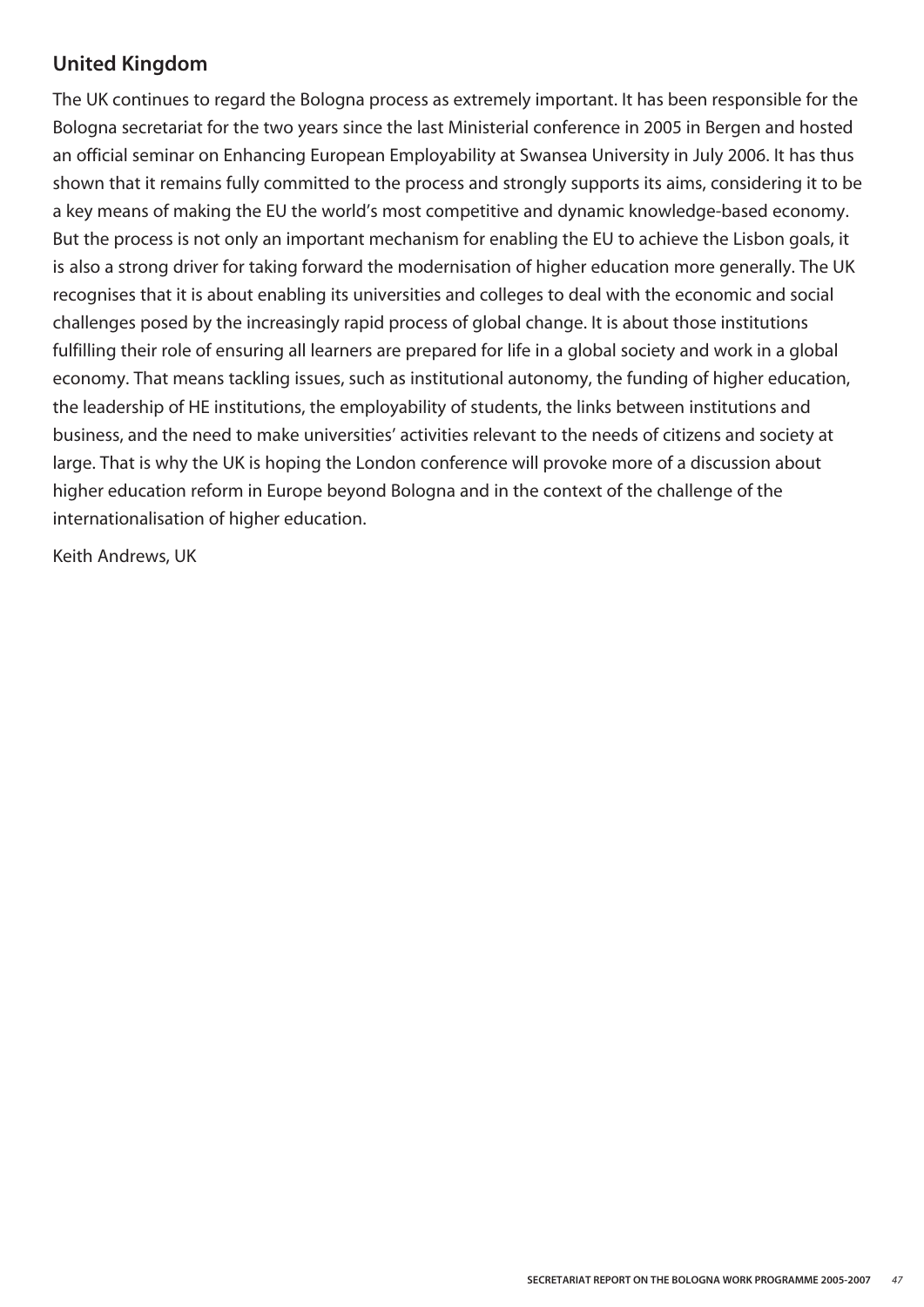### **BFUG work programme**

The Work Programme for 2005-2007 was agreed by BFUG in October 2005. It was agreed that it would comprise 5 working groups; (a further Working Group, 'Portability of Grants and Loans' was approved by BFUG in April 2006); 8 seminars; 2 projects; discussions at BFUG; and a number of priorities to be taken forward at national level. Details of each strand of the Work Programme are given below.

Key dates in the BFUG work schedule are:

- **●** BFUG7: 12-13 October 2005, Manchester, United Kingdom
- **●** BFUGB11: 25 January 2006, Vienna, Austria
- **●** BFUG8: 6-7 April 2006, Vienna, Austria
- **●** BFUGB12 Board: 13 June 2006, Vienna, Austria
- **●** BFUGB13 Board: 1 September 2006, Helsinki, Finland
- **●** BFUG9:12-13 October 2006, Helsinki, Finland
- **●** BFUGB14 Board: 23 January 2007, Berlin, Germany
- **●** BFUG10: 5-6 March 2007, Berlin, Germany
- **●** BFUG11:17-18 April 2007, Berlin, Germany
- **●** MINISTERIAL CONFERENCE 16-18 May 2007, London, UK

Over and above the Work Programme, there will be a number of other events and activities that will contribute to the development of the European Higher Education Area. This includes EUA's Trends V and the surveys being planned by ESIB, EURASHE and EI Pan European Structure. Details of all events and activities will be promoted on the Bologna website at: http://www.dfes.gov.uk/bologna/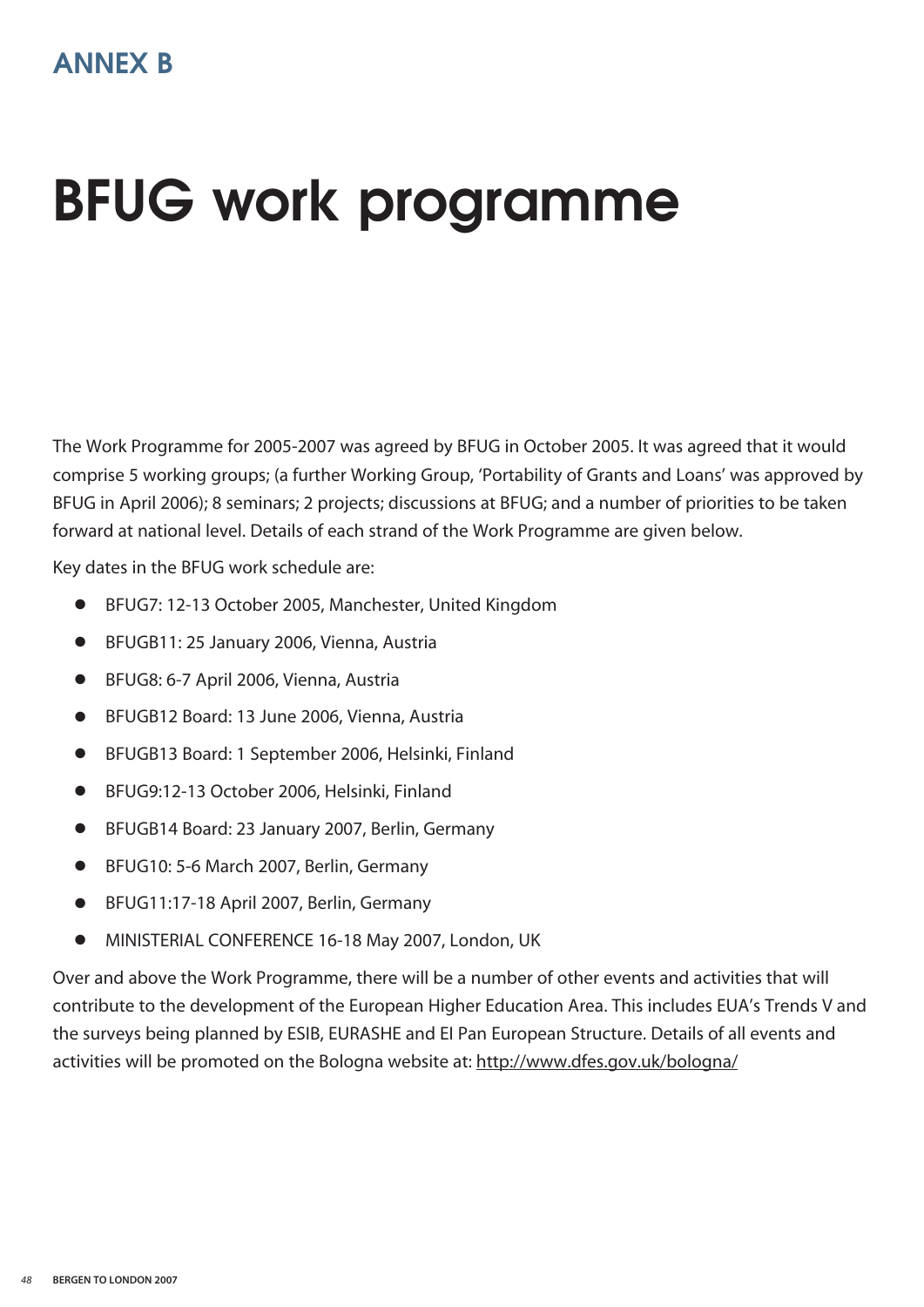| Start         | -Terms of Reference agreed by BFUG<br>in October 2005. | -First meeting of the Working Group<br>-Riga, 9 December 2005.                                                                                                                                                              | Group - Brussels, 27 February 2006.<br>-Second meeting of the Working                                | -Third meeting of the Working Group<br>- Helsinki 11 October 2006.                                                                | Group - Norway 12-13 February<br>-Fourth meeting of the Working                                                   | 2007.                                                                                     | -Fifth meeting of the Working Group<br>- Lisbon 26-27 March 2007.                                                               |                                                                                                                                                          |                                                                                 |                                                                                                        |  |
|---------------|--------------------------------------------------------|-----------------------------------------------------------------------------------------------------------------------------------------------------------------------------------------------------------------------------|------------------------------------------------------------------------------------------------------|-----------------------------------------------------------------------------------------------------------------------------------|-------------------------------------------------------------------------------------------------------------------|-------------------------------------------------------------------------------------------|---------------------------------------------------------------------------------------------------------------------------------|----------------------------------------------------------------------------------------------------------------------------------------------------------|---------------------------------------------------------------------------------|--------------------------------------------------------------------------------------------------------|--|
| <b>Notes</b>  | ெ<br>Terms of Ref (BFUG7                               | 1. Identify the key issues to be addressed through the stocktaking exercise as well as the<br>In order to realise the objectives set by the Ministers, the Working Group shall:<br>methodology to be used in this exercise; | partner and other organisations in order to maximise the use of data sources;<br>2. Collaborate with | 3. Define, where appropriate, the structure of a separate questionnaire to be used in the<br>stocktaking should this be required; | 4. Prepare a structure for the national contributions to the stocktaking to be submitted by member<br>States; and | 5. Prepare a report for approval by the BFUG in advance of the London Conference in 2007. | The Working Group will be supported in its task by the Secretariat, and shall draw on expertise<br>as it considers appropriate. | The Group shall submit reports to the BFUG, and shall make its draft reports and other relevant<br>documents accessible for all BFUG members on the web. | EUA shall participate in the work for stocktaking through delegating an expert. | The Working Group can decide to select more organizations to participate as experts<br>in its meetings |  |
| Other Members | (Flemish<br>Belgium                                    | Community)<br>Germany<br>Estonia                                                                                                                                                                                            | Norway<br>Greece                                                                                     | Romania<br>Slovenia                                                                                                               | Bologna<br>Turkey                                                                                                 | Secretariat rep.                                                                          |                                                                                                                                 |                                                                                                                                                          |                                                                                 |                                                                                                        |  |
| Lead          | Rauhvargers<br>Andrejs                                 | Latvia                                                                                                                                                                                                                      |                                                                                                      |                                                                                                                                   |                                                                                                                   |                                                                                           |                                                                                                                                 |                                                                                                                                                          |                                                                                 |                                                                                                        |  |
| Subject       | Stocktaking                                            |                                                                                                                                                                                                                             |                                                                                                      |                                                                                                                                   |                                                                                                                   |                                                                                           |                                                                                                                                 |                                                                                                                                                          |                                                                                 |                                                                                                        |  |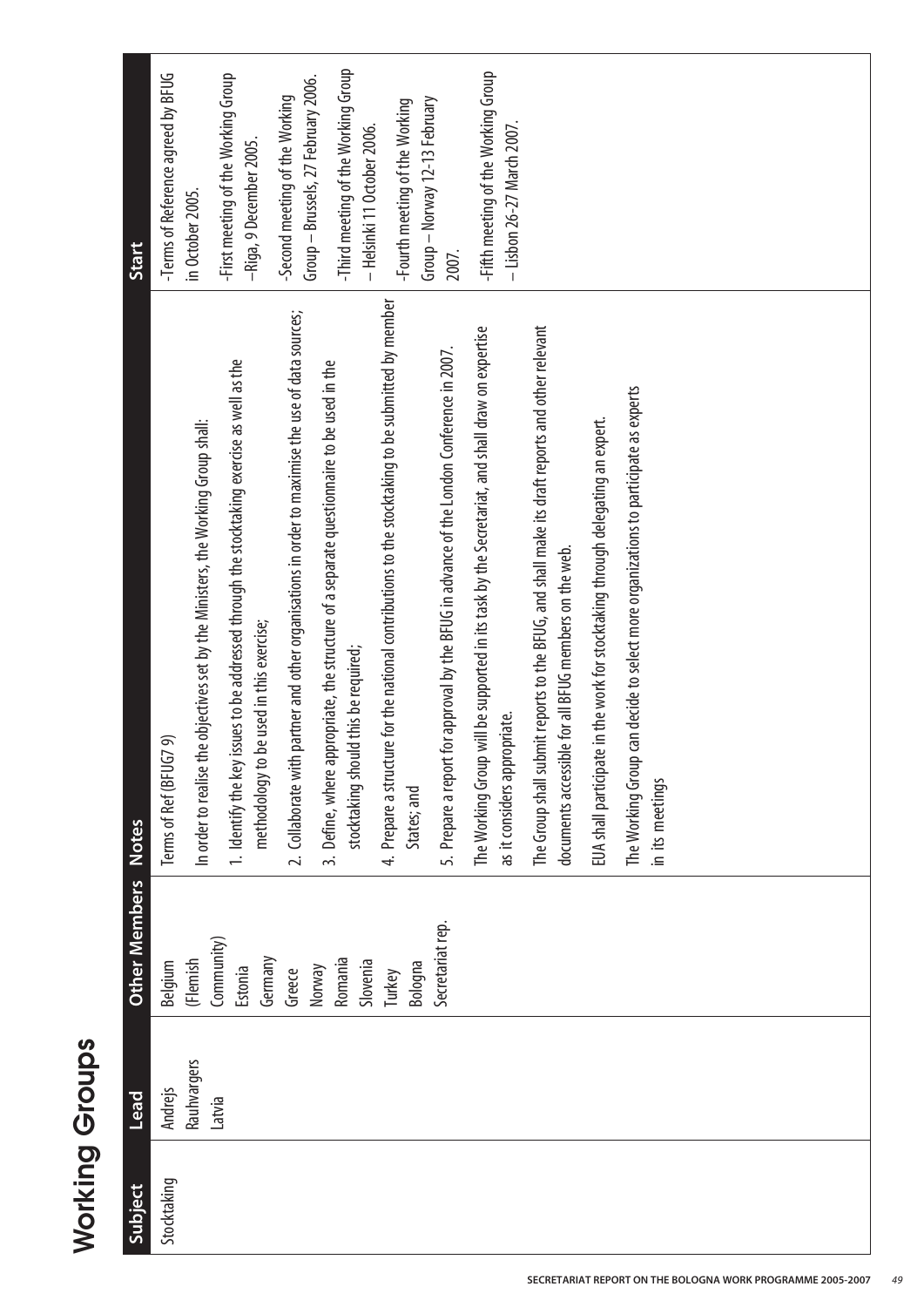| Subject                      | <b>Lead</b>      | Other Members Notes        |                                                                                                     | Start                               |
|------------------------------|------------------|----------------------------|-----------------------------------------------------------------------------------------------------|-------------------------------------|
| Elaborate and                | Toril Johansson, | Denmark                    | Terms of Reference (BFUG7 5d - revised)                                                             | -Terms of Reference agreed by BFUG  |
| agree on a                   | Norway           | France                     | The Working Group is responsible for developing a strategy document on the external dimension of    | in November 2005.                   |
| strategy for the<br>external |                  | Germany<br>Greece          | the Bologna Process. Three seminars will be arranged during 2006 in order to give significant input | -First meeting of the Working Group |
| dimension.                   |                  | Holy See                   | to their work:                                                                                      | — Brussels, 9 February 2006.        |
|                              |                  | Malta                      | 1. A seminar took place on 30 March - 1 April 2006 which focussed upon the attractiveness of the    | -Second meeting of the Working      |
|                              |                  | Portugal                   | EHEA, based on European cultural and historical identity and academic values, hosted by the         | Group – Vienna, 7 April 2006.       |
|                              |                  | Presidency                 | Holy See.                                                                                           | -Third meeting of the Working Group |
|                              |                  | Spain                      | 2. A seminar took place on 24-26 June 2006 which focussed upon information on how the Bologna       | - Vienna, 12 June 2006.             |
|                              |                  | Sweden                     | process operates and what has been achieved so far, the links and interaction with other areas      | -Fourth meeting of the Working      |
|                              |                  | <b>Bologna Secretariat</b> | of the world, hosted by Greece                                                                      | Group - Brussels, 4 September 2006. |
|                              |                  | rep.                       | 3. A seminar took place on 28-29 September 2006 which focussed on discussion of the draft           | -Fifth meeting of the Working Group |
|                              |                  | Consultative               | report, with an emphasis on areas that had not been focused upon in the previous seminars,          | - Brussels, 7 November 2006.        |
|                              |                  | members:                   | e.g. competitiveness and capacity building, hosted by the Nordic countries.                         |                                     |
|                              |                  | EUA                        | An expert will, in collaboration with the Working Group, prepare a report to the Nordic seminar     |                                     |
|                              |                  | ESIB<br>己                  | in September. This report will be available to seminar participants and BFUG in August 2006 at      |                                     |
|                              |                  | UNESCO-CEPES               | the latest.                                                                                         |                                     |
|                              |                  | Council of Europe          | Together with the outcomes from the three seminars, the report will found the basis for the         |                                     |
|                              |                  | El - Pan European          | Working Group.<br>strategy work of the                                                              |                                     |
|                              |                  | Structure                  | The Working Group will report regularly to BFUG. Before it finalises its work, a draft strategy     |                                     |
|                              |                  | ДQ                         | document shall be discussed in a full BFUG-meeting.                                                 |                                     |
|                              |                  |                            |                                                                                                     |                                     |
|                              |                  |                            |                                                                                                     |                                     |
|                              |                  |                            |                                                                                                     |                                     |
|                              |                  |                            |                                                                                                     |                                     |
|                              |                  |                            |                                                                                                     |                                     |

# **Working Groups continued Working Groups continued**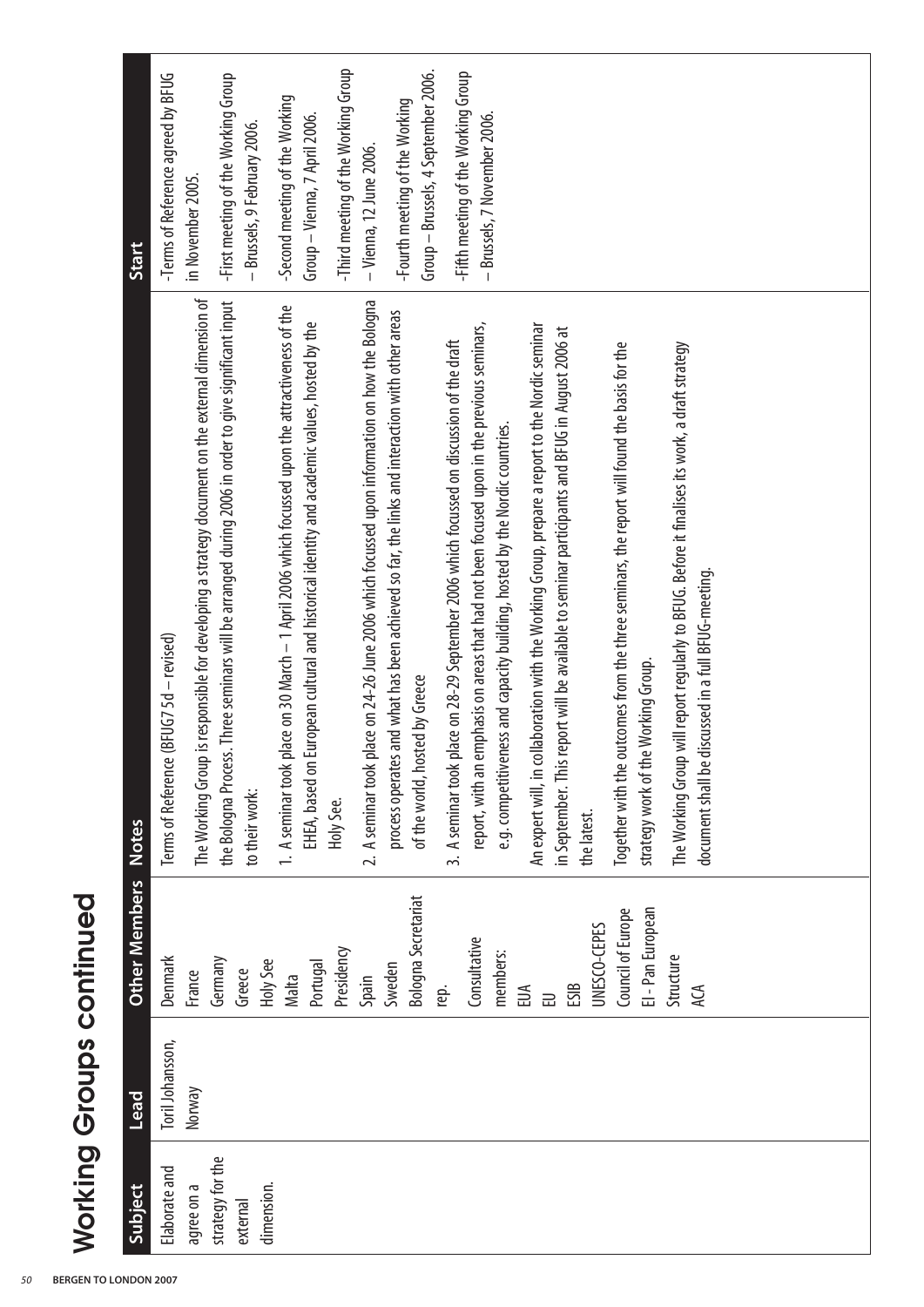| Subject                                                                                                                                                                                                                                                                                                | Lead                     | <b>Other Members</b>                                                                                                                                                                                               | <b>Notes</b>                                                                                                                                                                                                                                                                                                                                                                                                                                                                                                                                                                                        | Start                                                                                                                                                                                                                                                                                                                                                                                                                                                                                                                                                                |
|--------------------------------------------------------------------------------------------------------------------------------------------------------------------------------------------------------------------------------------------------------------------------------------------------------|--------------------------|--------------------------------------------------------------------------------------------------------------------------------------------------------------------------------------------------------------------|-----------------------------------------------------------------------------------------------------------------------------------------------------------------------------------------------------------------------------------------------------------------------------------------------------------------------------------------------------------------------------------------------------------------------------------------------------------------------------------------------------------------------------------------------------------------------------------------------------|----------------------------------------------------------------------------------------------------------------------------------------------------------------------------------------------------------------------------------------------------------------------------------------------------------------------------------------------------------------------------------------------------------------------------------------------------------------------------------------------------------------------------------------------------------------------|
| Social dimension<br>countries; report<br>data on mobility<br>mobility of staff<br>and data on the<br>students as well<br>students, as the<br>and students in<br>on comparable<br>basis for future<br>as on the social<br>and economic<br>participating<br>situation of<br>stocktaking.<br>of staff and | Annika Pontén,<br>Sweden | Bosnia Herzegovina<br><b>Bologna Secretariat</b><br>El - Pan European<br>Luxembourg<br>Consultative<br>members:<br>Structure<br>Croatia<br>Ireland<br>Austria<br>France<br>Russia<br>ESIB<br>rep.<br>EUA<br>$\leq$ | 1. To define the concept of social dimension based on the ministerial communiqués of the Bologna<br>2. To present comparable data on the social and economic situation of students in participating<br>The Working Group established a subgroup. The subgroup focused on the collection and<br>The subgroup was chaired by Germain Dondelinger, Luxembourg.<br>3. To present comparable data on the mobility of staff and students; and<br>4. To prepare proposals as a basis for future stocktaking.<br>exploration of data.<br>Terms of Reference<br>Mission statement:<br>countries;<br>Process; | - Stockholm, 11-12 September 2006.<br>-Third meeting of the Working Group<br>Group – Stockholm, 19 January 2006.<br>-Sixth meeting of the Working Group<br>-Fifth meeting of the Working Group<br>-Terms of Reference agreed by BFUG<br>-First meeting of the Working Group<br>- Brussels, 14-15 December 2005.<br>-Seventh meeting of the Working<br>-Second meeting of the Working<br>-Fourth meeting of the Working<br>Group – Vienna, 14 June 2006.<br>- Helsinki, 13 October 2006.<br>Group-19 December 2006.<br>– Brussels, 9 March 2006.<br>in November 2005. |
| drafting group<br>Communiqué<br>London                                                                                                                                                                                                                                                                 | Presidency<br>Germany    | Portugal<br>Georgia<br>Finland<br>Latvia<br>$\leq$                                                                                                                                                                 | The Working Group will report back on its progress at BFUG and Board meetings leading up to the<br>ಆ<br>Ministerial Conferen                                                                                                                                                                                                                                                                                                                                                                                                                                                                        | - Second meeting - London,<br>Berlin, 10 November 2006.<br>Berlin, 2-3 April 2007.<br>Berlin, 7 March 2007.<br>8 December 2006.<br>- Fourth meeting -<br>- First meeting -<br>- Third meeting -                                                                                                                                                                                                                                                                                                                                                                      |

**Working Groups continued**

**Working Groups continued**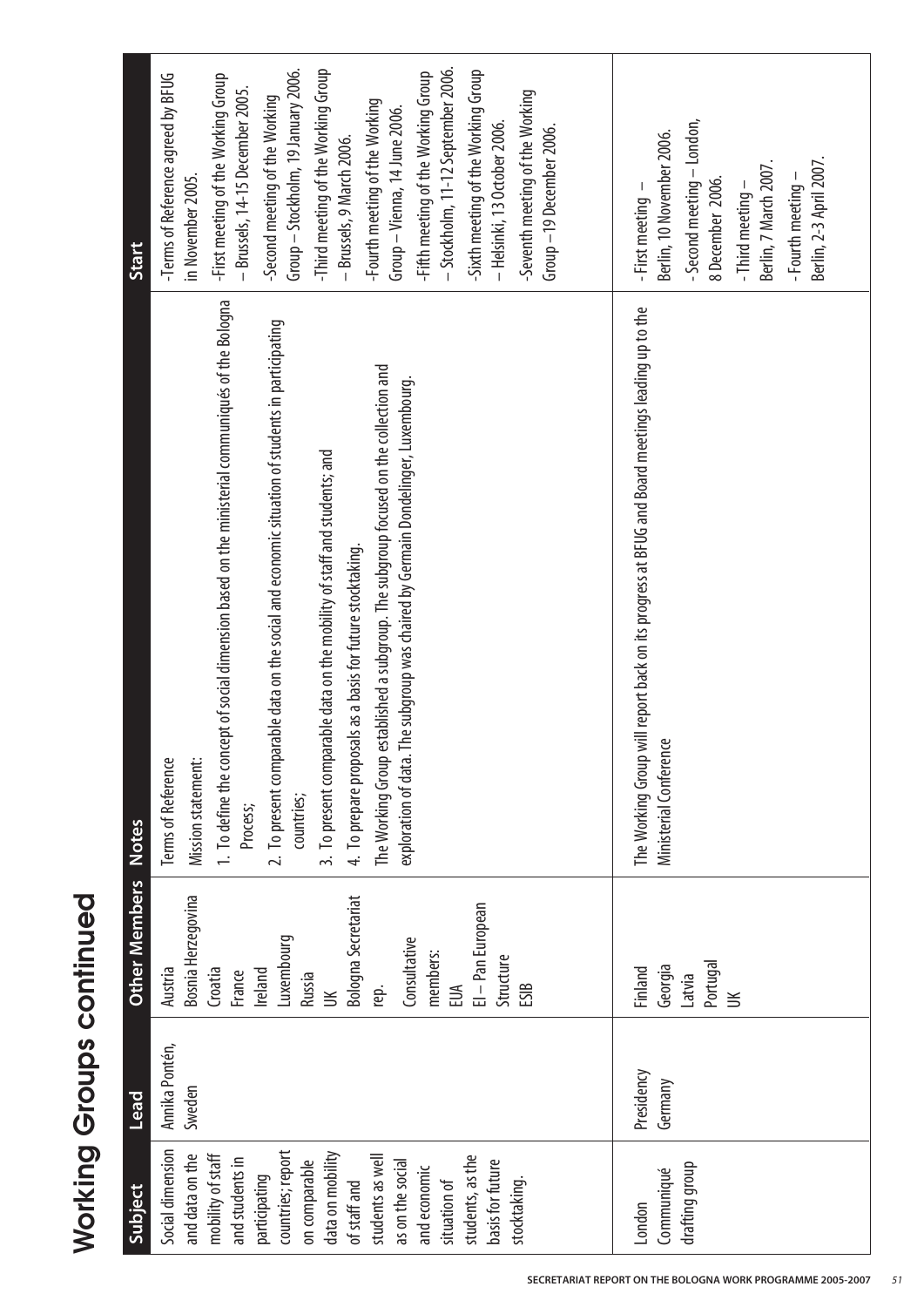| Subject                                      | <b>Lead</b>             | <b>Other Members</b>                       | <b>Notes</b>                                                                                                                                                                                     | <b>Start</b>                                                               |
|----------------------------------------------|-------------------------|--------------------------------------------|--------------------------------------------------------------------------------------------------------------------------------------------------------------------------------------------------|----------------------------------------------------------------------------|
| implementation<br>Report on                  | Mogens Berg,<br>Denmark | Netherlands<br>Hungary                     | In order to realise the objectives set by the Ministers, the Working Group shall:<br>Terms of Reference (BFUG7 5c - revised)                                                                     | -Terms of Reference agreed by BFUG<br>in October 2005                      |
| of overarching<br>development<br>and further |                         | "the former Yugoslav<br>Russia<br>Spain    | 1. Consider what further development of the framework may be required, particularly the linkage<br>I frameworks and the EHEA-framework; the Working Group may invite<br>between national         | -First meeting of the Working Group<br>- Copenhagen, 21 November 2005.     |
| qualifications<br>framework                  |                         | Macedonia"<br>Republic of                  | member countries to participate in pilot projects of self-certification of national frameworks; it<br>may conduct a survey on how credit ranges and credits are defined in national legislation; | Group - Budapest, 26 February 2006<br>-Second meeting of the Working       |
|                                              |                         | Chair of the WG on<br>Stocktaking          | 2. Support the Working Group on Stocktaking in the stocktaking exercise of implementation of<br>national frameworks;                                                                             | Programme of 4 Regional<br>Workshops in 2006:                              |
|                                              |                         | Bologna Presidency<br>$(UK-AI - FI - GER)$ | 3. Monitor the development of the European Qualifications Framework for Lifelong Learning with<br>the aim of ensuring complementarity between that framework and the EHEA framework and          | -NW: The Hague, 30 June<br>-NE: Budapest, 4 Sept.                          |
|                                              |                         | <b>Bologna Secretariat</b><br>rep.         | advise BFUG on the matter; and                                                                                                                                                                   | -SE: Greece, 11-12 Sept.                                                   |
|                                              |                         |                                            | The Group will submit progress reports to BFUG and a final report of its findings to the London<br>4. Provide assistance to member countries working to introduce national frameworks.           | -SW: Madrid 18-19 Sept.                                                    |
|                                              |                         |                                            | BFUG.<br>Conference through                                                                                                                                                                      | -Third meeting of the Working Group<br>– Madrid, 19 Sept.ember 2006.       |
|                                              |                         |                                            |                                                                                                                                                                                                  | Group - Copenhagen, 15 December<br>-Fourth meeting of the Working<br>2006. |
|                                              |                         |                                            |                                                                                                                                                                                                  |                                                                            |
|                                              |                         |                                            |                                                                                                                                                                                                  |                                                                            |
|                                              |                         |                                            |                                                                                                                                                                                                  |                                                                            |

# **Working Groups continued Working Groups continued**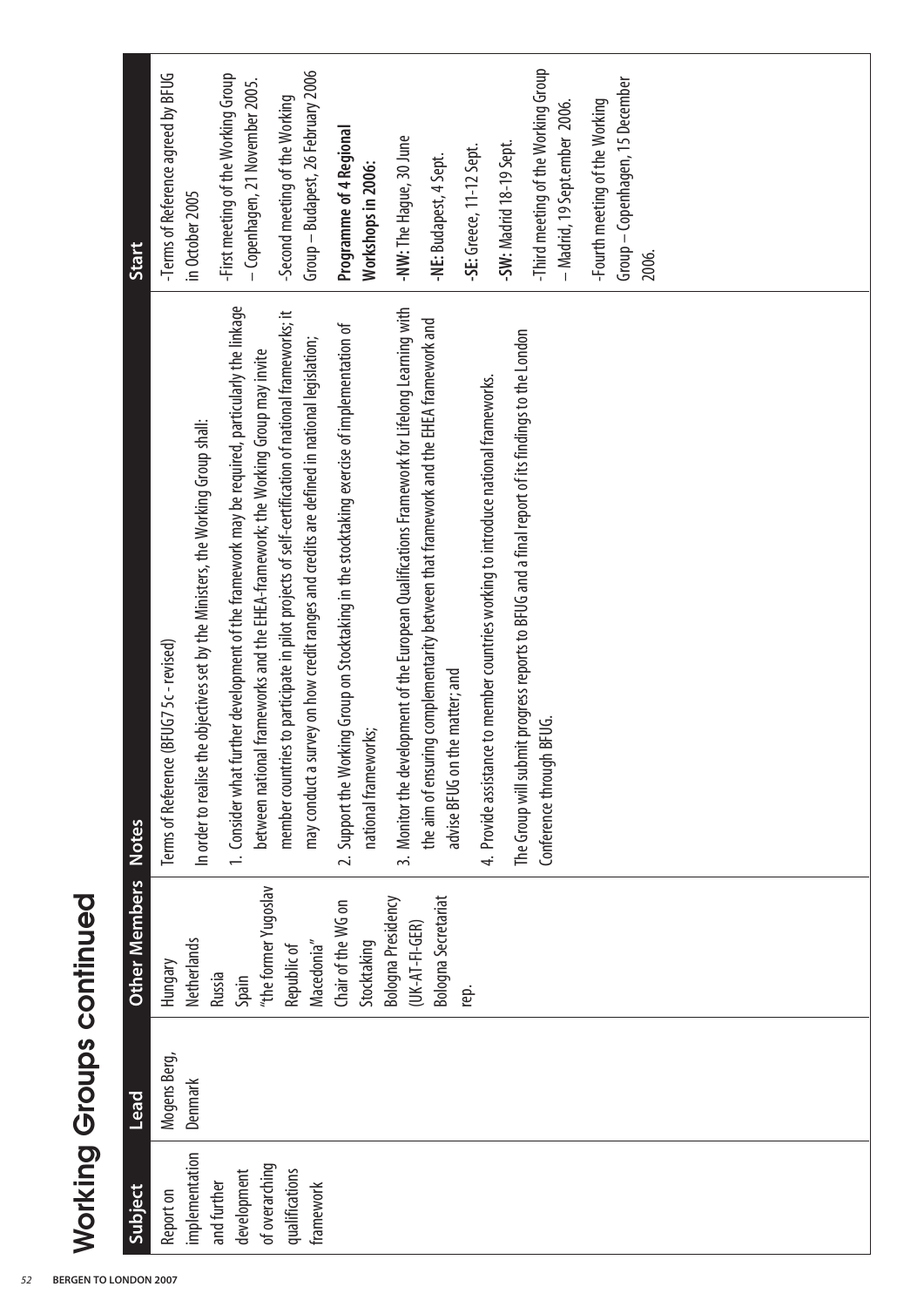| Start         | -Further elaboration of the final Terms<br>of membership were discussed at the<br>-Third meeting of the Working Group<br>time schedule, resources and the list<br>of Reference, organisation of work,<br>Group - Glasgow, 7-8 September<br>- Second meeting of the Working<br>first meeting of the Group in<br>The Hague on 16 June 2006.<br>- Berlin 15th January 2007.<br>2006.                                                                                                                                                                                                                                                                                                                                                                                                                                                                                                                                                                                                                                                                                                                                                                                                                                                                                                                                                                                                                                                                                                                                                                                                                                                                                                                                                                                                                                                                                                                                                                                               |
|---------------|---------------------------------------------------------------------------------------------------------------------------------------------------------------------------------------------------------------------------------------------------------------------------------------------------------------------------------------------------------------------------------------------------------------------------------------------------------------------------------------------------------------------------------------------------------------------------------------------------------------------------------------------------------------------------------------------------------------------------------------------------------------------------------------------------------------------------------------------------------------------------------------------------------------------------------------------------------------------------------------------------------------------------------------------------------------------------------------------------------------------------------------------------------------------------------------------------------------------------------------------------------------------------------------------------------------------------------------------------------------------------------------------------------------------------------------------------------------------------------------------------------------------------------------------------------------------------------------------------------------------------------------------------------------------------------------------------------------------------------------------------------------------------------------------------------------------------------------------------------------------------------------------------------------------------------------------------------------------------------|
| <b>Notes</b>  | achievable targets for practical outcomes are set for the Working Group. In this context the Working<br>data on mobility' Working Group in order to build on complementary activities and to benefit from<br>le. For countries that do wish to make their grant and/or loan system portable,<br>of tools to guide countries in making their grant and/or loan system portable;<br>countries (for example EU and non-EU) and will take these into account. It could include Bologna<br>it will be of help to have a forum where they can exchange necessary information with countries<br>countries that do not have a student support system or that do not wish (at this point) to make<br>It will be advantageous for this Group to maintain close contact with the 'Social dimension and<br>• Provide a way to link the grant and/or loan authorities of different countries in order to<br>In the elaboration, the Working Group is to be aware of the different positions of the Bologna<br>$\bullet$ Define the elements of this issue in more detail (e.g. what is understood by 'grants and<br>le set of proposals including joint actions, it is important that realistic and<br>that do not themselves have portability or that have another (or no) student support system.<br>$\bullet$ Describe the obstacles that countries encounter in making grants and loans portable;<br>to facilitate each others portability systems (ranging from appropriate<br>bout study programmes to the assistance in refunding the loans);<br>• Examine and provide information on relevant & applicable EU-law;<br>Proposed terms of reference (as itemised in the paper: BFUG8 5)<br>• Define levels/ways for exchanging relevant information.<br>exchange the necessary information;<br>Collect good practices;<br>each others findings<br>To obtain a workabl<br>• Develop a set<br>· Identify ways<br>information a<br>their system portab<br>Group will seek to:<br>loans'); |
| Other Members | support experts who<br>are closely linked to<br><b>Bologna Secretariat</b><br>The working group<br>consists of student<br>The Netherlands<br>Commission<br>Switzerland<br>their BFUG-<br>colleagues.<br>European<br>Lithuania<br>Denmark<br>Germany<br>Romania<br>Scotland<br>Belgium<br>England<br>Sweden<br>Norway<br>Albania<br>Finland<br>Croatia<br>Austria<br>Ireland<br>ESIB                                                                                                                                                                                                                                                                                                                                                                                                                                                                                                                                                                                                                                                                                                                                                                                                                                                                                                                                                                                                                                                                                                                                                                                                                                                                                                                                                                                                                                                                                                                                                                                             |
| <b>Lead</b>   | The Netherlands<br>Aldrik In't'Hout.                                                                                                                                                                                                                                                                                                                                                                                                                                                                                                                                                                                                                                                                                                                                                                                                                                                                                                                                                                                                                                                                                                                                                                                                                                                                                                                                                                                                                                                                                                                                                                                                                                                                                                                                                                                                                                                                                                                                            |
| Subject       | Portability of<br>Grants and<br>Loans                                                                                                                                                                                                                                                                                                                                                                                                                                                                                                                                                                                                                                                                                                                                                                                                                                                                                                                                                                                                                                                                                                                                                                                                                                                                                                                                                                                                                                                                                                                                                                                                                                                                                                                                                                                                                                                                                                                                           |

**Working Groups continued Working Groups continued**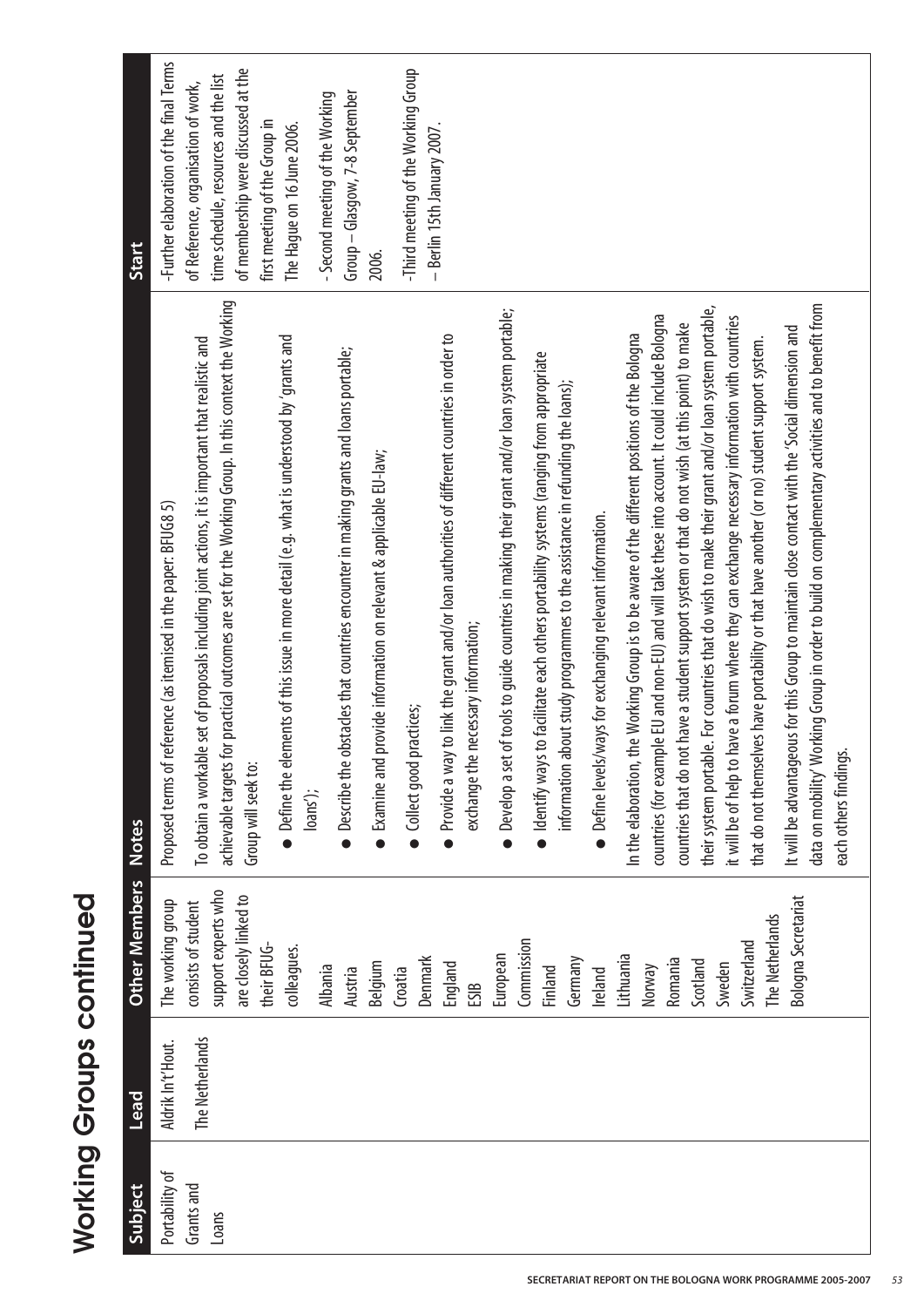| Start               | 30 March - 1 April 2006<br>Rome, Italy                                                                                                                                                                                                                                                                                                                                                                                      | 25 -26 June 2006<br>Athens, Greece                                                                                                                                                                                                                                      | 12-14 July 2006 Swansea, Wales, UK                                                                                                         | 21-22 September 2006 Berlin,<br>Germany                                                                                                                                                                                                                                                                  | 28 - 29 September 2006 Oslo, Norway                                                                                                                                                                                                                                   | 7-9 December 2006. Nice. France                                                                                                                                    |
|---------------------|-----------------------------------------------------------------------------------------------------------------------------------------------------------------------------------------------------------------------------------------------------------------------------------------------------------------------------------------------------------------------------------------------------------------------------|-------------------------------------------------------------------------------------------------------------------------------------------------------------------------------------------------------------------------------------------------------------------------|--------------------------------------------------------------------------------------------------------------------------------------------|----------------------------------------------------------------------------------------------------------------------------------------------------------------------------------------------------------------------------------------------------------------------------------------------------------|-----------------------------------------------------------------------------------------------------------------------------------------------------------------------------------------------------------------------------------------------------------------------|--------------------------------------------------------------------------------------------------------------------------------------------------------------------|
| <b>Notes</b>        | Theme - the cultural heritage and academic values of European universities and the attractiveness<br>and the identification of the strategies necessary to strengthen it within the<br>strengthen the attractiveness of the EHEA. Outcomes - the clarification of the concept of the<br>of the EHEA. Aim - was to elaborate and agree on a strategy for the external dimension to<br>external dimension<br>Bologna Process. | ed information about the Bologna Process to an external audience. It focussed<br>on information about how the Bologna Process operates and what has been achieved so far in<br>terms of the links and interaction with other areas of the world.<br>The seminar present | UNICE contributed to the seminar.<br>ESIB, EURASHE and                                                                                     | programmes. It introduced findings of a study carried out in 2006; presented examples of good<br>practice and discussed possible solutions for existing problems with practitioners and decision<br>The seminar discussed recent developments as well as the future potential of joint degree<br>makers. | by the Swedish Minister of Education, Research and Culture. Emphasis was on areas not focused on<br>was opened by the Norwegian Minister of Education and Research and closed<br>in previous seminars eg competitiveness and capacity building.<br>The Nordic seminar | cycle Further information about the EUA's Doctoral Programmes Project is<br>available on: http://www.eua.be/eua/en/Doctoral_Programmes.jspx<br>Part of work on 3rd |
| Lead                | Holy See                                                                                                                                                                                                                                                                                                                                                                                                                    | Greece                                                                                                                                                                                                                                                                  | United Kingdom /<br><b>Wales</b>                                                                                                           | Germany                                                                                                                                                                                                                                                                                                  | Norway                                                                                                                                                                                                                                                                | France with Austria<br>EUA                                                                                                                                         |
| Seminars<br>Subject | External dimension: Attractiveness of<br>the EHEA                                                                                                                                                                                                                                                                                                                                                                           | European Higher Education Area on<br>the Map: Developing Strategies for<br>External dimension: Putting the<br>Attractiveness.                                                                                                                                           | promoting employability of graduates<br>Preparing students for the labour<br>market and lifelong learning<br>with bachelor qualifications? | Joint degrees - a hallmark of EHEA                                                                                                                                                                                                                                                                       | External dimension: competitiveness<br>and capacity building                                                                                                                                                                                                          | Seminar on European doctoral studies<br>in transition                                                                                                              |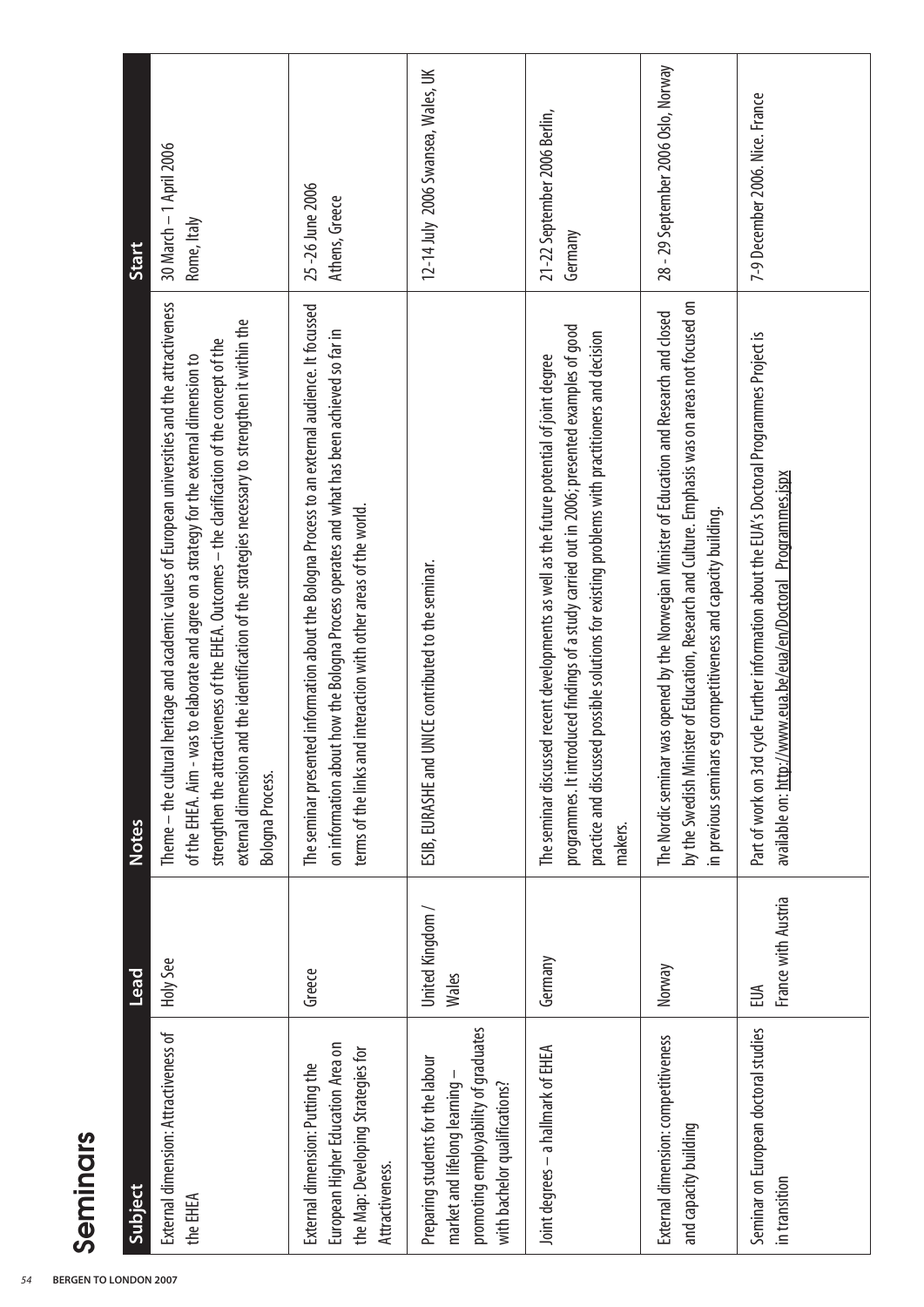| Subject                                                                                | $\overline{\text{lead}}$     | <b>Notes</b>                                                                                                                               | Start                                         |
|----------------------------------------------------------------------------------------|------------------------------|--------------------------------------------------------------------------------------------------------------------------------------------|-----------------------------------------------|
| Recognition of prior learning and<br>recognition of European degrees<br>outside Europe | Latvia/CofE with ESIB        | Poland, ESIB and Belgium (Flemish Community) interested in helping to organise. Link with event<br>under consideration by the Netherlands. | 25-26 January 2007, Riga, Latvia              |
| Making Bologna a reality – staff<br>mobility                                           | El Pan European<br>Structure | EI Pan European Structure Higher Education and Research Standing Committee will finalise the<br>project mid-March                          | 8-9 February 2007, London, England,<br>$\leq$ |

**Seminars continued**

Seminars continued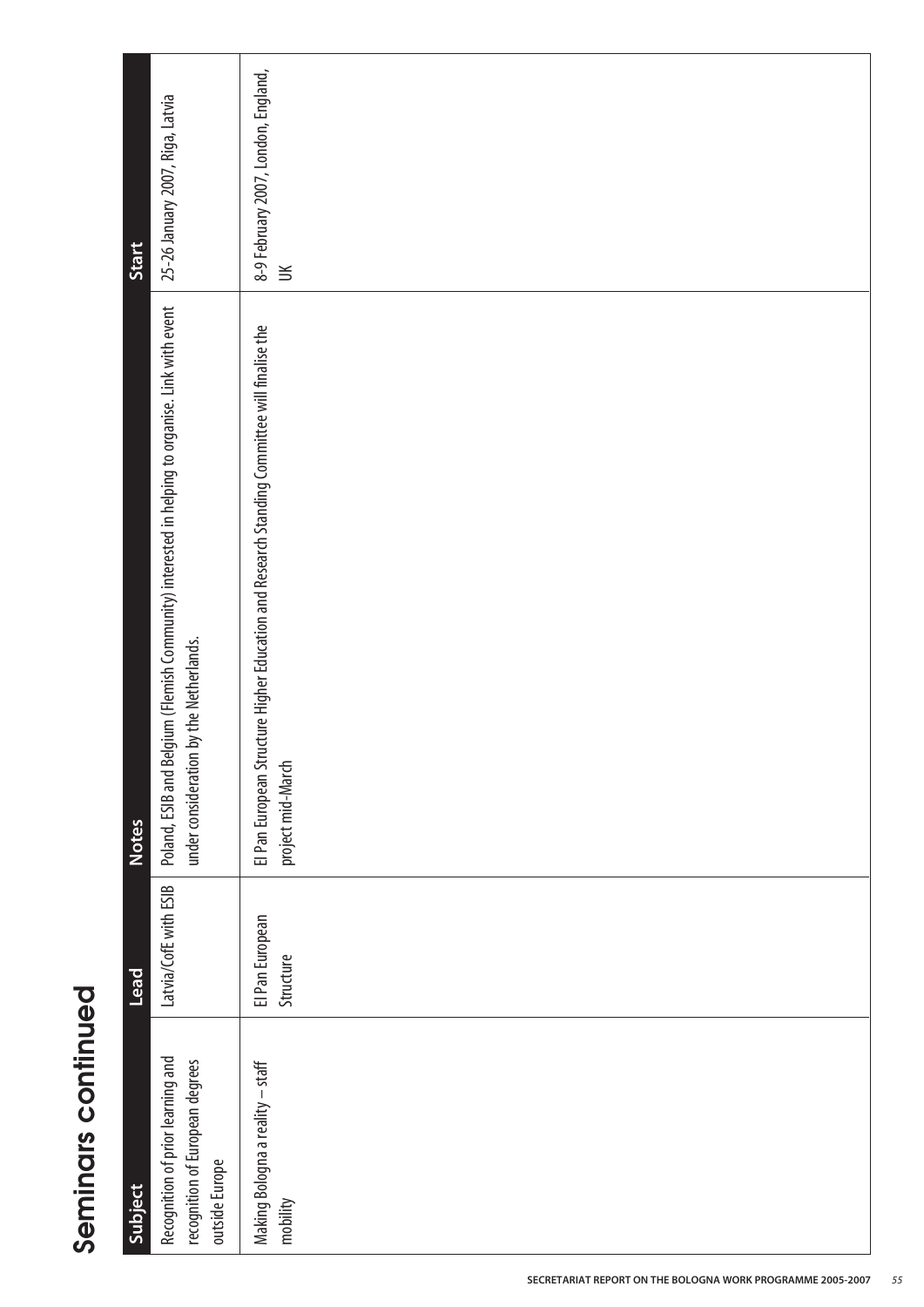| ī |
|---|
| ٣ |
|   |
|   |
|   |
|   |
|   |
|   |
|   |
|   |

|                    | ents<br>Comm | Initial discussion at BFUG, October 2005; agreed Council of Europe and others would continue to offer support as appropriate. | Initial discussion at BFUG, October 2005; Austria and Council of Europe organised an induction meeting for the new member<br>countries in January 2006; report back was given at BFUG, April 2006. | Initial discussion at BFUG 7, October 2005: it was agreed that the Netherlands, in conjunction with other interested parties, would<br>proposal for further discussion. It was later agreed at BFUG 8 in April 2006 to form a Working Group.<br>prepare a | further reflection, Slovenia suggested discussion of this topic be deferred until a future date.<br><b>Following</b> | Link to initial discussion of BFUG October 2006: agreed to give further thought to description of EHEA and development beyond<br>2010 as part of the Communiqué Drafting Process. | Link to discussion of proposals from Working Group on social dimension and data on the mobility of staff and students in<br>participating countries. | October 2006 BFUG that a discussion of the European Dimension, lead by France, would take place at the March 2007<br>Agreed at<br>BFUG. | Link to discussion of proposals from Working Group on social dimension and data on the mobility of staff and students in<br>participating countries. | Link to discussion of proposals from Working Group on social dimension and data on the mobility of staff and students in<br>participating countries. |
|--------------------|--------------|-------------------------------------------------------------------------------------------------------------------------------|----------------------------------------------------------------------------------------------------------------------------------------------------------------------------------------------------|-----------------------------------------------------------------------------------------------------------------------------------------------------------------------------------------------------------------------------------------------------------|----------------------------------------------------------------------------------------------------------------------|-----------------------------------------------------------------------------------------------------------------------------------------------------------------------------------|------------------------------------------------------------------------------------------------------------------------------------------------------|-----------------------------------------------------------------------------------------------------------------------------------------|------------------------------------------------------------------------------------------------------------------------------------------------------|------------------------------------------------------------------------------------------------------------------------------------------------------|
|                    | <b>Notes</b> |                                                                                                                               |                                                                                                                                                                                                    | Proposed by Netherlands                                                                                                                                                                                                                                   | Proposed by Slovenia                                                                                                 | Proposed by UNESCO-CEPES                                                                                                                                                          | Proposed by France &<br>Germany                                                                                                                      | Proposed by France                                                                                                                      | Proposed by El - Pan<br>European Structure                                                                                                           | Proposed by ESIB and<br>Germany                                                                                                                      |
| Discussion at BFUG | Subject      | Share expertise to build capacity at<br>institutional and government level                                                    | countries to implement the goals of the<br>Assisting the new participating<br>Process                                                                                                              | Portability of grants and loans                                                                                                                                                                                                                           | Awarding professional and academic<br>titles - using new three cycle degree<br>system                                | - qlobal and European competition/co-<br>Future development of EHEA post 2010<br>operation, academic mobility etc?                                                                | Social dimension                                                                                                                                     | European dimension (including joint<br>degrees)                                                                                         | Staff mobility                                                                                                                                       | Mobility                                                                                                                                             |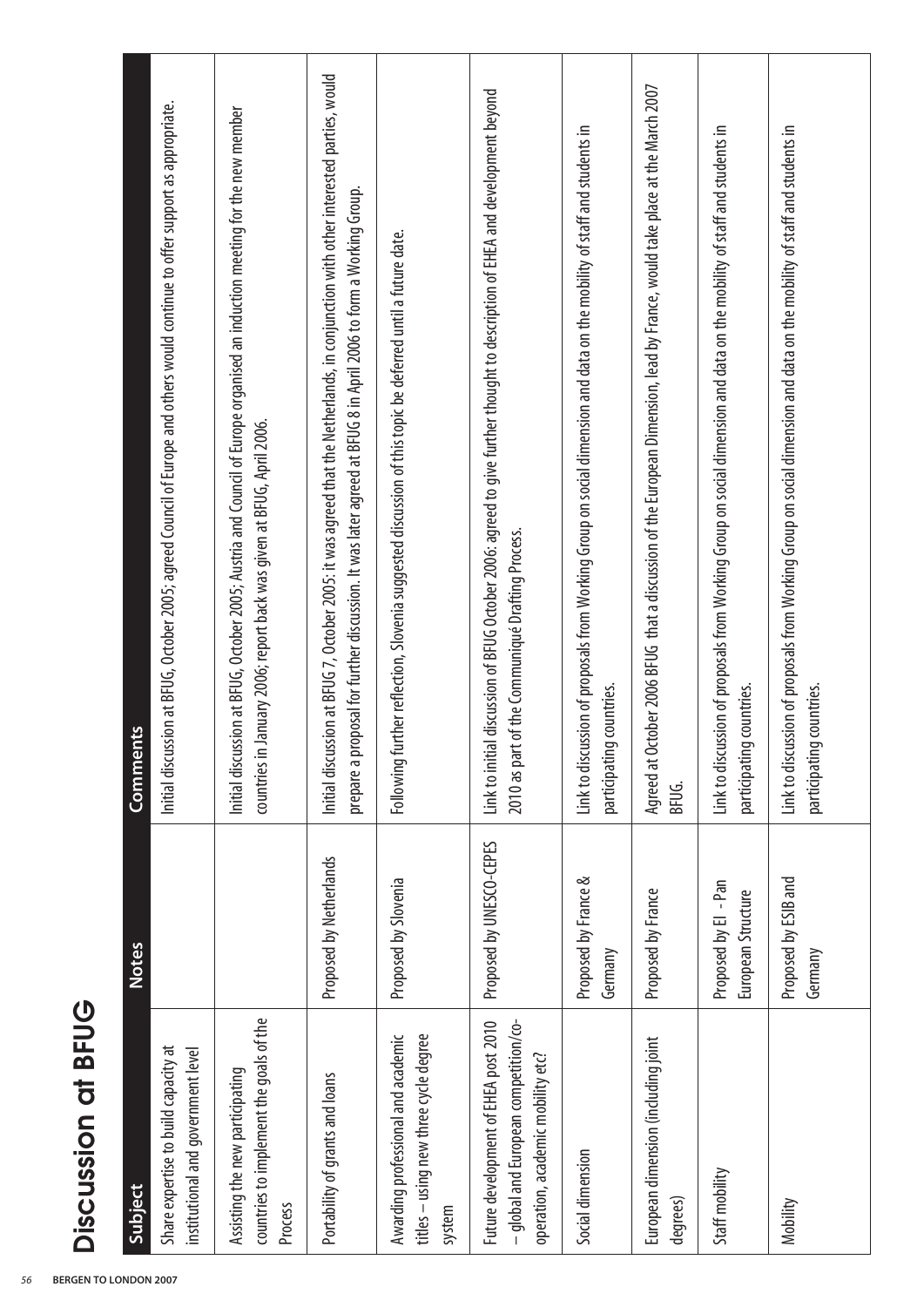| ш      |
|--------|
|        |
|        |
|        |
|        |
|        |
|        |
|        |
|        |
|        |
|        |
| I<br>I |
|        |
|        |
|        |
| i<br>l |
|        |
|        |
|        |
|        |
|        |
| г      |
|        |
|        |
|        |
| ĺ      |
|        |
|        |
|        |
|        |
|        |

| Implementation of Quality Assurance<br>Subject                       | Proposed by Germany<br><b>Notes</b> | Link to update from ENQA on European Consultative Forum<br>Comments                                                                                                               |
|----------------------------------------------------------------------|-------------------------------------|-----------------------------------------------------------------------------------------------------------------------------------------------------------------------------------|
| standards and guidelines                                             |                                     |                                                                                                                                                                                   |
| Implementation of National<br>Qualifications Frameworks              | Proposed by Germany                 | Link to the report on implementation and further development of overarching qualifications framework.                                                                             |
| Exploration of arrangements to support<br>the Process in the future. | Proposed by UNESCO-CEPES            | Link to initial discussion of BFUG October 2006: agreed to give further thought to description of EHEA and development beyond<br>2010 as part of the Communiqué Drafting Process. |
| External relations - feedback from<br>international events           | Proposed by Austria                 | BFUG agendas as and when required<br>Include on                                                                                                                                   |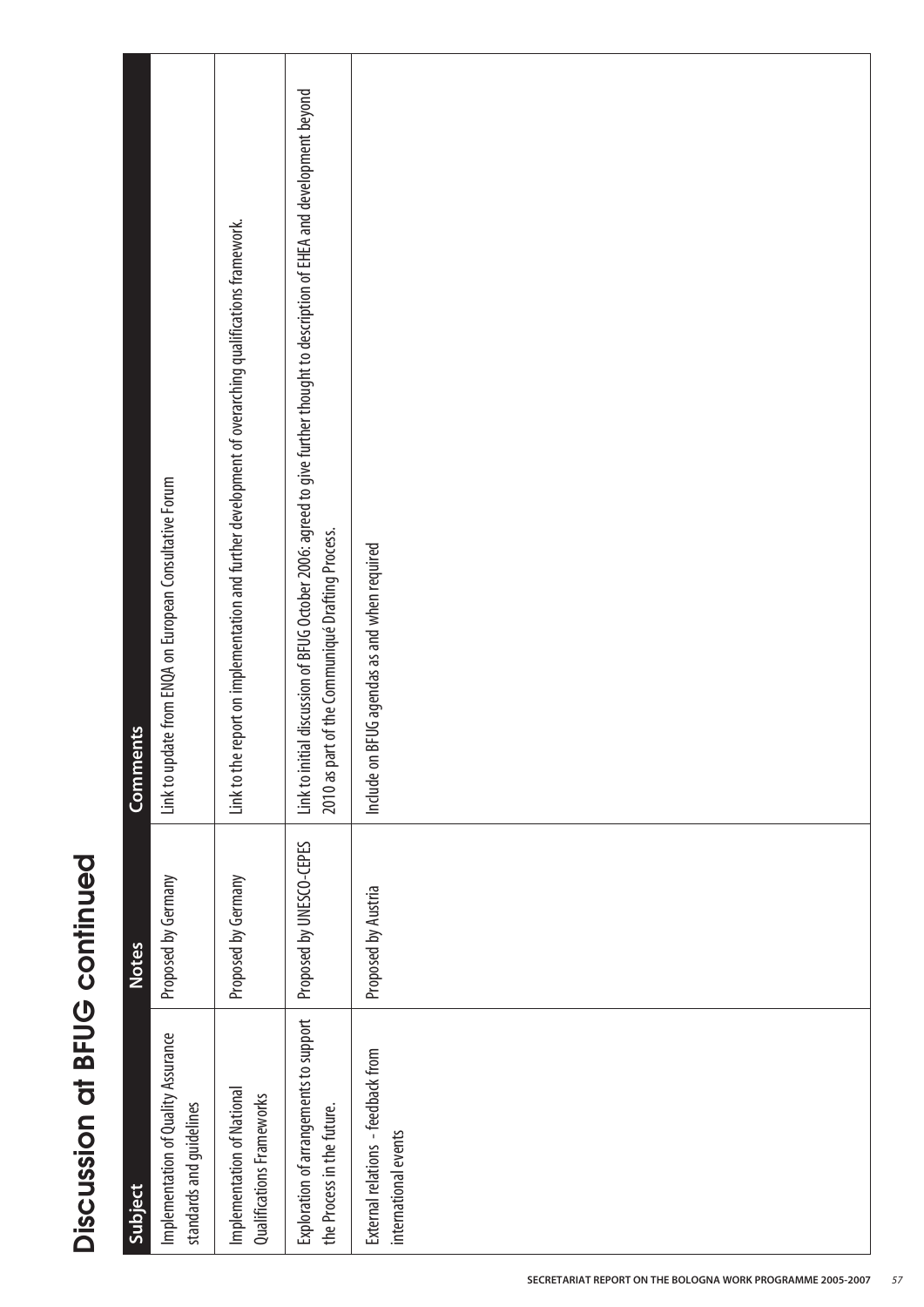| Start                      | Terms of Reference agreed by BFUG in<br>October 2005.                                                                                                                                                                                                                                                                                                                                                        | Terms of Reference agreed by BFUG in<br>October 2005.                                                                                                                                                                                                                                                                                                                                                                                                                                                                                                                                                                                                                                                               |
|----------------------------|--------------------------------------------------------------------------------------------------------------------------------------------------------------------------------------------------------------------------------------------------------------------------------------------------------------------------------------------------------------------------------------------------------------|---------------------------------------------------------------------------------------------------------------------------------------------------------------------------------------------------------------------------------------------------------------------------------------------------------------------------------------------------------------------------------------------------------------------------------------------------------------------------------------------------------------------------------------------------------------------------------------------------------------------------------------------------------------------------------------------------------------------|
| <b>Notes</b>               | Report and endorsed in the Bergen communiqué, subject to the outcome of further analysis by<br>2. ENQA, on behalf of E4 Group, informed BFUG of the results and subsequent timetable at the<br>1. E4 group to develop the Register in accordance with the proposals contained in the ENQA<br>E4 into the purposes and value of the Register;<br>Terms of Reference (BFUG7 5b)<br>meeting.<br>April 2006 BFUG | Universities participating in the EUA Doctorates Programme project that provided the input for<br>2. Thus to continue work on the basis of the 10 Salzburg Seminar Recommendations and taking<br>4. To prepare recommendations for the London Communiqué as an integral part of the report.<br>1. To prepare a report on the further development of the (agreed) basic principles for doctoral<br>3. Thereby taking account of the results achieved and the good practice identified by the 49<br>specific account of the issues mentioned in the relevant § of the Bergen Communiqué;<br>programmes to be presented to Ministers in 2007;<br>(BFUG7 5a Annex B)<br>the Salzburg Seminar; and<br>Terms of Reference |
| Lead                       | ENQA                                                                                                                                                                                                                                                                                                                                                                                                         | <b>EUA with</b><br>EuroDoc<br>Austria<br>France<br>ESIB                                                                                                                                                                                                                                                                                                                                                                                                                                                                                                                                                                                                                                                             |
| <b>Projects</b><br>Subject | quality assurance agencies - by ENQA<br>implementing a European register of<br>in cooperation with EUA, EURASHE<br>Report on practicalities of<br>and ESIB.                                                                                                                                                                                                                                                  | for doctoral programmes - EUA, with<br>development of the basic principles<br>Preparation of report on further<br>other interested partners                                                                                                                                                                                                                                                                                                                                                                                                                                                                                                                                                                         |

## Projects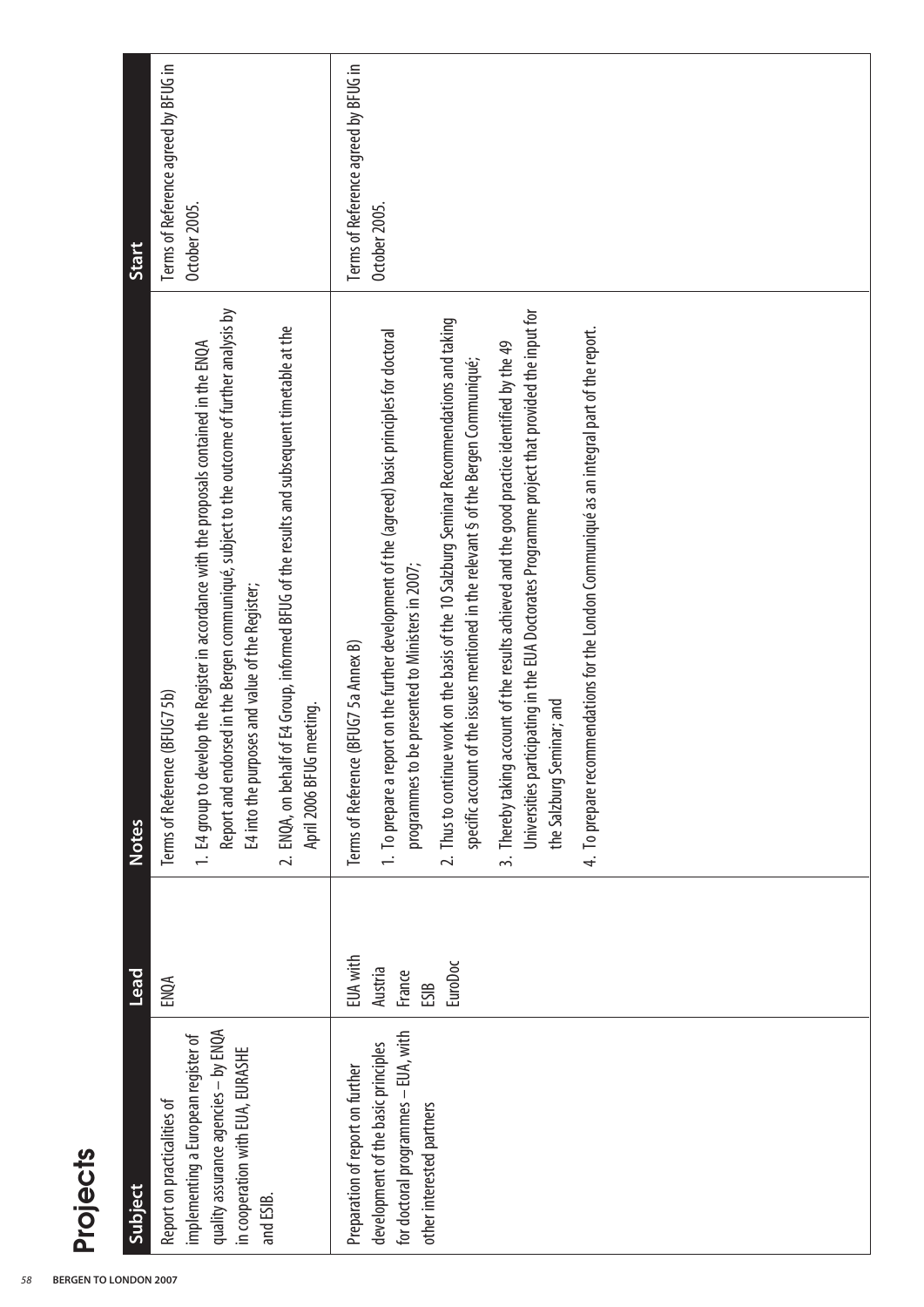#### **National & Stocktaking Priorities**

- **●** Implement the degree system, quality assurance and the recognition of degrees and study periods (stocktaking)
- **●** Implement the ENQA standards and guidelines for QA (stocktaking)
- **●** Introduce peer review of quality assurance agencies
- **●** Improve student participation and international cooperation in QA
- **●** Elaborate national qualifications frameworks compatible with the overarching framework for qualifications of the EHEA (to be started by 2007) (stocktaking)
- **●** Award and recognition of joint degrees, including at doctorate level (stocktaking)
- **●** Ratify the Lisbon Recognition Convention, ensure full implementation of its principles and incorporate in national legislation as required
- **●** Produce a national plan to improve the recognition of foreign qualifications (stocktaking)
- **●** Create opportunities for flexible learning paths, including recognition of prior learning (nonformal and informal) (stocktaking)
- **●** Remove any obstacles to access between cycles
- **●** Make higher education equally accessible to all
- **●** Ensure necessary institutional autonomy to implement reforms
- **●** Improve synergy between HE and other research sectors
- **●** Achieve an overall increase in the number of doctoral candidates taking up research careers
- **●** Intensify cooperation with business and social partners
- **●** Increase employability of graduates (stocktaking)
- **●** Facilitate the portability of loans and grants
- **●** Lift obstacles to mobility and make full use of mobility programmes, advocating full recognition of study periods aboard within such programmes

Bologna Secretariat August 2006